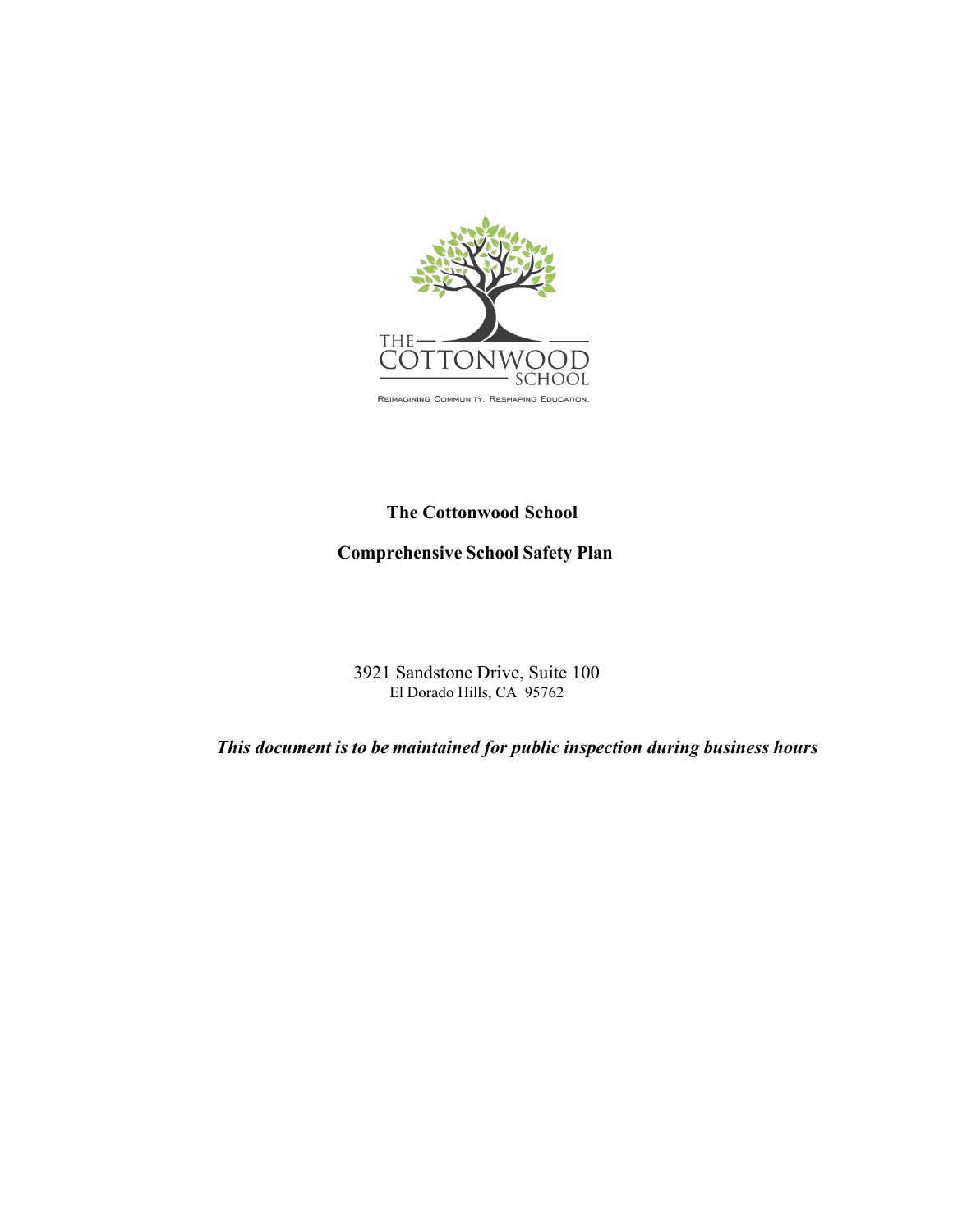# **I. INTRODUCTION**

The Cottonwood School is committed to ensuring that all enrolled students and all employees are safe and secure. The Cottonwood School believes that a beginning step toward safer schools is the development of a comprehensive plan for school safety by every school. The Cottonwood School intends that parent, students, teachers, administrators, counselors, classified personnel, and community agencies develop safe school plans as a collaborative process. The plan will be reviewed and updated on an annual basis and proposed changes will be submitted to the Board for approval no later than March 1 of each year.

The California Education Code section  $47605(c)(5)(F)(ii)$  requires California charter schools to develop a school safety plan, which shall include the topics listed in Education Code section  $32282(a)(2)(A)$  to (J).

Plans for Charter Schools must "identify appropriate strategies and programs that provide and maintain a high level of school safety and address the school's procedures for complying with existing laws related to school safety, which shall include the development of all of the following

- A. Child Abuse Reporting Procedures Penal Code 11164. *et seq*.
- B. Disaster Procedures, routine and emergency plans, and crisis response plan, including:
	- 1. Earthquake emergency procedure system that includes:
		- A school building disaster plan (which may also address other emergency situations such as fire; relocation/evacuation; bomb threat; bioterrorism/hazardous materials; earthquake; flood; power failure/blackout; intruders/solicitors; weapons/assault/hostage; explosion; gas/fumes);
		- A drop procedure, with drop procedure practice held each quarter in elementary school and once each semester in secondary school;
		- Protective measures to be taken before, during, and after an earthquake; and
		- A program to ensure that pupils and certificated and classified staff are aware of and are trained in the procedures.
	- 2. Procedures to allow a public agency, including the American Red Cross, to use school buildings, grounds, and equipment for mass care and welfare shelters during an emergency
- C. Suspension/Expulsion policies for Pupils who commit certain acts and other schooldesignated serious acts that would lead to suspension or expulsion– Ed Code 48915
- D. Procedures to notify teachers of dangerous pupils Ed Code 49079
- E. Discrimination and Harassment Policy (include hate crime reporting procedures and policies)
- F. Schoolwide Dress Code (if it exists including prohibition of gang-related apparel)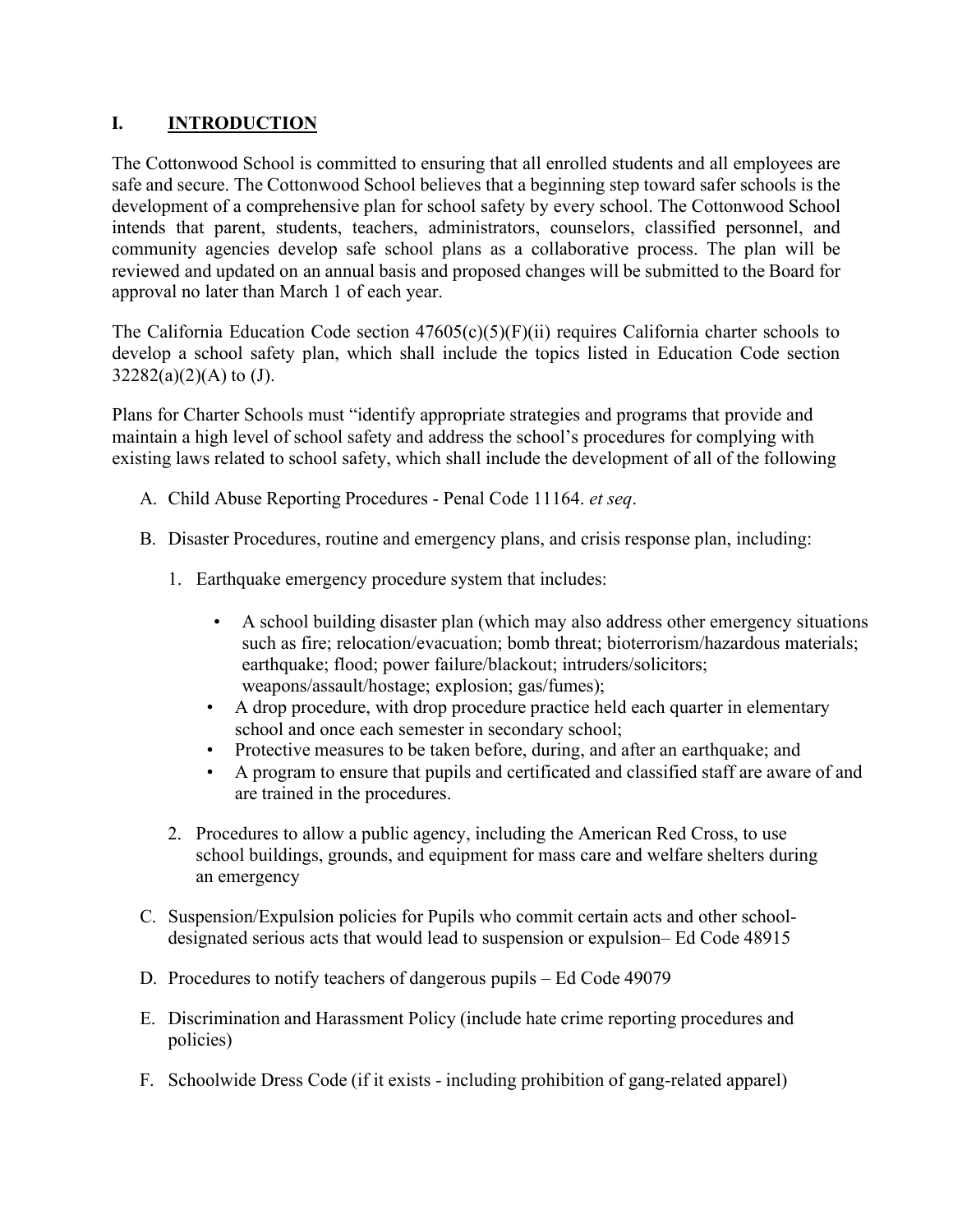- G. Procedures for safe ingress and egress of pupils, parents, and school employees to and from school site (pick-up, drop-off, maps, etc.)
- H. A safe and orderly environment conducive to learning at the school
- I. Rules and procedures on school discipline adopted pursuant to Education Code section 47605
- J. Procedures for conducting tactical responses to criminal incidents

### **II. CHILD ABUSE REPORTING PROCEDURES**

Child abuse reporting law (Penal Code Section 11164, *et seq.*) requires that a The Cottonwood School employee who has reason to believe that a child has been subjected to abuse report the incident to the proper authorities.

At The Cottonwood School, protecting children from child abuse is a major priority. Each year the administration sets aside time to meet with staff to discuss child abuse indicators and to remind teachers of the procedures to follow when abuse is suspected and provide annual training regarding the required procedures for mandated reporters within the first six weeks of each school year. Any employee hired during the school year shall receive such training within the first six weeks of employment.

Employees of The Cottonwood School are familiar with Penal Code Section 11166 and understandthe requirement that certificated and classified personnel report suspected child abuse immediately or as soon as practically possible to Children's Protective Services by telephone. They are aware that a call must be followed within at least 36 hours by a written report to the child protective agency.

All staff is aware of the location of a Child Abuse Information Folder that is kept on file and updated regularly. It includes informational literature, guidelines for recognizing abuse, and specific directions for reporting it.

The determination as to who should be contacted will depend greatly upon the situation at hand. The local law enforcement agency will dispatch a unit to the school as soon as possible. Children's services may take much longer to respond. School personnel should always take into consideration the severity of the abuse and the extent to which the student's safety is at risk.

#### Duty to Report

Certificated employees and classified employees trained in child abuse identification and reporting shall report known or suspected child abuse to a child protective agency by telephone immediately or as soon as practically possible and in writing within thirty-six hours. The reporting duties are individual and cannot be delegated to another individual.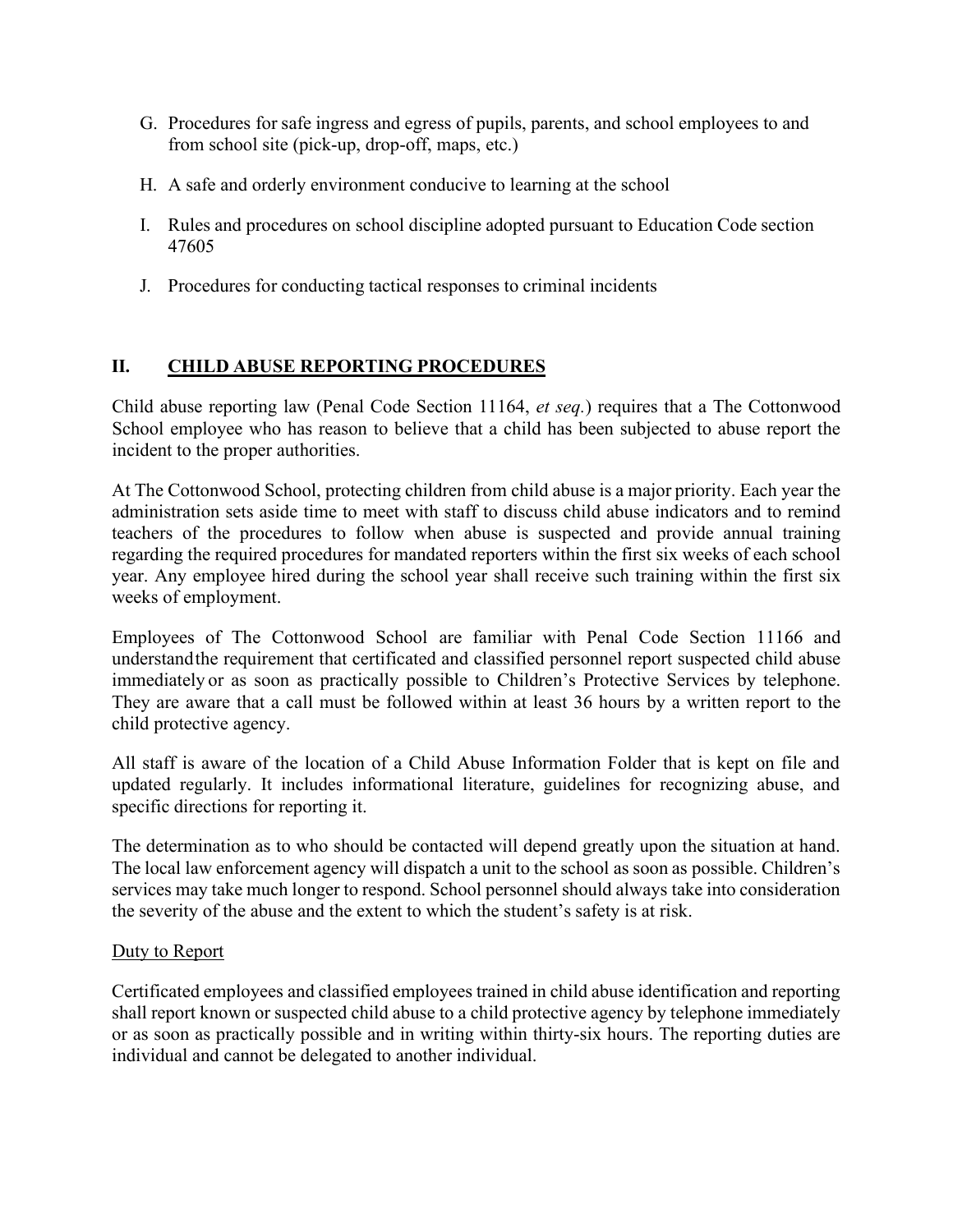#### Reporting Procedures

A. To report known or suspected child abuse, any employee (as defined above) shall report by telephone to the local child protective agency.

The telephone report must be made immediately, or as soon as practically possible, upon suspicion. The verbal report will include:

- 1. The name of the person making the report.
- 2. The name of the child.
- 3. The present location of the child.
- 4. The nature and extent of any injury.
- 5. Any other information requested by the child protective agency, including the information that led the mandated reporter to suspect child abuse.

At the time the verbal report is made, the mandated reporter shall note the name of the official contacted, the date and time contacted, and any instructions or advice received.

B. Within thirty-six (36) hours of making the telephone report, the mandated reporter will complete and mail, fax, or electronically transmit a written report to the local child protective agency.

The written report shall include completion of the required standard Department of Justice form (DOJ SS 8572). The mandated reporter may request and receive copies of the appropriate form from the local child protective agency or may retrieve the form from the internet.

Detailed instructions for completion of the form are on the back sheet of the form. Reporters may request assistance from the site administrator in completing and mailing the form; however, the mandated reporter is still responsible for ensuring that the written report is correctly filed.

C. Employees reporting child abuse to a child protective agency are encouraged, but not required, to notify the site administrator or designee as soon as possible after the initial verbal report by telephone. The site administration, when notified, shall inform the Executive Director.

Administrators so notified shall provide the mandated reporter with any assistance necessary to ensure that the verbal or written reporting procedures are carried out according to state law and district regulations. If requested by the mandated reporter, the Executive Director may assist in the completion and filing of these forms.

When two (2) or more persons who are required to report jointly have knowledge of suspected instance of child abuse, and when there is an agreement, and a single report may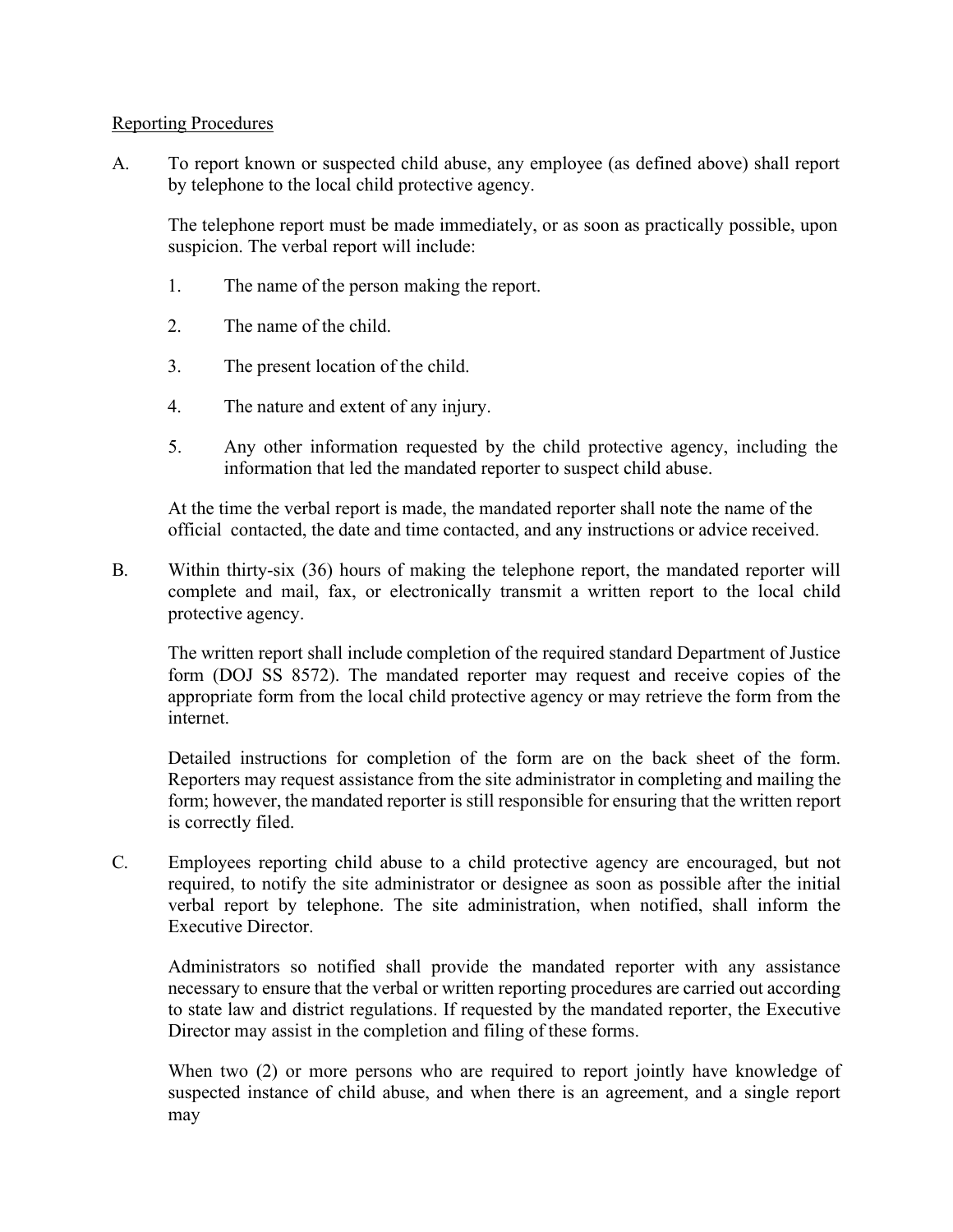be made and signed by the person selected. However, if any person who knows or should know that the person designated to report failed to do so, that person then has a duty to make the report.

The duty to report child abuse is an individual duty, and no supervisor or administrator may impede or inhibit such reporting duties. Furthermore, no person making such a report shall be subject to any sanction.

### Release of Child to Peace Officer

When a child is released to a peace officer and taken into custody as a victim of suspected child abuse, the Executive Director shall not notify the parent or guardian as required in other instances of removal of a child from school, but rather shall provide the peace officer with the address and telephone number of the child's parent or guardian.

It is the responsibility of the peace officer to notify the parent or guardian of the situation. Peace officers will be asked to sign an appropriate release or acceptance of responsibility form.

### When School Employees are Accused of Child Abuse

Regardless of who child abusers may be, the major responsibilities of mandated reporters are to (1) identify incidents of suspected child abuse, and (2) comply with laws requiring reporting of suspected abuse to the proper authorities. Determining whether or not the suspected abuse actually occurred is not the responsibility of the school employee. Such determination and follow-up investigation will be made by a child protective agency.

Parent/guardians or members of the public accusing school employees of child abuse should be made aware of the ramifications of making false reports and should be provided with information regarding child abuse and child abuse reporting.

Disciplinary action resulting from the filing of formal charges or upon conviction shall be in accordance with School policies. The Executive Director or designee should consult with legal counsel in handling the employee discipline.

### **III. DISASTER PROCEDURES**

The Cottonwood School will take all necessary measures to keep students, staff, and visitors safe in the event of a disaster. The following sections of this plan outline basic responsibilities for all staff for specific incidents.

The Standardized Emergency Management System (SEMS) based upon the Incident Command System (ICS) and the National Incident Management System (NIMS) will be utilized during all emergencies. When the school activates the ICS, communication and coordination will be established between the Incident Commander (in the field) and the Emergency Operation Center (EOC) Director. The Incident Commander will be the senior school staff member at the location of the incident. The EOC Director is the Executive Director, or if unavailable, the Deputy Executive Director.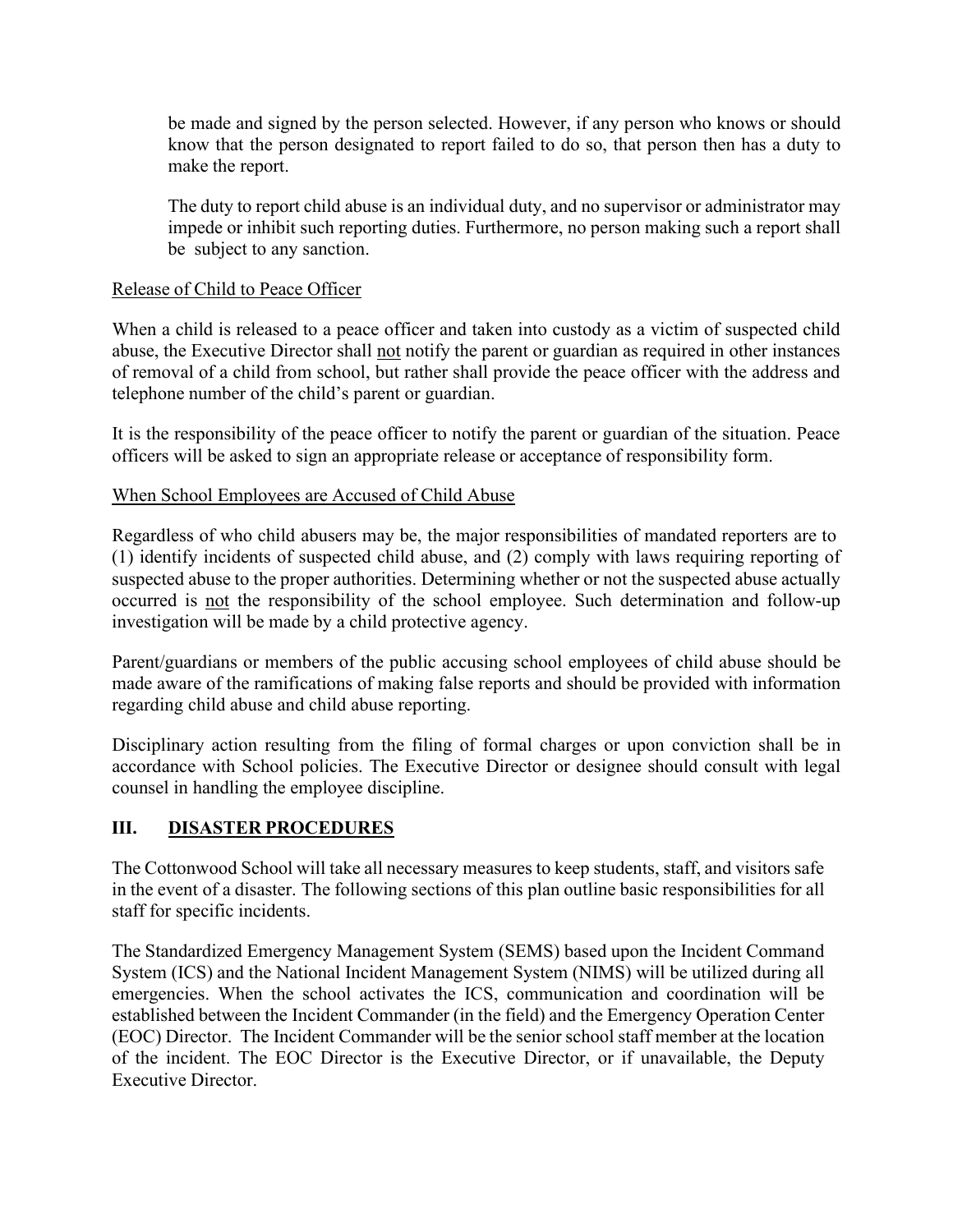#### A. RESPONSIBILITIES

The individual(s) responsible for the implementation of this plan or to contact for any clarification is:

Cindy Garcia, Executive Director, (p) (916) 936-6519, [cindy.garcia@cottonwoodk12.org](mailto:cindy.garcia@cottonwoodk12.org)

Jodiann Beeson, Site Principal, (p) (530) 285-2003, [jodiann.beeson@cottonwoodk12.org](mailto:jodiann.beeson@cottonwoodk12.org)

In the absence of the Executive Director or Deputy Executive Director, Regional Coordinators are responsible for ensuring that employees are in compliance with this Plan.

The EOC Director is responsible for operating and coordinating all emergency operations, requesting mutual aid assistance from law enforcement and emergency agencies, and has complete authority and responsibility for conducting the overall operations.

Supervisors will notify their employees of any known safety hazards or emergencies. Employees will notify their supervisor of any new safety hazards or emergencies. Employees will follow all reporting instructions as outlined in this Plan.

#### B. EMERGENCY TELEPHONE NUMBERS

- 1) Local Police El Dorado County Sheriff's Department, (530) 621-5655
- 2) Local Fire El Dorado Hills Fire Department Station 85, (916) 933-6623
- 3) Local Hospital Mercy Hospital of Folsom, (916) 983-7400

In the event of a major emergency or disaster, the 9-1-1 emergency system may not function because of traffic overload. If you have a situation requiring immediate aid from police, fire or medical personnel you should try to use the 9-1-1 number first for immediate aid. In the event that the 9-1-1 emergency system is not functioning, you should call the local police department or fire department.

#### C. SPECIFIC PROCEDURES

#### **1. EVACUATION PROCEDURES**

Earthquakes, fire, bomb threats, hazardous chemical spill, or an incident on or near the office are just a few examples of an emergency incident situation that may require that portions of a building or an entire school building be evacuated.

The supervisor in charge at the office should identify evacuation areas on site and alternative off- site areas should it be necessary to evacuate.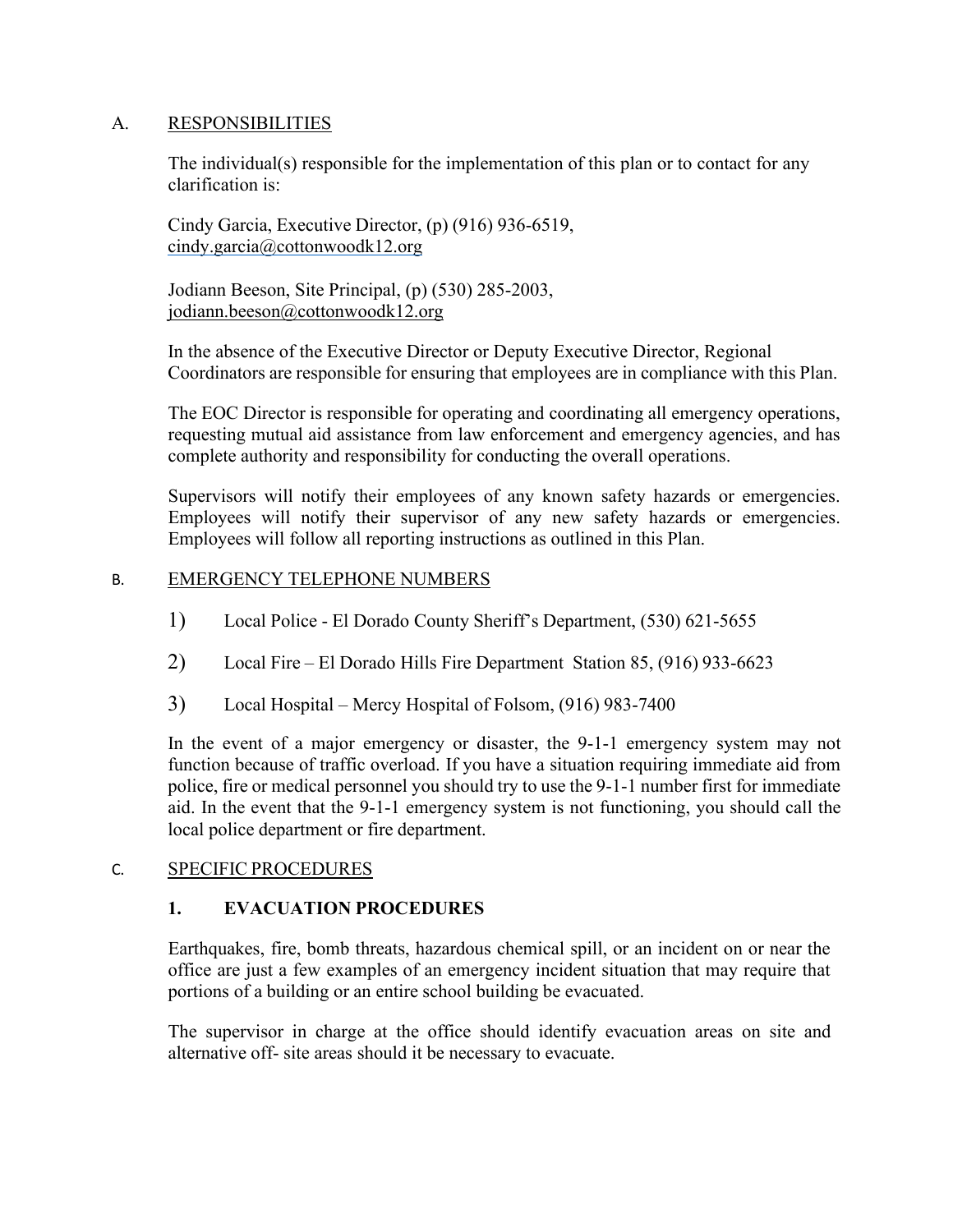A safe evacuation route must be able to accommodate moving a large number of people, while not exposing employees to danger. The location and type of emergency necessitates evaluation and possible adjustments to the usual evacuation routes. This evaluation will determine if the building should be evacuated in segments or if stationing a person at certain exits is necessary so that staff can be re-routed away from danger.

The movement of staff out of buildings requires accounting for every employee. In order to account for staff, work area supervisors must have available employee lists so that missing or extra staff can be reported immediately to the Command Posts (school; law enforcement; fire). When evacuating their work area, worksite supervisors must bring with them the location roster and emergency supplies.

#### **During an evacuation, the following procedures must be followed:**

- $\sqrt{\phantom{a}}$  Move staff to the designated Evacuation Area.
- $\sqrt{\phantom{a}}$  Take roll by completing Staff Accountability Form
- $\sqrt{\phantom{a}}$  Runners collect Staff Accountability Report from classroom or work areas.
- ✓ If employee has an assignment on Emergency Management Team Organizational Chart, report to the Command Post (CP) and sign in.
- $\sqrt{\phantom{a}}$  Report to Incident Commander (IC) for briefing and assignment.

#### **Evacuation procedures may need to be adapted to accommodate those with disabilities.**

The Cottonwood School will maintain an active list of the names of individuals who might require assistance during an evacuation, which will be kept in the front office where it can be easily accessed in case of emergency.

The needs and preferences of non-ambulatory individuals may vary. Those at ground floor locations may be able to exit without help. Others may have minimal ability to move, and lifting may be dangerous. Some non-ambulatory people also have respiratory complications. They should be removed from smoke and vapors immediately in case of emergency.

Further accommodations to be prepared for include:

For visually-impaired individuals: announce the type of emergency, offer an arm for guidance, describe where you are going and what obstacles are encountered, and ask if further help is needed when successfully evacuated.

For individuals with hearing limitations: if necessary, turn lights off and on to gain attention; indicate directions with gestures or write a note with evacuation directions.

For individuals using crutches, canes, or walkers: evacuate these individuals as injured persons; assist and accompany them to the evacuation site or use a sturdy chair (or one with wheels) to move them to safety.

For individuals using a wheelchair: give priority assistance to wheelchair users with electrical respirators; plan for the fact that most wheelchairs are too heavy to carry downstairs; consult with the person to determine the best carry options; reunite the person with their wheelchair as soon as it is safe to do so.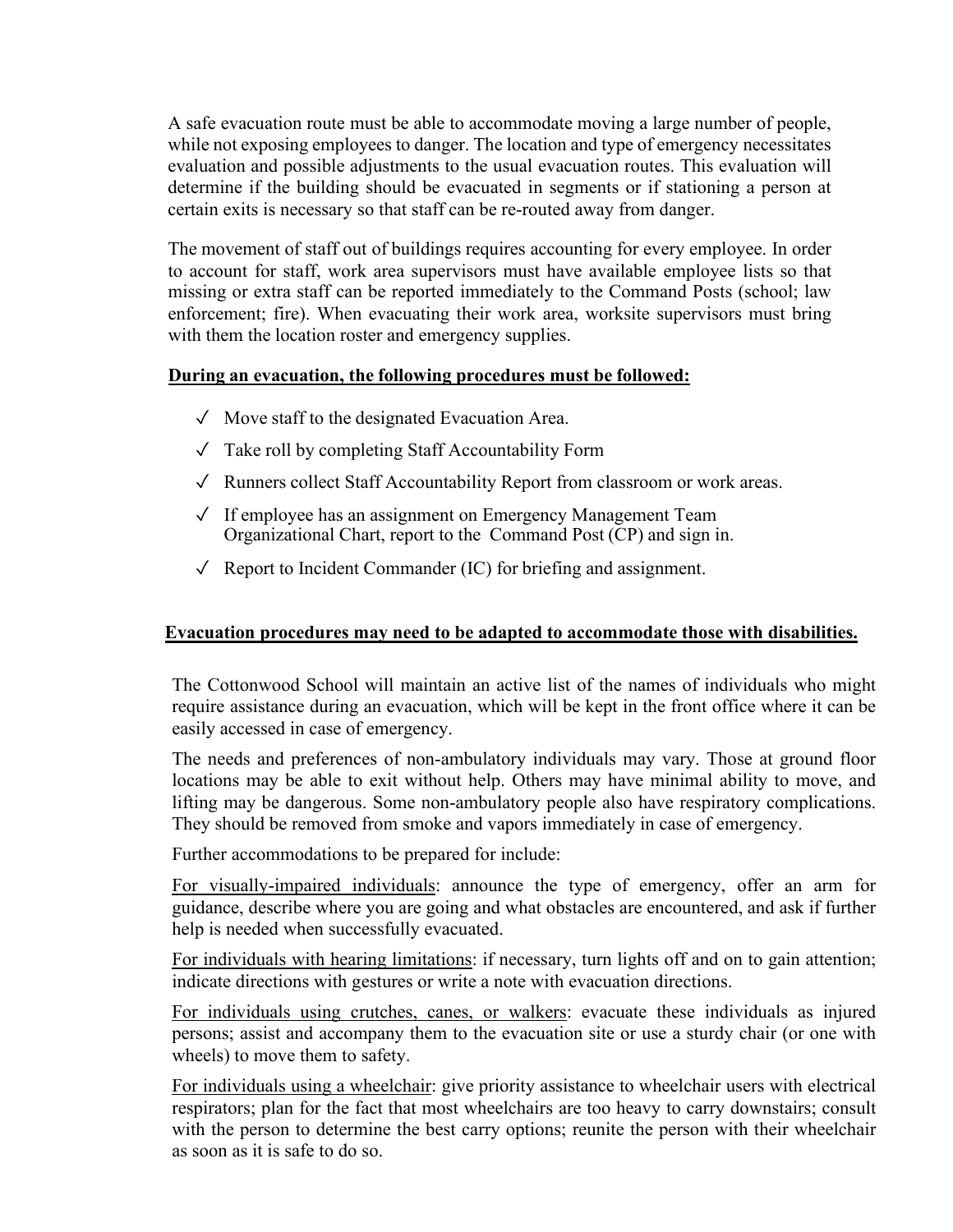### **2. SHELTER IN PLACE/LOCKDOWN/REVERSE EVACUATION PROCEDURES**

Some emergencies may prevent safe evacuation and require steps to isolate staff from danger by instituting a lockdown or shelter in place. Other emergencies may occur prior to the work day, during break or lunch periods, or after the work day. When staff may be outside the school building or work site, a reverse evacuation should be initiated.

All employees must be familiar with the specific actions they must take during a lockdown or reverse evacuation. Discussions, training, and practice drills are essential to make these procedures workable.

In the event of a shelter in place, lockdown or reverse evacuation, work area supervisors must utilize the following procedures:

- $\sqrt{\ }$  If outside, move to the nearest building or room providing it is a safe route and that you are not moving in the direction of danger.
- $\sqrt{ }$  If inside, stay inside.
- $\sqrt{\phantom{a}}$  Lock door(s) to buildings and or work areas.
- $\sqrt{\ }$  If possible, quickly close all windows and then move away from the windows.
- $\sqrt{\phantom{a}}$  Use caution when allowing late reporting staff to enter into the building.
- $\sqrt{\phantom{a}}$  Have staff hide, if appropriate.
- ✓ Take roll using Staff Accountability Form.
- ✓ Report any "extra" staff that sought cover in your work area. Take this form with you if you are directed by the Incident Commander to evacuate your work area at a later time.
- ✓ Await further instructions from the Incident Commander via public address system, phone or an e-mail notification to all staff.
- ✓ **DO NOT** use the telephone to call out as all lines must be kept open, unless there is a dire emergency in your work area.
- $\sqrt{\phantom{a}}$  Remain in the room/office until a member of the Emergency Management Team or a law enforcement officer arrives with directions.
- $\sqrt{\ }$  Have employees familiar with the building's mechanical system turn off all fans, heating and air conditioning systems. Some systems automatically provide for exchange of inside air with outside air – these systems, in particular, need to be turned off, sealed, or disabled.
- ✓ Gather essential disaster supplies, such as nonperishable food, bottled water, battery-powered radios, first aid supplies, flashlights, batteries, duct tape, plastic sheeting and plastic garbage bags.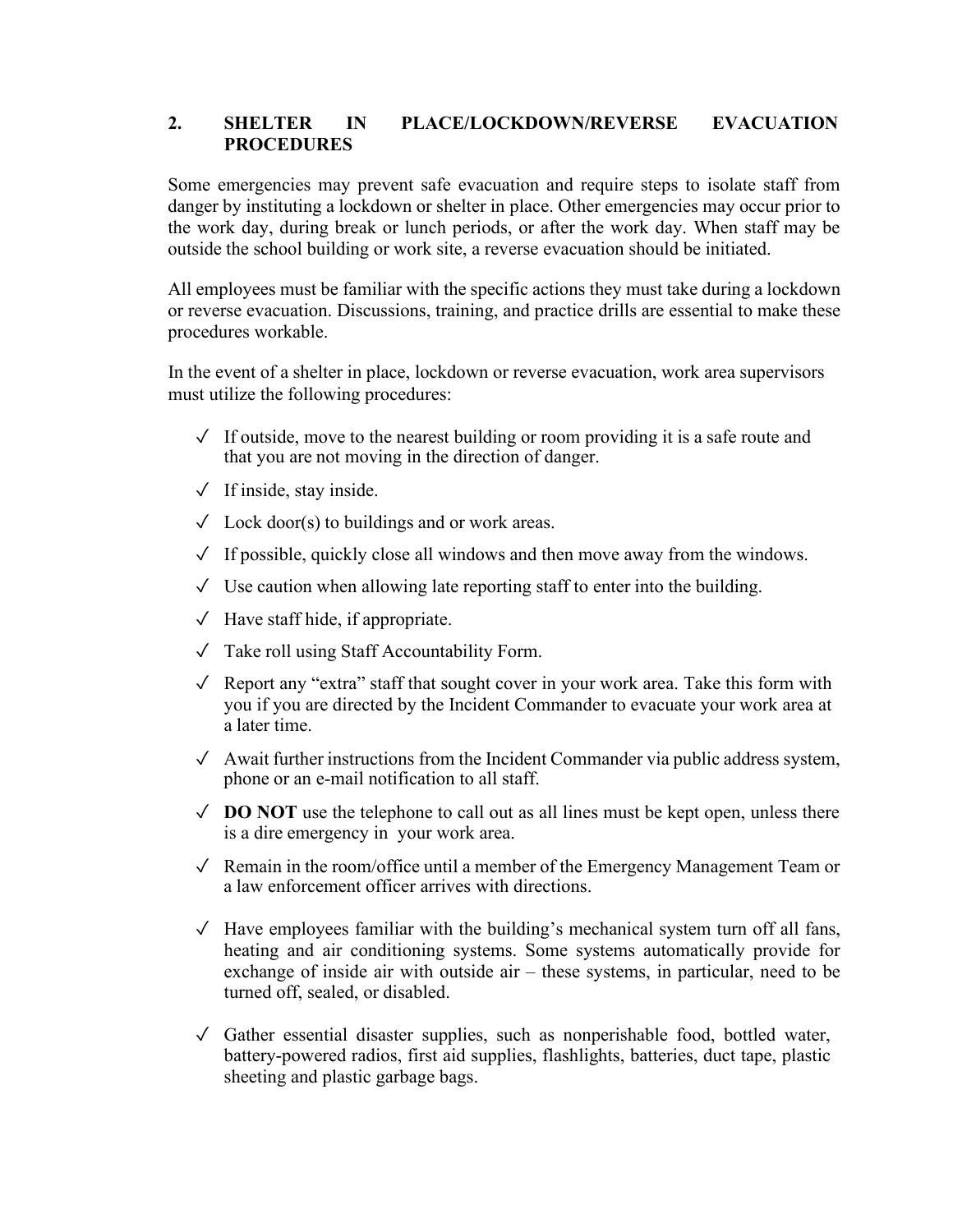- $\sqrt{\phantom{a}}$  Designate interior rooms(s) above the ground floor with the fewest windows or vents. The room(s) should have adequate space for everyone to be able to sit in. Avoid overcrowding by selecting several rooms if necessary. Large storage closets, utility rooms, meeting rooms, or conference rooms without exterior windows will also work well.
- $\sqrt{\phantom{a}}$  Call emergency contacts and have the phone available if you need to report a lifethreatening condition.
- $\sqrt{\phantom{a}}$  Bring everyone into the rooms that have been designated. Shut and lock the door.
- $\sqrt{\phantom{a}}$  Use duct tape and plastic sheeting (heavier than food wrap) to seal all cracks around the doors and any vents into the room. Consider precutting plastic sheeting to seal windows, doors, and vents. Each piece should be several inches larger than the space you want to cover so that it lies flat against the wall or ceiling/. Label each piece with the location of where it fits.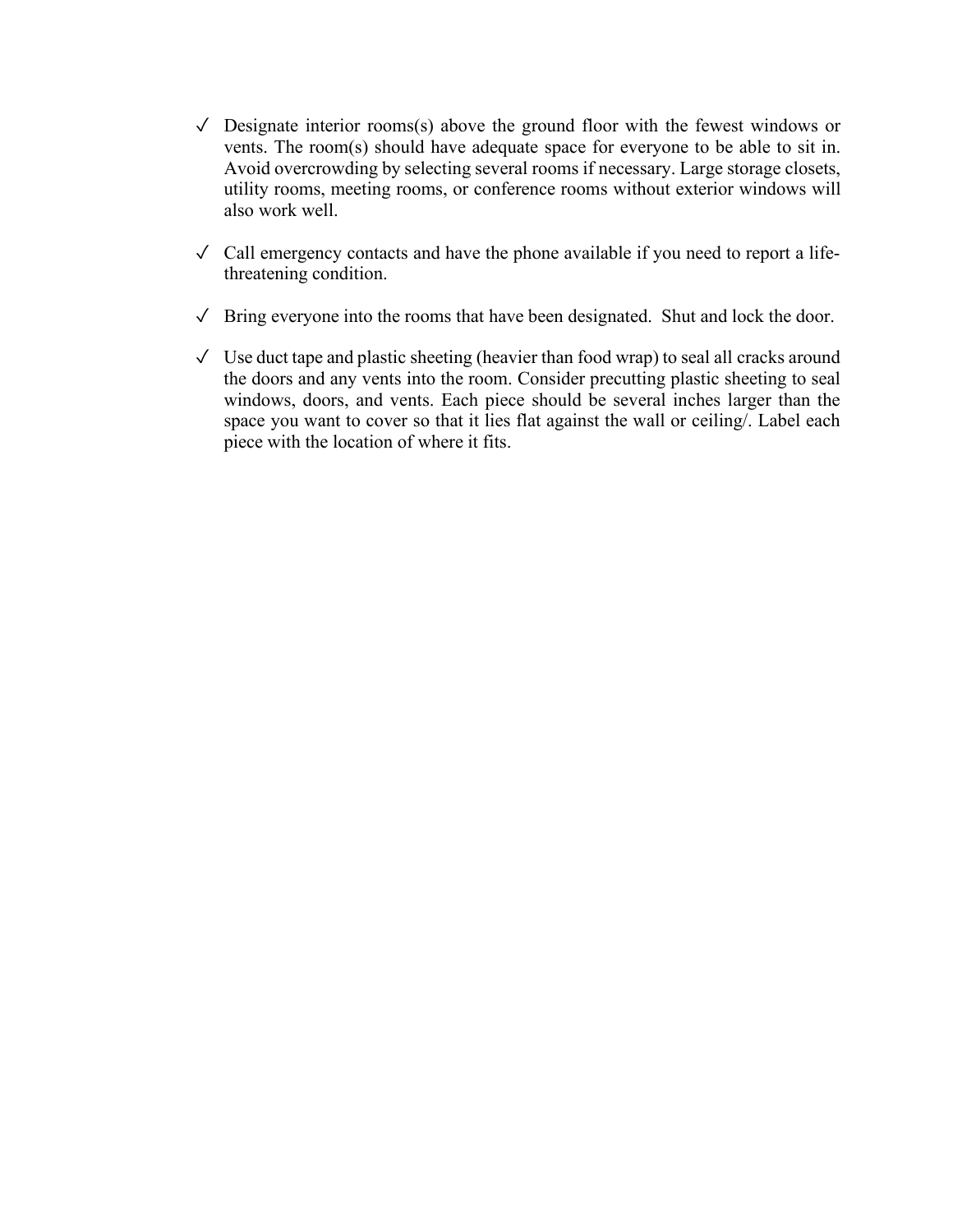### **3. PROCEDURES FOR CONDUCTING A "SIZE-UP"**

A *"SIZE-UP*" is a nine-step continual data gathering process that determines if it is safe to perform a certain emergency task, whether fire suppression, search and rescue, facilities assessment, etc. A size-up enables first responders to make decisions and respond appropriately in the areas of greatest need. The nine steps in a *"size- up"* are:

A. Gather Facts:

- What has happened?
- How many people are involved?
- What is the current situation?
- Does the time of day or week affect this situation?
- Do weather conditions affect the situation (e.g. forecast, temperature, wind, rain)?
- What type(s) of structures are involved?
- Are buildings occupied? If yes, how many?
- Are there special considerations involved (e.g. children, elderly, disabled)?
- Are hazardous materials involved at or near the situation?
- Are other types of hazards likely to be involved?
- B. Assess and Communicate the Damage:
	- Take a lap around each building and try to determine what has happened, what is happening now, and what may happen next.
	- Are normal communications channels functioning (e.g. ICS, radios, e-mail, phones)?

C.Consider Probabilities:

- What is likely to happen?
- What is the worst-case scenario?
- D. Assess Your Own Situation:
	- Are you in immediate danger?
	- Have you been trained to handle this situation?
	- What resources are available which can assist with your current situation?
- E. Establish Priorities:
	- Are lives at risk? Remember, life safety is the first priority!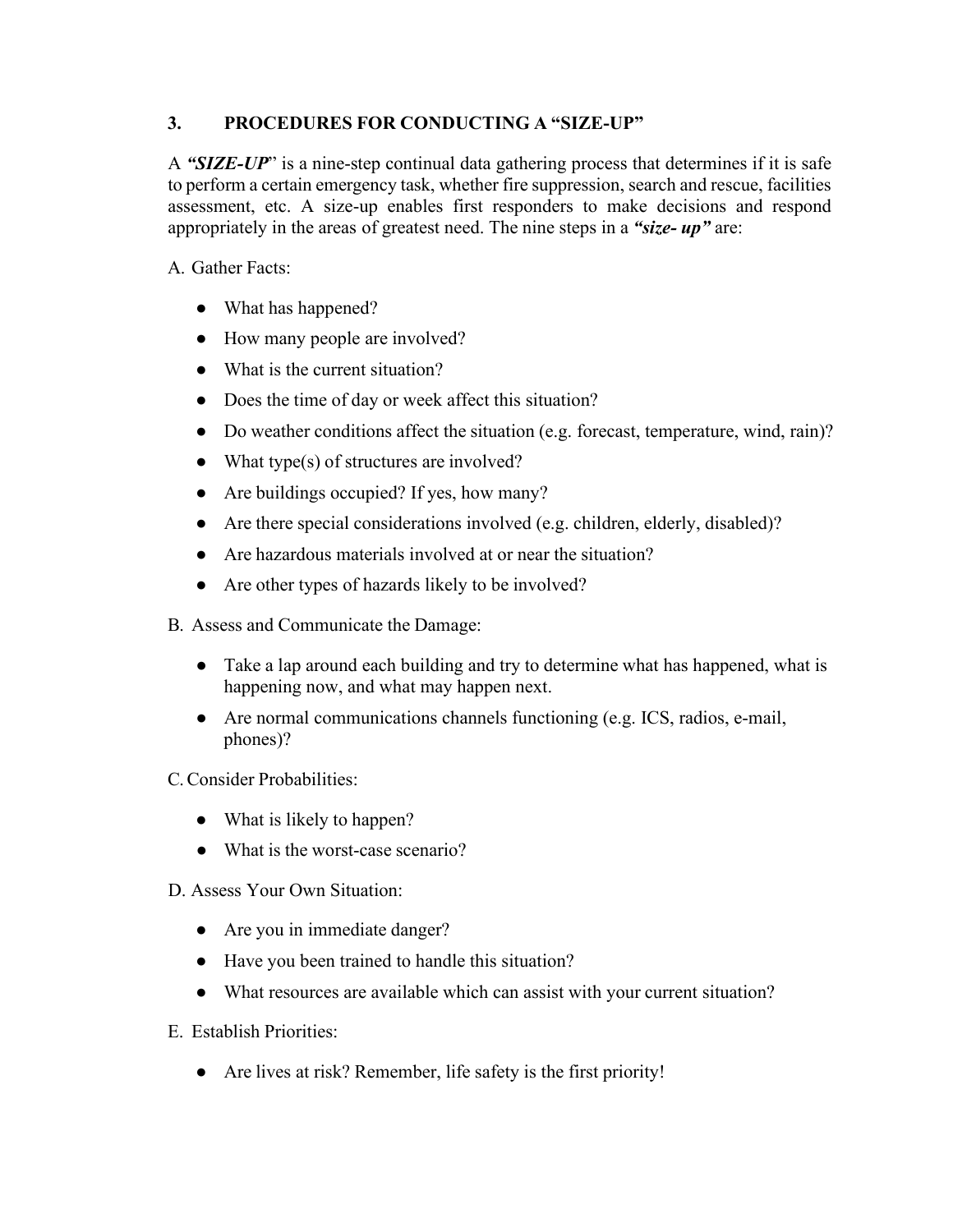- Can you and available resources handle this situation SAFELY without putting others at risk?
- Are there more pressing needs at the moment? If yes, what are they?
- F. Make Decisions:
	- Base decisions on the answers to Steps 1 through 3 and the priorities that your team has established.
	- Where will deployment of resources do the most good while maintaining an adequate margin of safety?
- G. Develop an INCIDENT ACTION PLAN:
	- Develop a plan that will help you accomplish your priorities.
	- Simple plans may be verbal, but more complex plans should always be written.
	- Determine how personnel and other resources should be deployed.
- H. Take Action:
	- Execute your plan, documenting deviations and status changes so that you can accurately report the situation to first responders, the Incident Command Post, the EOC, or other agencies that respond to the scene (e.g., fire, law enforcement, medical, media, coroner, parents).
- I. Evaluate Progress:
	- At reasonable intervals, evaluate progress in accomplishing the objectives in the plan of action

(Incident Action Plan) to determine what is working and what changes you may have to make to stabilize the situation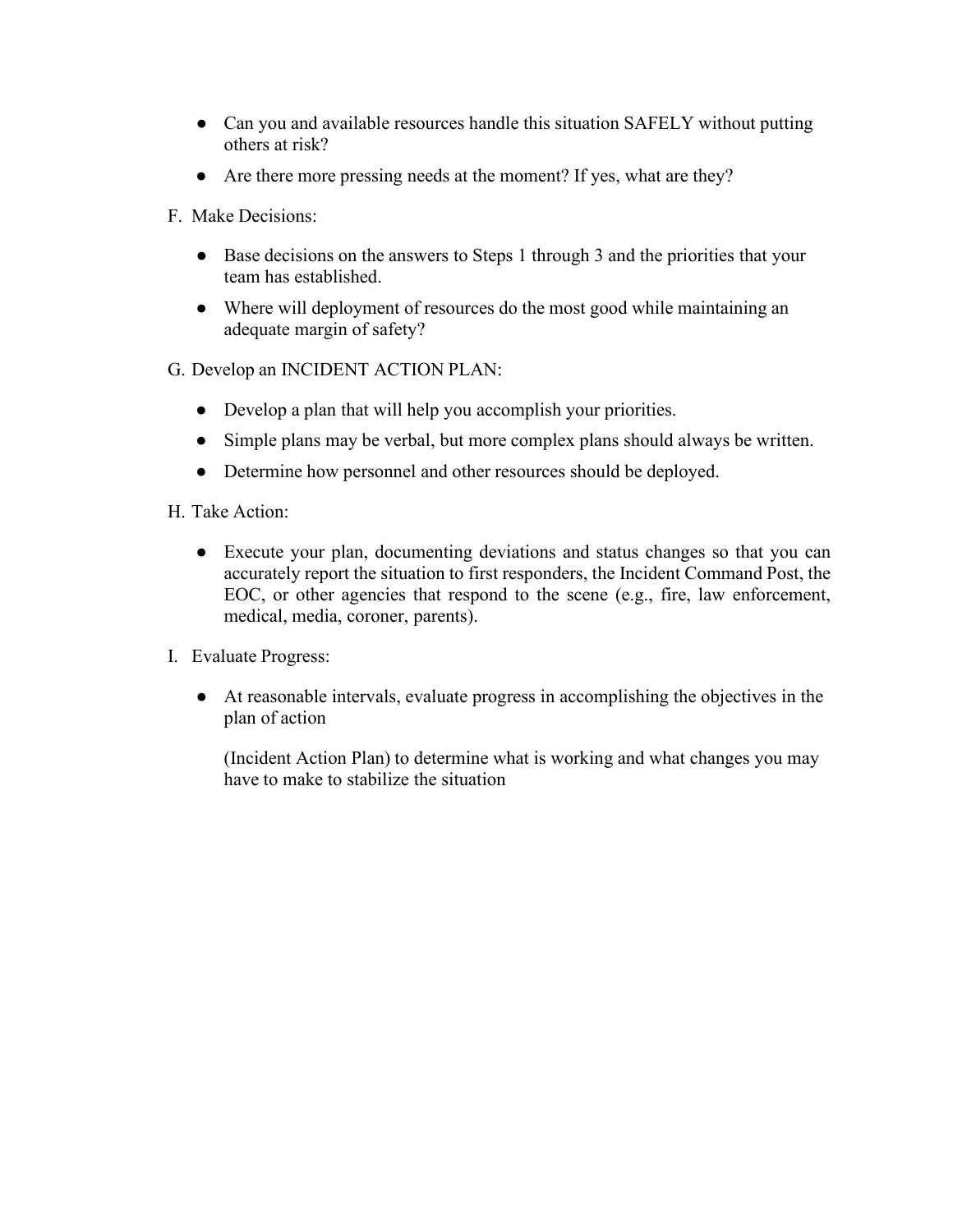# **4. BOMB THREAT**

### Telephone Bomb Threat

- During or after the call, if possible, complete the bomb threat checklist found on page\_\_\_\_.
- Stay on the line with the caller as long as possible, continuing to try and obtain more information about the threat. Try if possible, to determine the gender and age of caller. Try if possible, to get the caller to tell you the exact location of the bomb and the time of threatened detonation.
- Have someone else call **911** (first 9 is to obtain outside line) and notify the Executive Director. If the Executive Director is not available, notify the Deputy Executive Director.
- Without using portable radios or cell phones, organize a meeting with the school's Emergency Management Team (EMT). Radio and cell phone usage can resume once you are 300 feet away from school premises as a bomb could be hidden outside.
- If necessary, implement the ICS with only those positions deemed necessary.
- Assign a recorder to document events as they take place.
- If the location of the bomb is not specifically designated, students and staff will be kept in a secure location.
- Any search of the site should be done under the direction of law enforcement.
- The decision to evacuate the location is the responsibility of the Executive Director or his/her designee, in conjunction (when possible) with law enforcement.
- If an evacuation is ordered, do not touch anything while leaving the building. Report any suspicious items to the Incident Commander.
- Follow off-site evacuation procedures.
- If the caller identifies a location where the device has been placed, avoid evacuating through the identified area.
- EMT members responsible for off-site evacuation and student accounting should begin making preparations for an orderly transition of the students/staff to the evacuation site.
- When the off-site evacuation location is reached, account for all students and staff. Report missing students/staff to the Incident Commander. The Incident Commander will report missing students/staff to the law enforcement agency assisting with the evacuation.
- Re-entry onto the school campus can only take place at the direction of Incident Commander.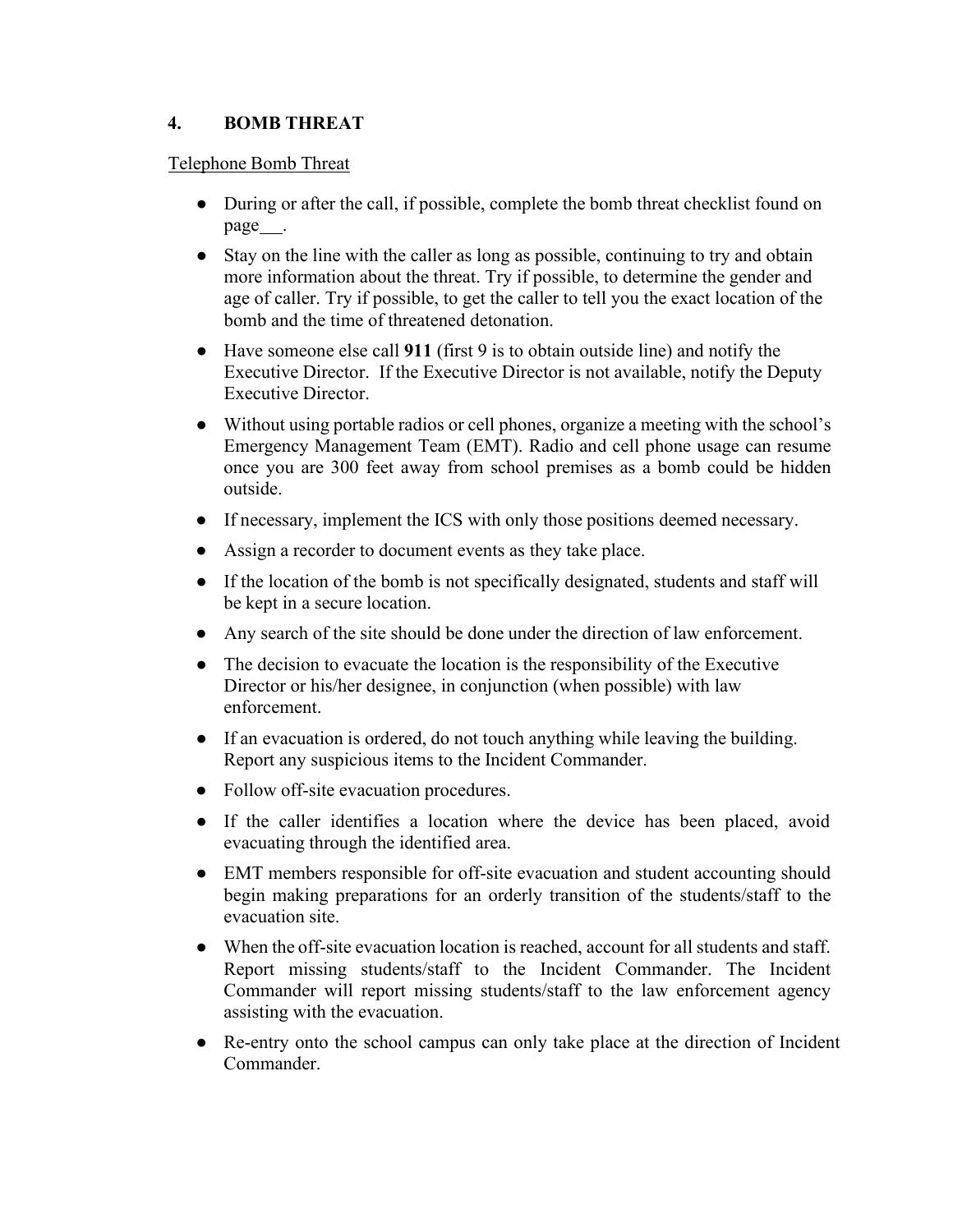# E-Mail Bomb Threat

- Save the e-mail message.
- Print a copy of the message and give to the Executive Director, law enforcement, and the Technology Department.
- Follow applicable procedures from above.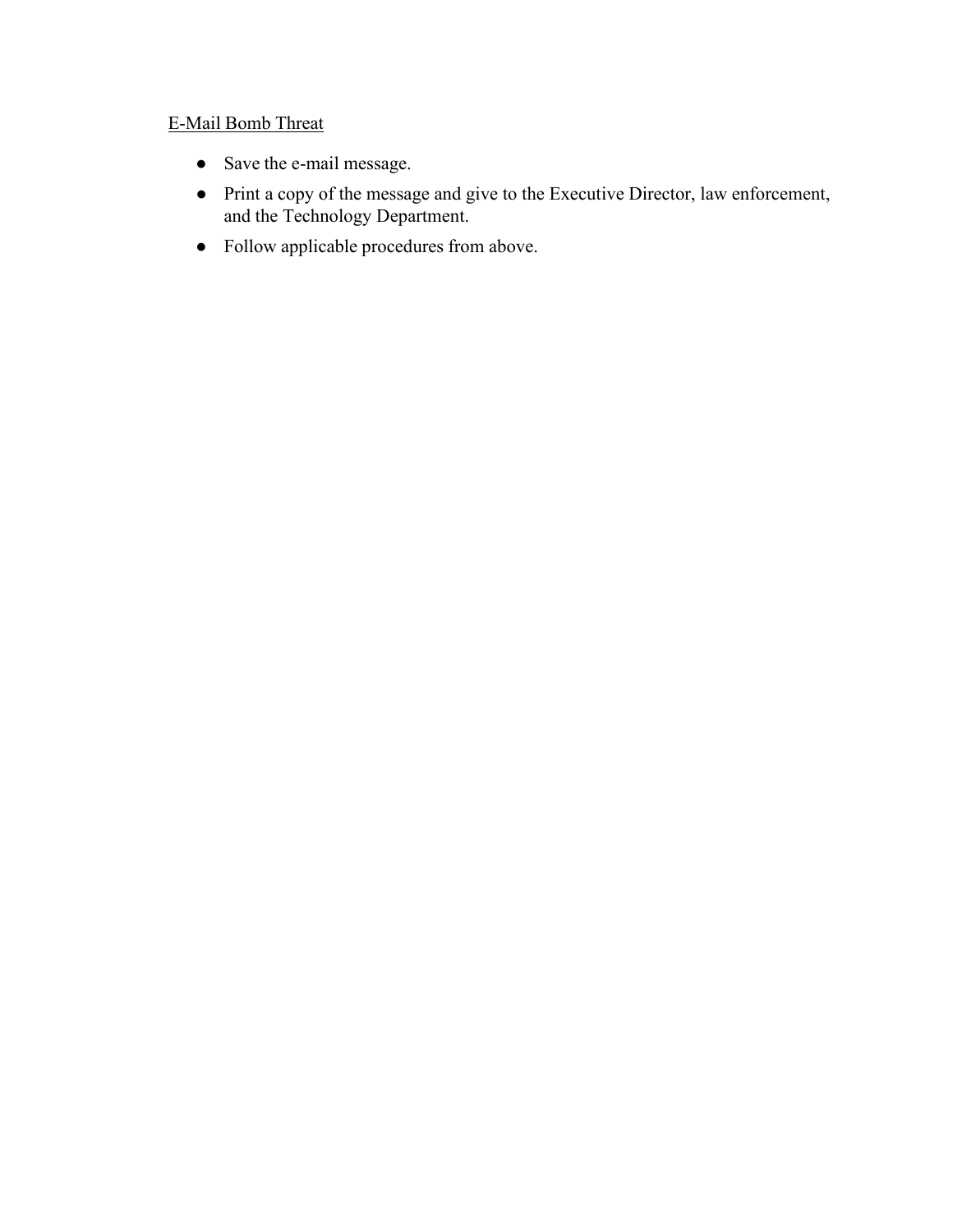#### **BOMB THREAT REPORT FORM:**

School: The Cottonwood School

| This form will help you obtain the necessary information from the caller. Keep this |       |       |  |
|-------------------------------------------------------------------------------------|-------|-------|--|
| information near the phone. Date:                                                   | Time: | AM PM |  |

<u> 1989 - Johann Barn, fransk politik (f. 1989)</u>

Exact words of the person placing call:

QUESTIONS TO ASK:

1.) When is the bomb going to explode?

2.) Where is the bomb right now?

3.) What kind of bomb is it?

4.) What does it look like?

5.) Why did you place the bomb?

6.) What will prevent you from doing this?

7.) What is your name? (He/she may inadvertently give it)

7.) What is your name? (He/she may inadvertently give it)

#### TRY TO DETERMINE THE FOLLOWING: (Circle all that apply)

| Caller Description: Male Female Adult Juvenile<br>Middle Aged Old                                               |                                                                          |
|-----------------------------------------------------------------------------------------------------------------|--------------------------------------------------------------------------|
| Voice: Loud Soft High-pitch Deep Raspy Pleasant<br>Intoxicated                                                  |                                                                          |
| Accent: Local Non-Local Foreign Region Other:                                                                   |                                                                          |
| Speech: Fast Slow Distinct Distorted Stutter<br>Slurred Lisp                                                    | Nasal                                                                    |
| Language: Excellent Good Fair Poor Foul Other:                                                                  |                                                                          |
| Manner: Calm Angry Rational Irrational<br>Coherent Incoherent Deliberate<br><b>Emotional Righteous Laughing</b> |                                                                          |
| Intoxicated                                                                                                     |                                                                          |
| Quiet Voices Airplanes Street Traffic Party Atmosphere Other:                                                   | Background Noises: Office Machines Factory Machines Trains Animals Music |
| Traffic                                                                                                         | Other:<br>Party Atmosphere                                               |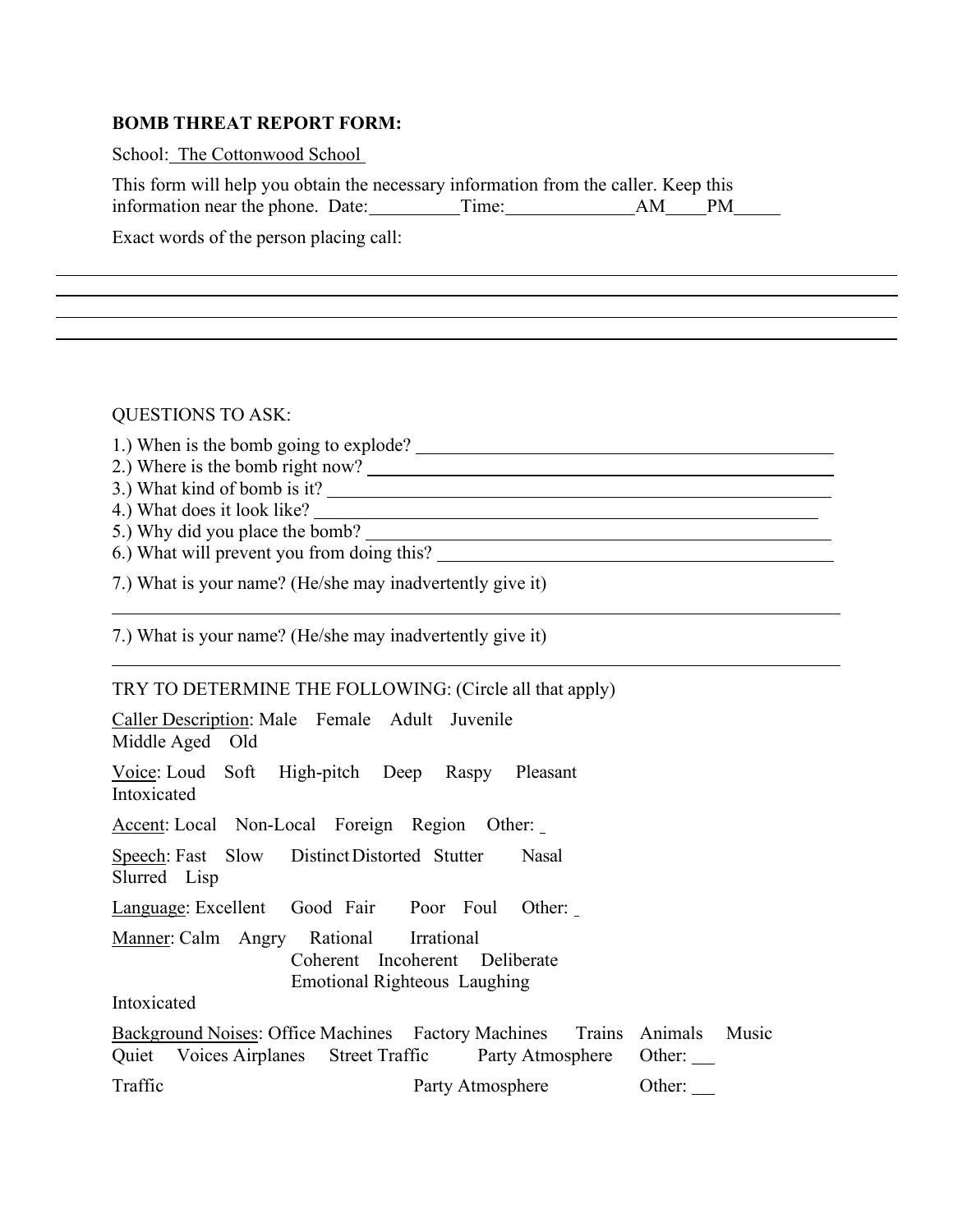# NOTIFY THE FOLLOWING PERSON(S):

Do not panic and do not discuss the information you have received except with the above-named persons.

Person receiving the Bomb Threat: \_\_\_ at telephone number .......................

Caller ID returned the following number:

| Police contacted by: |       |  |
|----------------------|-------|--|
| Time:                | )ate: |  |

Search was made for the bomb: Y N Evacuation was conducted: Y N

.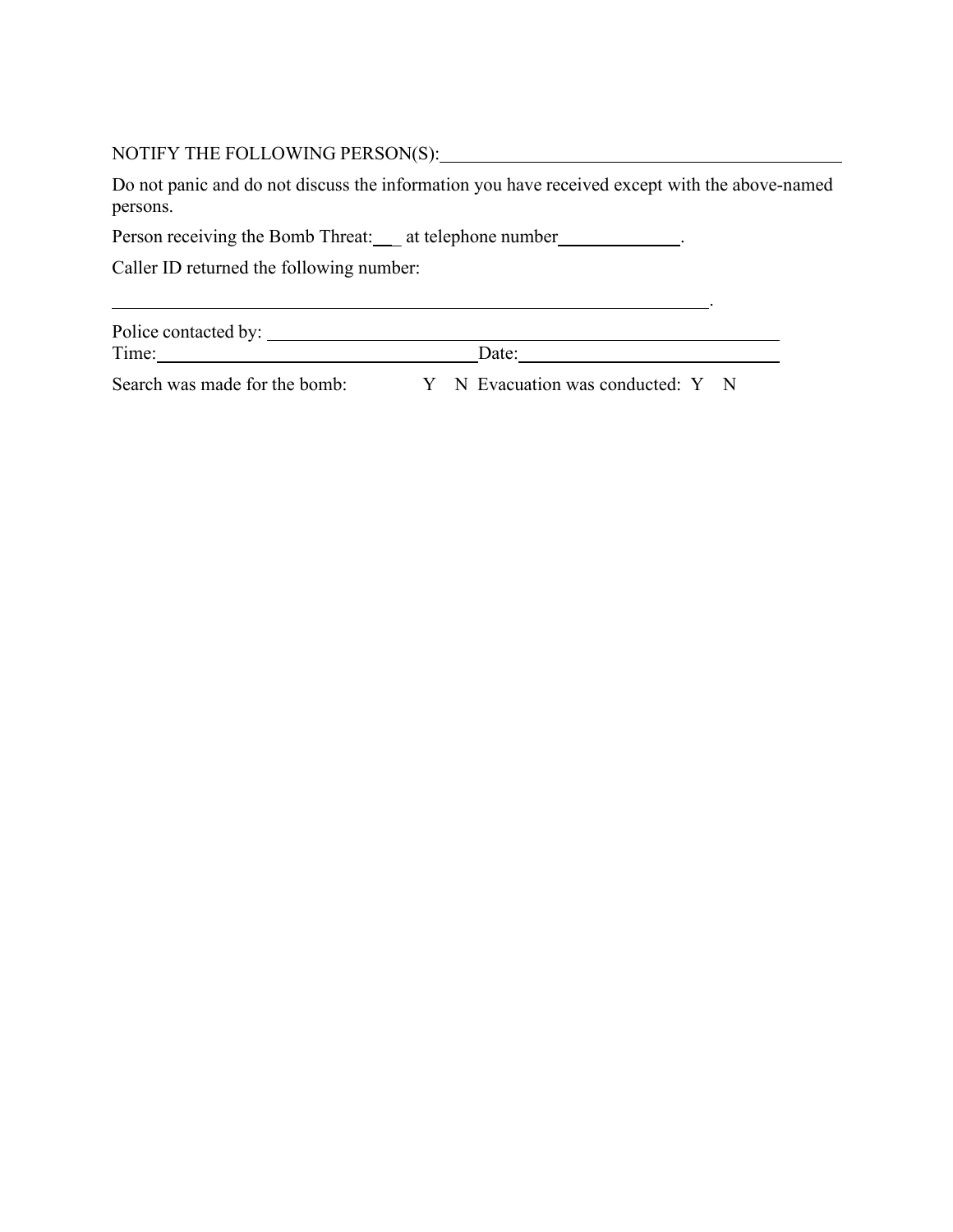### **5. FIRE/EXPLOSION/AIRCRAFT CRASH OR SIMILAR INCIDENT**

Apart from arson, major causes of fires include improper handling and storage of flammable liquids, overloaded electrical outlets, and excessive accumulation of rubbish.

#### FIRE/EXPLOSION/AIRCRAFT CRASH PROCEDURES

- Call **911** to report a fire, explosion, aircraft crash, or similar incident, stay online and give specific information (name, address of school or facility). Utilize manual pull station to activate building alarm system and evacuate building when you hear an alarm.
- In the event of a small fire, notify **911** and then use the nearest fire extinguisher to control the fire if you have been trained in their use.
- Do not attempt to fight large fires, call **911** and evacuate building.
- Assist students in evacuating the building and proceed to outdoor school evacuation area or areas. When evacuating buildings walk, do not run.
- If heavy smoke is present, crawl or stay near floor for breathable air.
- Assist any individuals who would have physical problems evacuating the building. Stay in the designated assembly area and account for all personnel and students by using the Staff and Student Accountability Report.
- Do not block fire lanes or areas used by the fire department.
- Do not re-enter building until authorized by fire department or the Executive Director.
- If the fire is off site, wait for instructions from the EOC (Executive Director) or the EOC's designee.
- If safe to do so, site administration should assign a recorder to begin documentation of the event.
- Before leaving a work area, and if safe to do so, the work area supervisor or their designee should make sure all windows are closed.
- Procedures for anyone with special-needs should be planned in advance and practiced.
- Administration should initiate the Incident Command System (ICS) and the designee assumes the role of the Incident Commander (IC); the IC shall contact the EOC; the EOC and IC shall coordinate with emergency services.
- Supervisors are to complete the Staff Accountability Report when safe to do so**.**
- Data collected from the Staff Accountability Form will determine if the Incident Commander needs to activate additional portions of the ICS, such as First Aid, Medical, Search and Locate/Rescue, etc.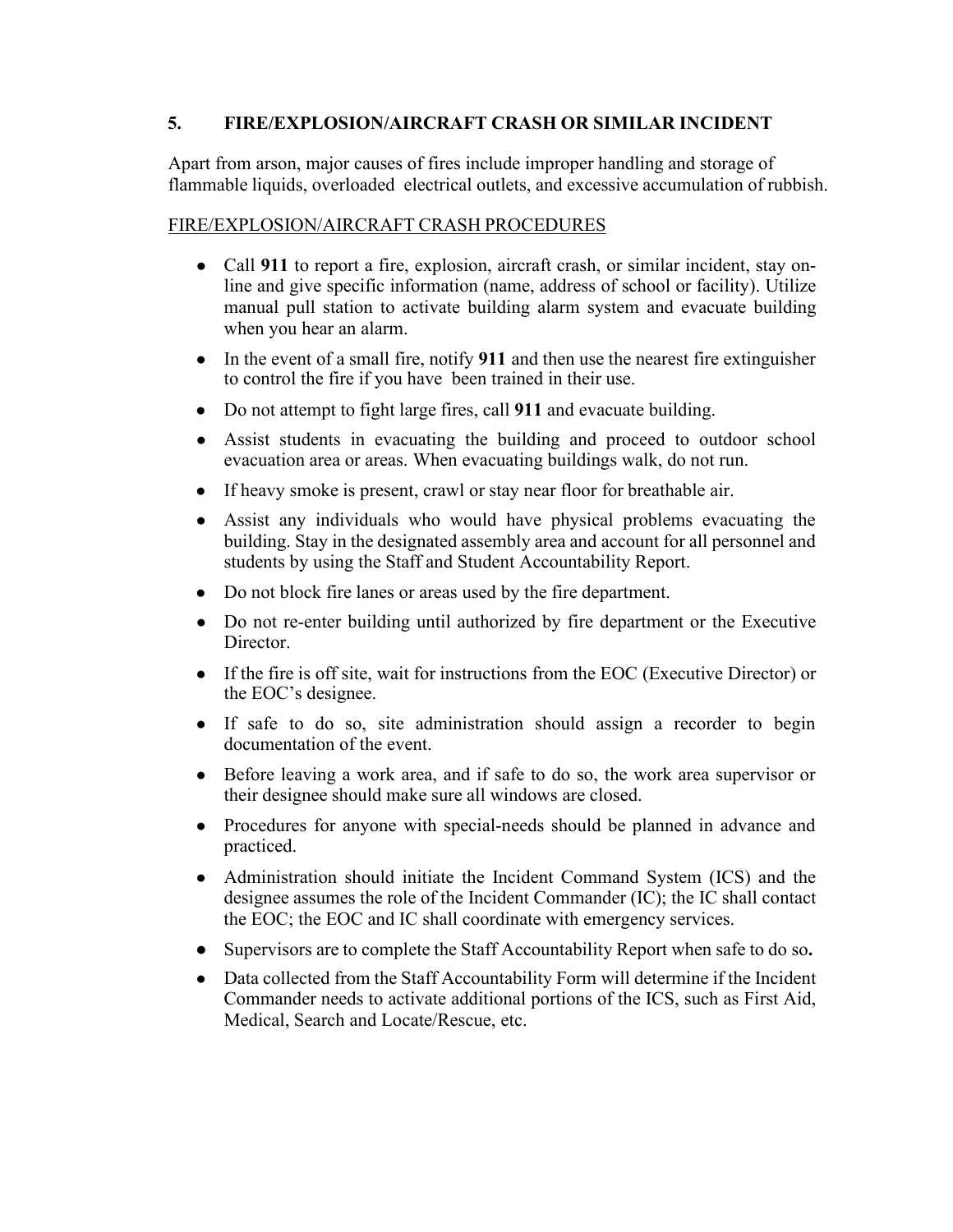• The fire department will give clearance to site administration when it is OK for staff to re-enter the building or an alternative plan if the building will not be able to be occupied.

# FIRE DRILL PROCEDURES

- NO advance notice of fire drills should be given to building occupants.
- All drills shall be conducted using the same procedures that would be followed in case of an actual fire.
- Fire drills should be conducted at different hours of the day.
- An appropriate number of staff members should know how to reset the fire alarm.
- Immediately after the alarm has sounded for the drill, call the Fire Department non-emergency number to advise that this is only a drill.
- Keep documentation for each drill and record notable events for future consideration/improvement.
- Fire drills shall be conducted as frequently as is required by law.

### POSTING OF EVACUATION ROUTES

- A map, showing the primary and secondary evacuation routes shall be posted inside each room. The evacuation map shall have the office location highlighted and be placed on the wall so that an arrow indicating the exit route is pointing in the direction of the exit from the room.
- The map shall be labeled **"EVACUATION PLAN**" in bold letters and prominently posted in hallways, offices, bathrooms, cafeterias, lounges.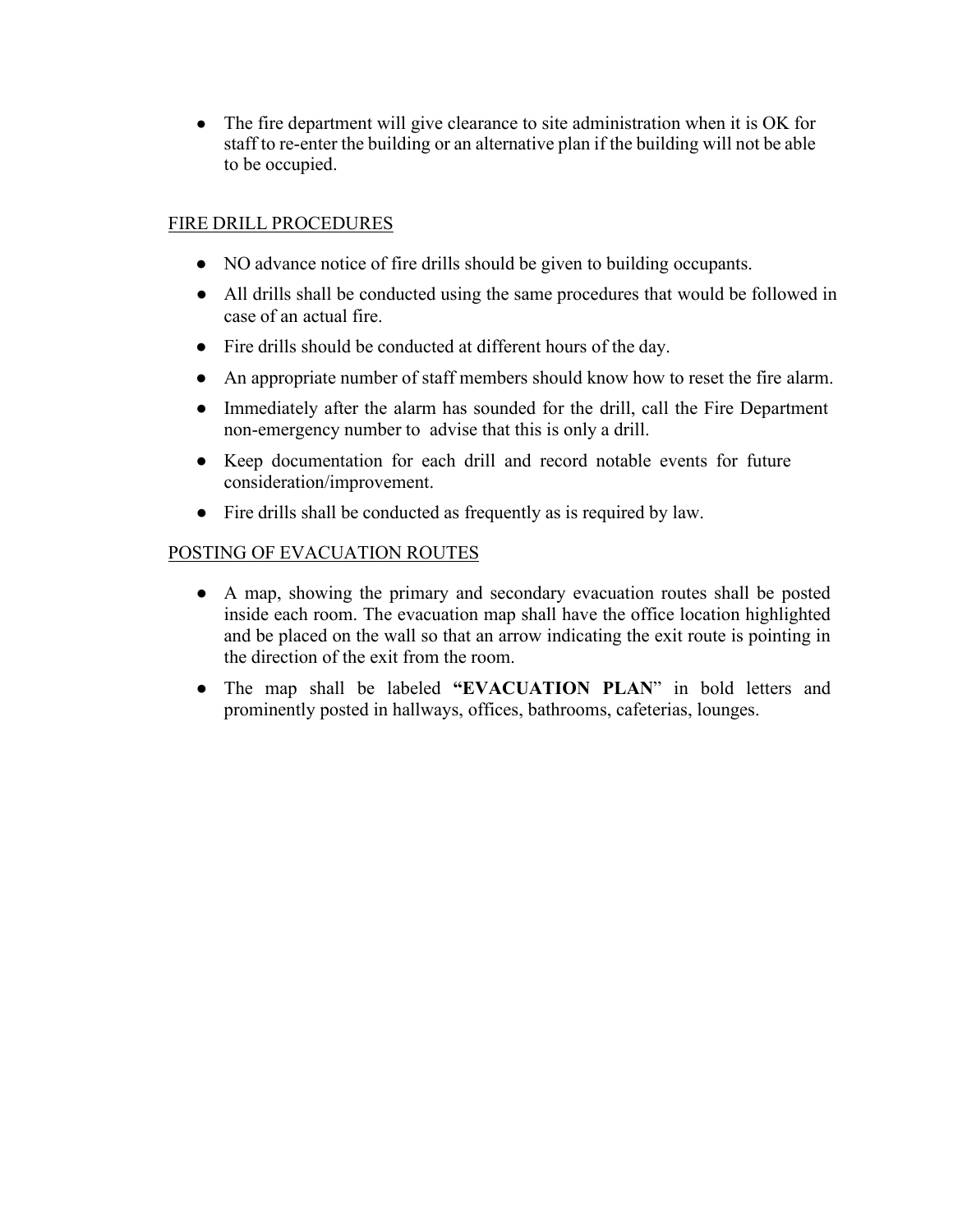### **6. EARTHQUAKE**

An earthquake's effect on facilities will vary from building to building. Fire alarm or sprinkler systems may be activated by the shaking. Elevators and stairways will need to be inspected for damage before they can be used. Another major threat during an earthquake is from falling objects and debris. Injuries may be sustained during the earthquake while evacuating the building(s) or upon re-entry. Use the following guidelines/procedures to manage the incident:

# IF INDOORS

- **DROP, COVER AND HOLD ON** by getting under a desk or table. Protect eyes, head and neck.
- Move away from windows and objects that could fall.
- Stay under desk or table until shaking stops.
- Listen for emergency instructions.
- Evacuate building if necessary and stay away from buildings, utility poles and large objects while transferring to the assembly area.
- Account for all staff using Staff Accountability Report.

# IF OUTDOORS

- Move away from buildings, utility poles and large objects.
- Avoid all downed electrical lines.
- Do not touch any wire or any metal objects.
- Sit down in a safe area.
- Move to assembly area and begin accounting for all staff.

### IN VEHICLE:

- Stop vehicle in a safe location away from power lines, overpasses or buildings.
- Stay in vehicle and establish radio contact with School office.

### GENERAL GUIDELINES (AFTER THE QUAKE):

- Be prepared for aftershocks and ground motion.
- Evaluate immediate area for earthquake-related hazards (fire, building collapse, gas leaks, downed electrical lines, wires, etc.).
- Account for all staff.
- Activate necessary portions of the ICS in collaboration with the site emergency team.
- Determine injuries and provide basic first aid.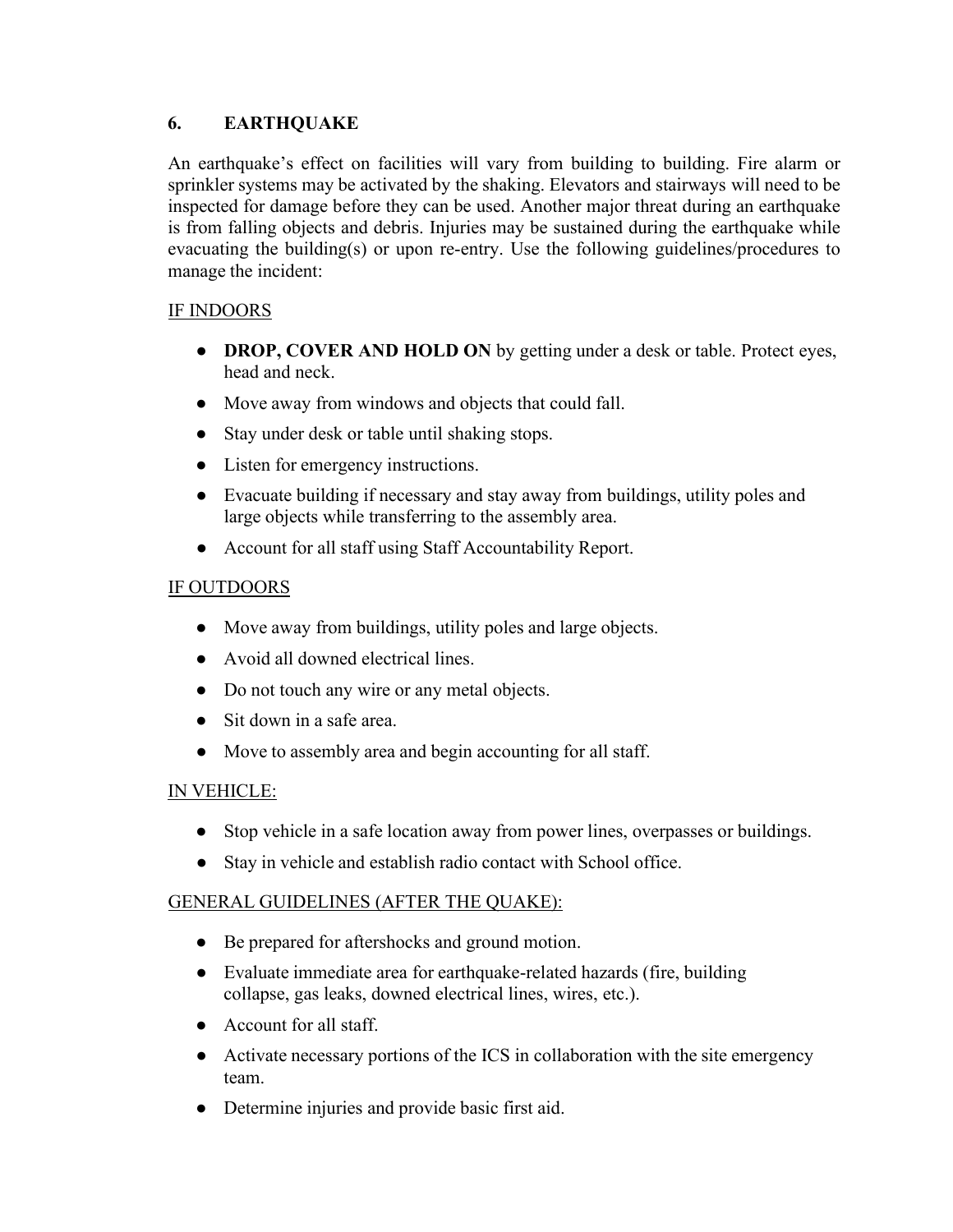- Call **911** if there is a major emergency that is life-threatening. You may not get a response from **911** if a major disaster has occurred affecting a large local area. As we have been warned, we may be on our own for several hours or days.
- Establish communication with your Supervisor and Incident Commander
- Assist any law enforcement or fire units that may respond to your site.
- Control internal and external communications, including contact with school sites and city agencies by use of telephones, cell phones, radios, runners, e-mail, text messages, or other means.
- Refer all media inquiries to the EOC (Executive Director).
- In communication with the school sites, assess the overall situation, how long students and staff might be at school, how supplies might be distributed and sheltering of students and staff.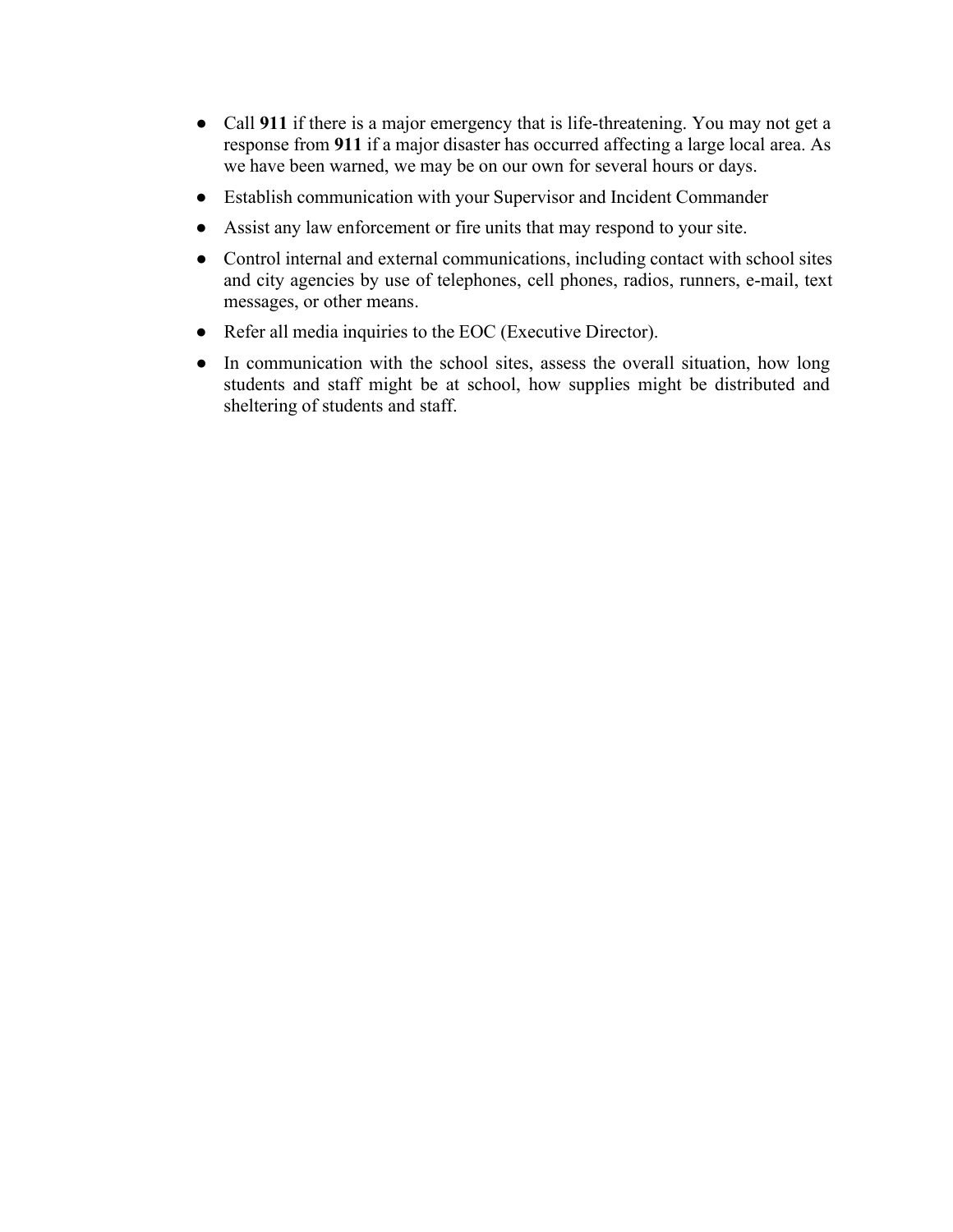# **7. SHOOTING/STABBINGS**

No single warning sign can predict that a dangerous act will occur; however, certain warning signs may indicate that someone is close to behaving in a way that is potentially dangerous to self and/or others. Imminent warning signs usually are present as a sequence of overt, serious, or hostile behaviors or threats directed at peers, staff (usually more than one staff member), as well as the person's immediate family.

### IMMINENT WARNING SIGNS REQUIRE AN IMMEDIATE RESPONSE AND MAY INCLUDE THE FOLLOWING

- Physically fighting with peers or family members.
- Hostile interactions with law enforcement that involve a number of recorded incidents.
- Hostile interactions with staff and administration.
- Destruction of property (school, home, community).
- Severe rage for seemingly minor reasons.
- Detailed (time, place and method) threats (written and/or oral) to harm or kill others.
- Possession and/or use of firearms and other weapons.
- Self-injurious behaviors or threats of suicide.
- Is carrying a weapon, particularly a firearm, and has threatened to use it.

# WHAT TO DO IF A SHOOTING/STABBING OCCURS AT THE SCHOOL OFFICE

- The first indications of a shooting may include: sound of gunfire, loud cracking sounds, banging noises, windows shattering, glass exploding, bullets ricocheting or a report of a stabbing incident on campus.
- Call **911**. Identify your address, and succinctly explain the emergency incident and exact location. Stay on the line until the **911** dispatcher has all the information needed to respond to the situation.
- Activate Incident Command System (ICS).
- Appoint Incident Commander and communicate location to law enforcement and fire/rescue units.
- If possible, initiate a work site lockdown to stabilize areas around the incident and make for an easier evacuation.
- Notify appropriate individuals, i.e., EOC (Executive Director, Deputy ExecutiveDirector).
- Provide information, when practicable, about the incident to staff via e-mail or by phone.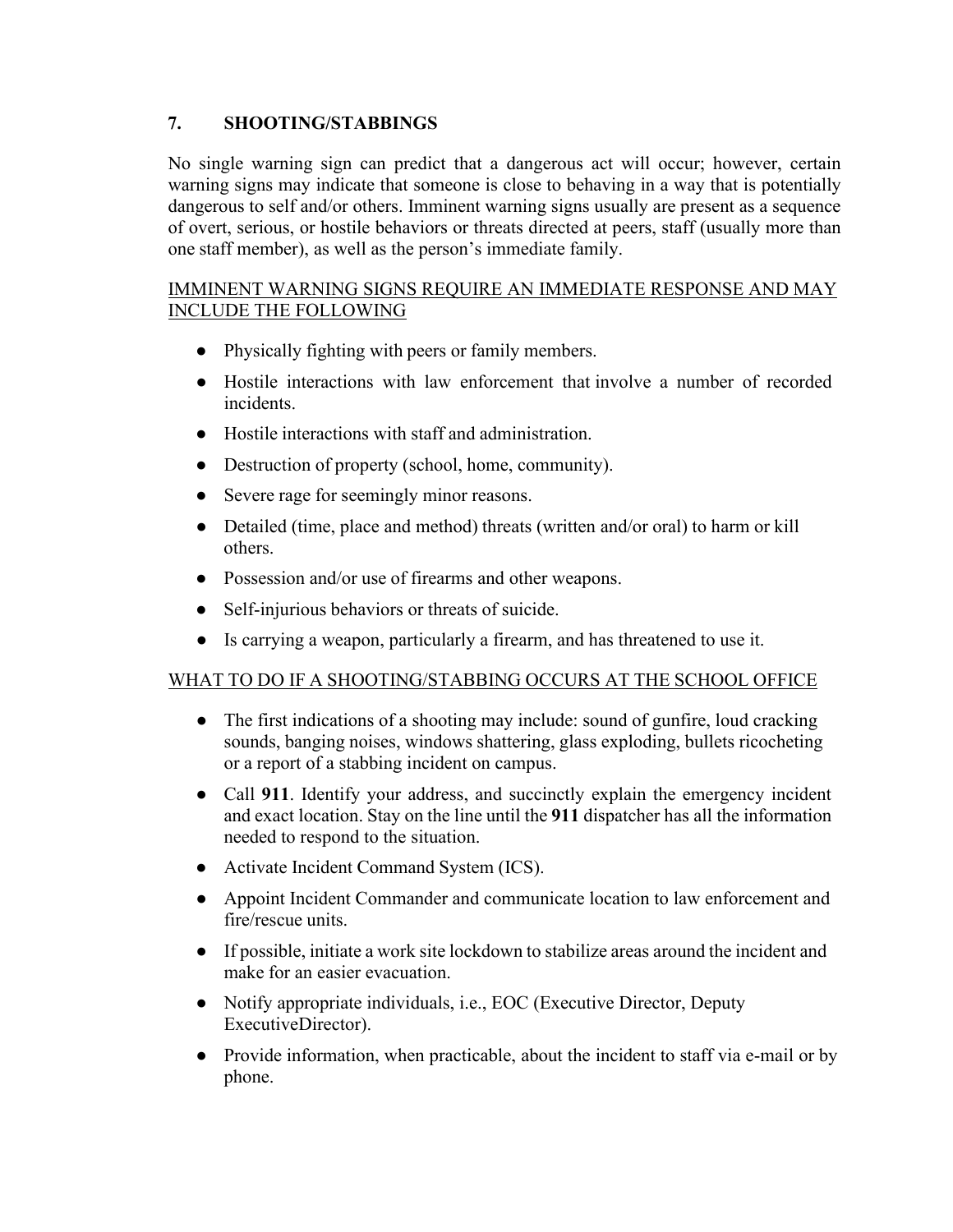- Account for all staff members and students by using phone or e-mail or other communication means.
- Assign a liaison (preferably an administrator) to interface with law enforcement and fire department.
- Liaison can supply law enforcement with radio or phone communication, phone numbers, maps, keys, and other information deemed pertinent to the safe operation of the incident.
- Gather witnesses in secure room for law enforcement questioning. DO NOT allow witnesses to talk to one another (to protect the investigation). Assign staff to stay with witnesses until law enforcement arrives.
- Develop plan to evacuate staff and students to an off-site or alternate evacuation area should it be necessary to evacuate the building.
- Gather information of staff members and students involved in the incident.
- Prepare written statements for telephone callers and media in cooperation with law enforcement and the Executive Director. After consultation with law enforcement, determine whether to place a message on the School's website.
- Provide a liaison representative for family members for any injured staff members.
- Provide Crisis Response Team to provide counseling and to help deal with any psychological factors.

### IF STAFF ARE OUTSIDE, THEY SHOULD BE TRAINED AND/OR INSTRUCTED TO

- Move or crawl away from gunfire, trying to put barriers between you and the shooter.
- Understand that many barriers may visually conceal a person from gunfire but may not be bulletproof.
- Try to get behind or inside a building. Stay down and away from windows.
- When reaching a relatively safe area, stay down and do not move. Do not peek or raise head.
- Listen for directions from law enforcement.
- Provide your name to work area supervisor who is accounting for all staff.
- Help others by being calm and quiet.
- Provide law enforcement with as much information as possible, such as:
	- $\sqrt{\phantom{a}}$  Is suspect still on site and do you know current location?
	- ✓ Where was the specific location of occurrence?
	- $\sqrt{\phantom{a}}$  Are there wounded staff members or students? How many?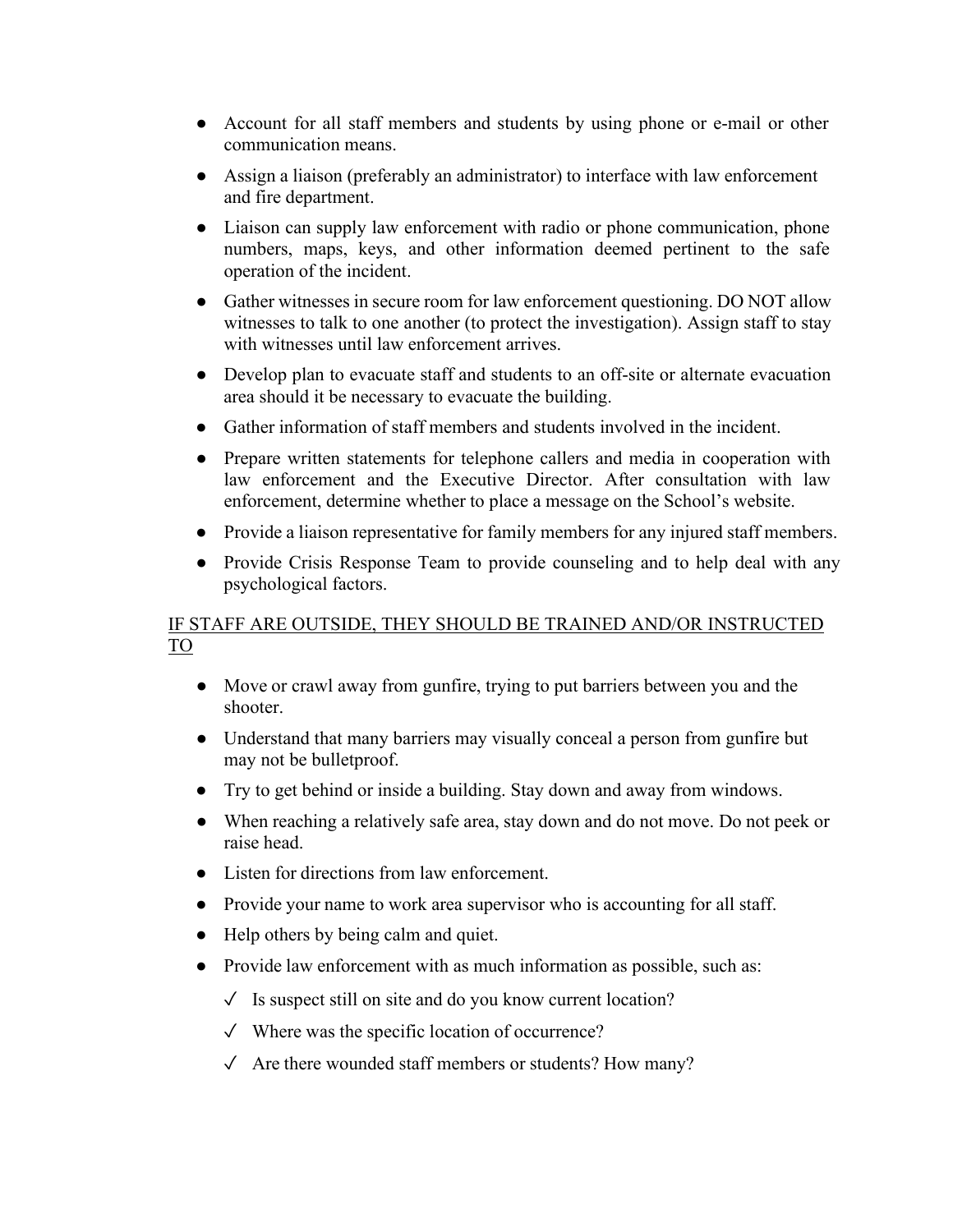- ✓ Description of all weapons (hand gun, shotgun, automatic, dangerous objects, explosive devices, other).
- ✓ Describe sound and number of shots fired.

### SCENE OF INCIDENT

- The scene of an incident/crime shall be preserved.
- With the exception of rescue and law enforcement personnel, no one is allowed to enter the immediate area or touch anything.
- Any witnesses, including staff members, should be held near the area of the incident and be made available to law enforcement for questioning.
- Law enforcement responding to the incident will coordinate activities at the scene of the incident and release the area to school officials when finished.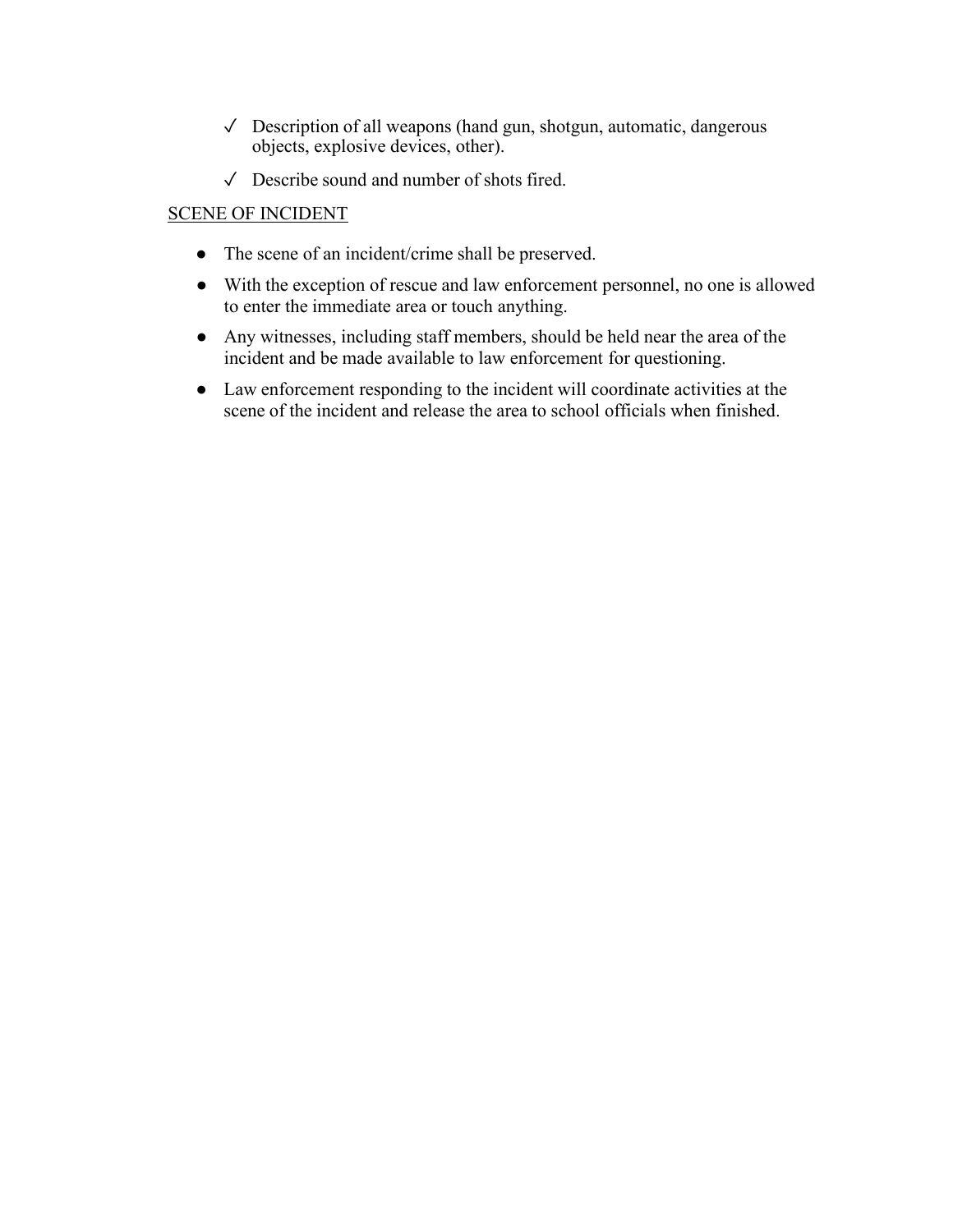# **8. DEATH AND/OR SUICIDE**

Death at a workplace or school site is rare; however, you should be prepared in the event of a death whether it be caused by earthquake, explosion, building collapse, fire, choking, heart attack, seizure, or an incident such as a shooting/stabbing, fight, suicide, etc.

Organizations should also be prepared for the sudden, unexpected death of a staff member or a family member that does not occur on the school campus (automobile accident, sudden death, drive by shooting, gang violence, etc.).

Guidelines to utilize in the event of a death are outlined below.

# DEATH OCCURS AT SCHOOL

- Call **911**. Identify your address and briefly outline the emergency and location on site.
- Notify the school administration.
- Activate the Incident Command System if necessary. Assign staff as needed.
- Notify the EOC.
- Isolate other staff from scene.
- If there is a death, do not move body. Law enforcement will contact the coroner's office so that the body can be removed, and any personal items of the victim can be returned to family or secured as evidence.
- DO NOT disturb or touch anything if the event is declared a crime scene.
- Secure area with yellow caution tape and assign staff to guard area.
- Gather all witnesses and place them in a secure location. Tell witnesses not to discuss any part of their observations until law enforcement arrives to interview or release them. Assign staff to monitor witnesses.
- If the deceased is an employee, the EOC must notify Cal-OSHA within the 8-hour time requirement. Law enforcement or fire department may inform you they will contact Cal-OSHA; however, the School still must make certain it calls Cal-OSHA.
- Monitor staff emotional responses. Following a death there may be:
	- ✓ Self-referrals
	- ✓ Parent referrals
	- $\sqrt{\phantom{a}}$  Reports and concerns expressed by relatives or good friends
	- $\checkmark$  Students who have experienced a recent loss.
- Develop a list of students and staff members that are having emotional symptoms.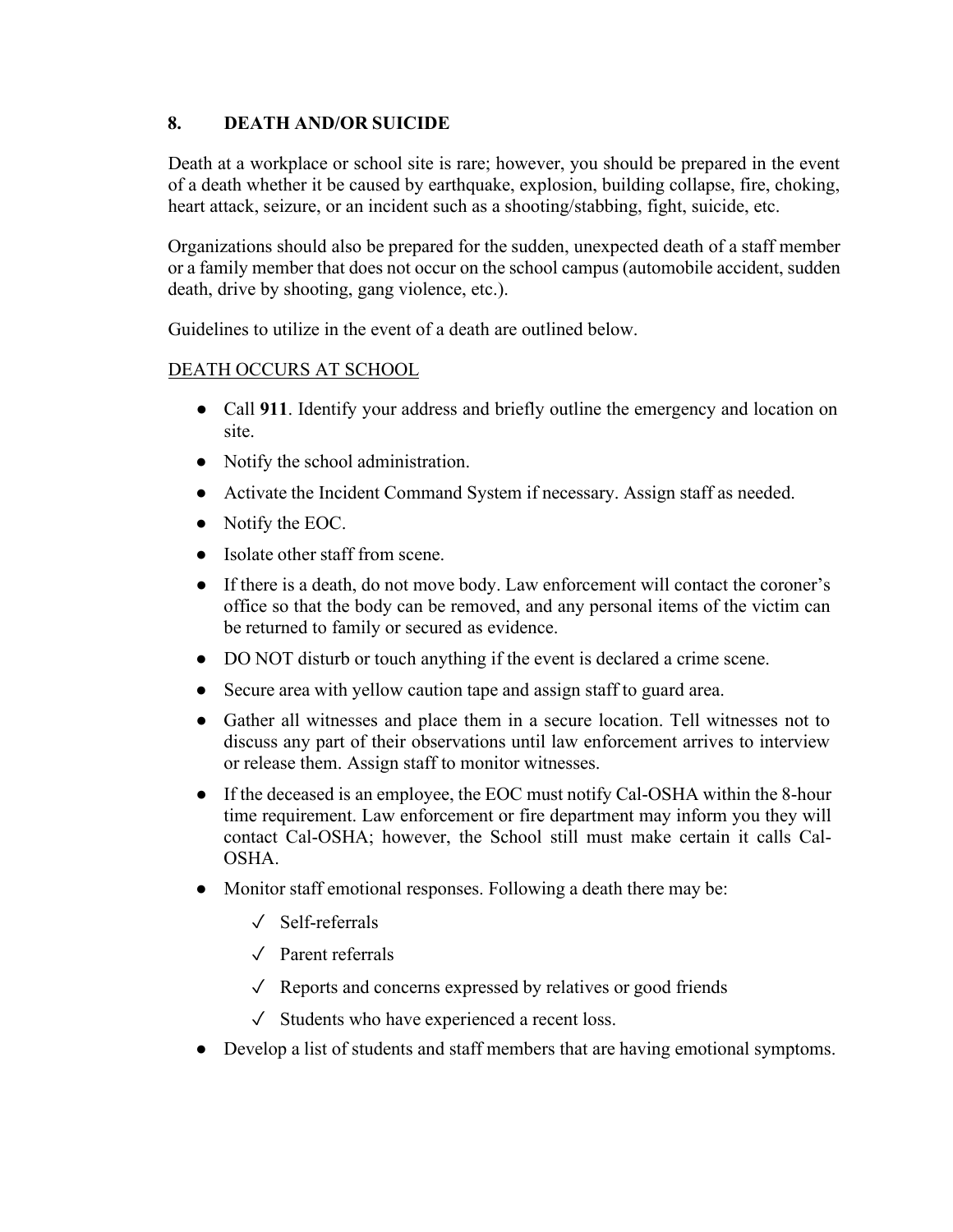### **9. HOSTAGE SITUATIONS**

In any hostage situation, the primary concern must be the safety of staff.

Individuals who take hostages are frequently disturbed and the key to dealing with them is to make every attempt to avoid antagonizing them. Communication and demeanor with a hostage taker must be handled in a non- threatening, non-joking manner, always remembering that it may take very little to cause an individual to become violent.

### IF THE OFFICE IS TAKEN HOSTAGE

- Do not use words such as "hostage," "captives," or "negotiate."
- Stay calm.
- No heroics, challenges or confrontation.
- Obey all commands.
- When safe, call **911**. Identify your work site and give the exact location in the building of the incident. Stay on the phone until law enforcement arrives to assume control of the situation.
- If possible, assign another staff member to notify the Site administrator.
- If possible, initiate a work site lockdown to stabilize areas around the incident and make for an easier evacuation.
- Activate the Incident Command System and appoint an Incident Commander (IC).
- If possible, the IC can provide law enforcement with key information relating to the work site and contact information for school employees.
- Keep all radios, television sets, and computers turned off to minimize any possibility that suspect can hear or see "NEWS REPORTS."
- Make an effort to establish rapport with suspect. Provide your first name. Find out his/her first name and use first names, including those of other staff members involved in the situation. If you do not know first names, refer to the hostages(s) as men, and women.
- Be calm and patient and wait for help. Keep in mind that the average hostage incident lasts approximately six (6) to eight (8) hours, and the average barricade incident lasts approximately three (3) hours. TIME IS ON YOUR SIDE.
- Anticipate a point of law enforcement entry, rescue and how suspects will be apprehended.
- If the hostage situation is on one side of the building, law enforcement will likely want to enter from the other side. Inform law enforcement exactly where the "Hostage Situation" is located and advise law enforcement what you consider to be the best "other side" entrance for law enforcement response.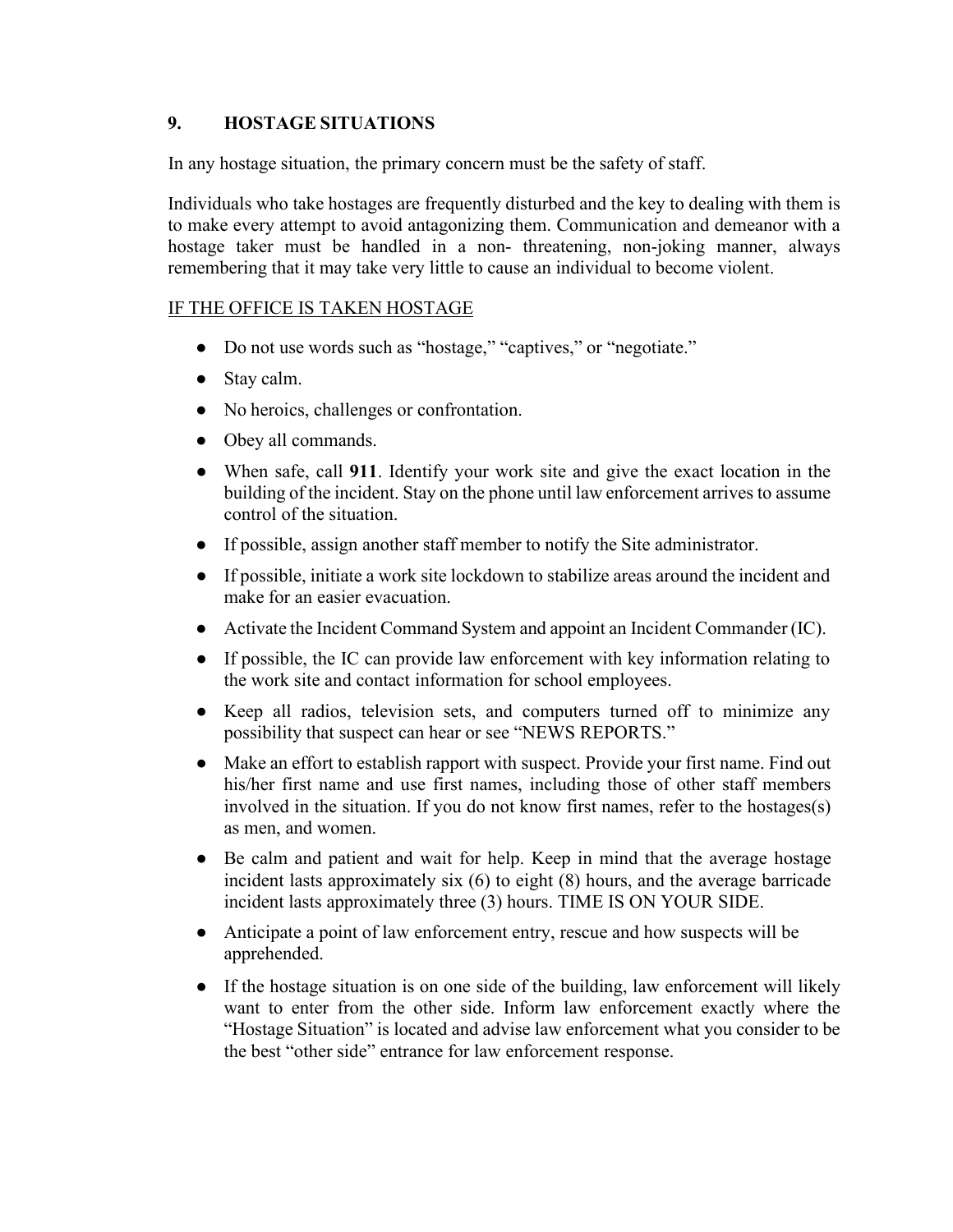### WHEN THE HOSTAGE LOCATION IS OTHER THAN AN OFFICE

- Immediately call **911**. Identify your address and the situation, providing the exact location of the incident. STAY ON THE LINE UNTIL LAW ENFORCEMENT ARRIVES.
- While on the phone with the **911** dispatcher report the following if known:
	- $\sqrt{\phantom{a}}$  Number of suspect(s)
	- $\checkmark$  Names(s) of suspect(s) (if known)
	- $\checkmark$  Description of suspect(s):
		- $\triangleright$  Male or Female
		- ➢ Race
		- $\triangleright$  Weight (Light; Lean; Heavy; Obese) stay away from using lbs.
		- $\triangleright$  Height (short; medium; tall) avoid using feet/inches
		- $\triangleright$  Hair
		- $\triangleright$  Eyes
		- $\triangleright$  Approximate age
		- $\triangleright$  Description of clothing
		- $\triangleright$  Anything special or unusual, like:
			- o Scars
			- o Tattoos
			- o Burn marks
			- o Birthmarks
			- o Pierced body parts
			- o Jewelry
	- $\sqrt{\phantom{a}}$  Exact location of suspect (building, room) and include North, South, East or West in your directions.
	- $\sqrt{\phantom{a}}$  Approximate number of staff and/or students in hostage area.
	- $\sqrt{\ }$  Are weapons or explosive devices involved?
	- ✓ Have any shots been fired? If yes, describe sound and number of shots fired.
	- $\checkmark$  Are there reports of any injuries or emergency medical needs (medication)? Describe exact location and condition of victim(s).
	- $\sqrt{\phantom{a}}$  Are there any demands the suspect has made?
	- $\checkmark$  Is there any other background information, past problems with suspect, demeanor, possible motive, or vendettas against staff or particular staff member?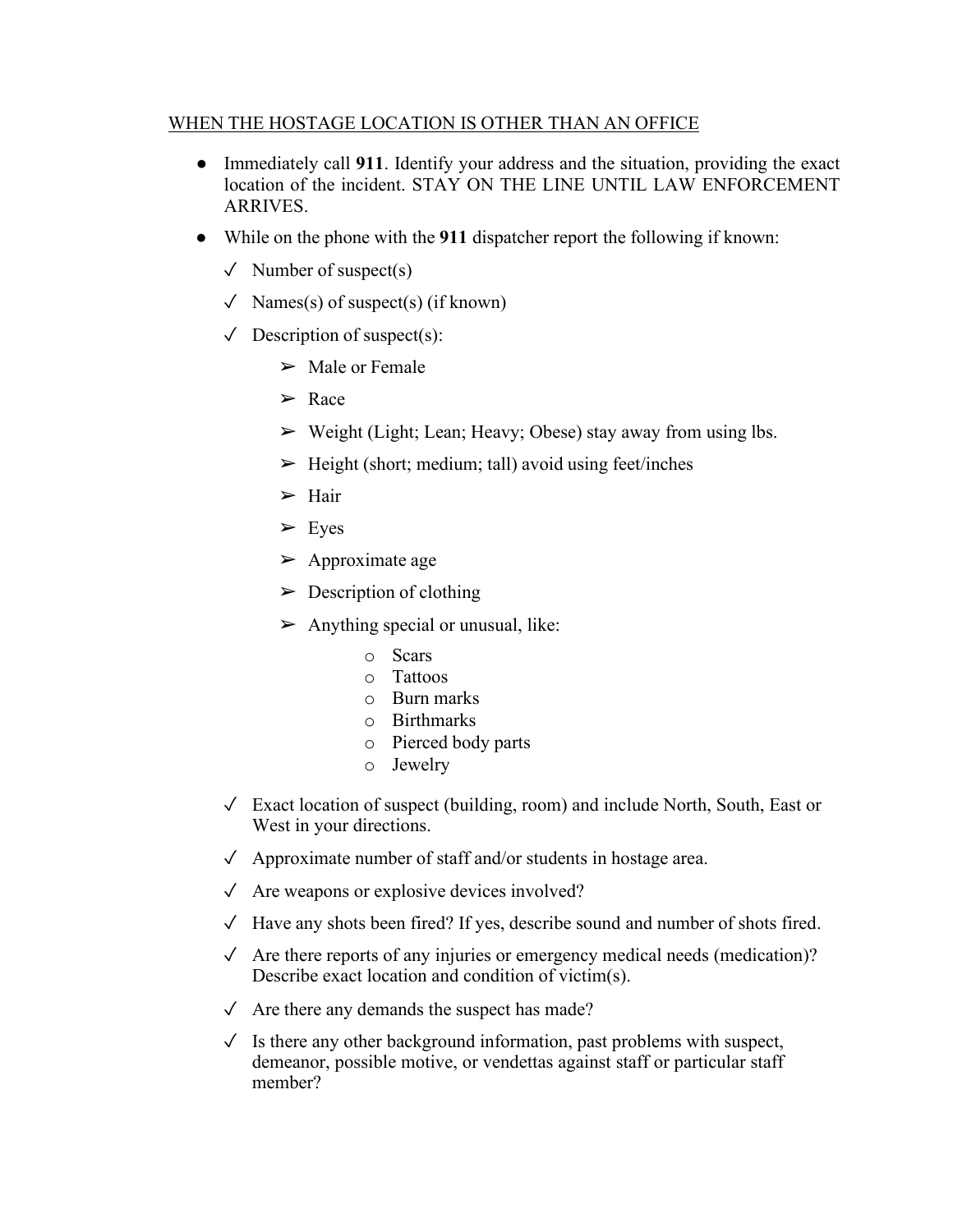● If possible, assign another staff member to notify the EOC.

# WHILE WAITING FOR LAW ENFORCEMENT

- If you can safely communicate to other offices by phone, implement lockdown procedures. For this situation, **DO NOT** set off any alarms as the bell may cause staff to panic and rush into a dangerous area.
- **DO NOT EVACUATE** until instructed or escorted by law enforcement.
- Complete Staff Accountability Report.

# ONCE LAW ENFORCEMENT ARRIVES

● Law enforcement will need assistance in identifying witnesses. Gather witnesses in a secure location but do not let them talk with one another (to protect the investigation).

# THE IC SHOULD MAKE PLANS TO

- Assign necessary personnel to assist.
- Record all events.
- Account for all staff.
- Prepare for a possible off-site evacuation route and location.
- Establish a media staging area.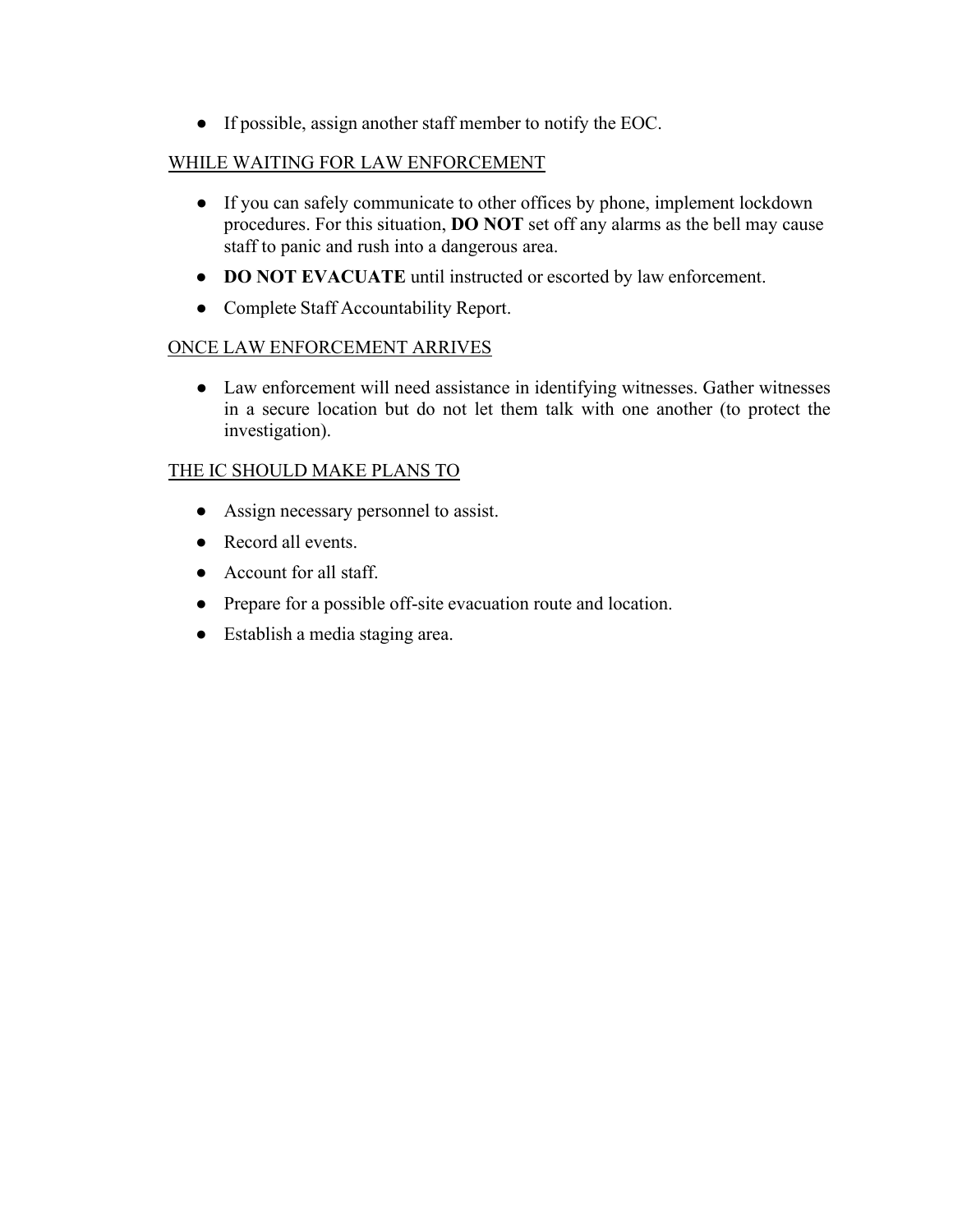### **10. HOSTILE VISITOR**

A hostile visitor could be an irate parent, a staff member, a neighbor, or an acquaintance of a staff member. The situation may begin in the front office; however, the individual may bypass the office and go directly to the target of his/her hostility. It is the responsibility of staff to protect staff, attempt to defuse the situation, and, if necessary, notify law enforcement.

### UNDERSTANDING NONVERBAL MESSAGES

Body language plays a role in communication. Nonverbal cues are especially crucial when dealing with a person who is upset and potentially violent. Pay attention to signs that a person is angry or frightened. These include:

- Trembling
- Sweating
- A red face
- Crossed arms
- Clenched jaw or fists
- Shallow breathing
- Glaring or avoiding eye contact
- Pacing the floor
- Sneering
- Crying
- Ranting

### SEND THE RIGHT NONVERBAL MESSAGES

Don't get too close. An angry or upset person feels threatened by someone who stands too close. Give the person two to four feet distance from you.

Avoid doing any of the following:

- Glaring or staring at the visitor
- Threatening mannerisms such as clenched fists and a raised voice.
- Getting angry

Consider doing the following:

- Be courteous and confident
- Do not touch the individual
- Protect yourself at all times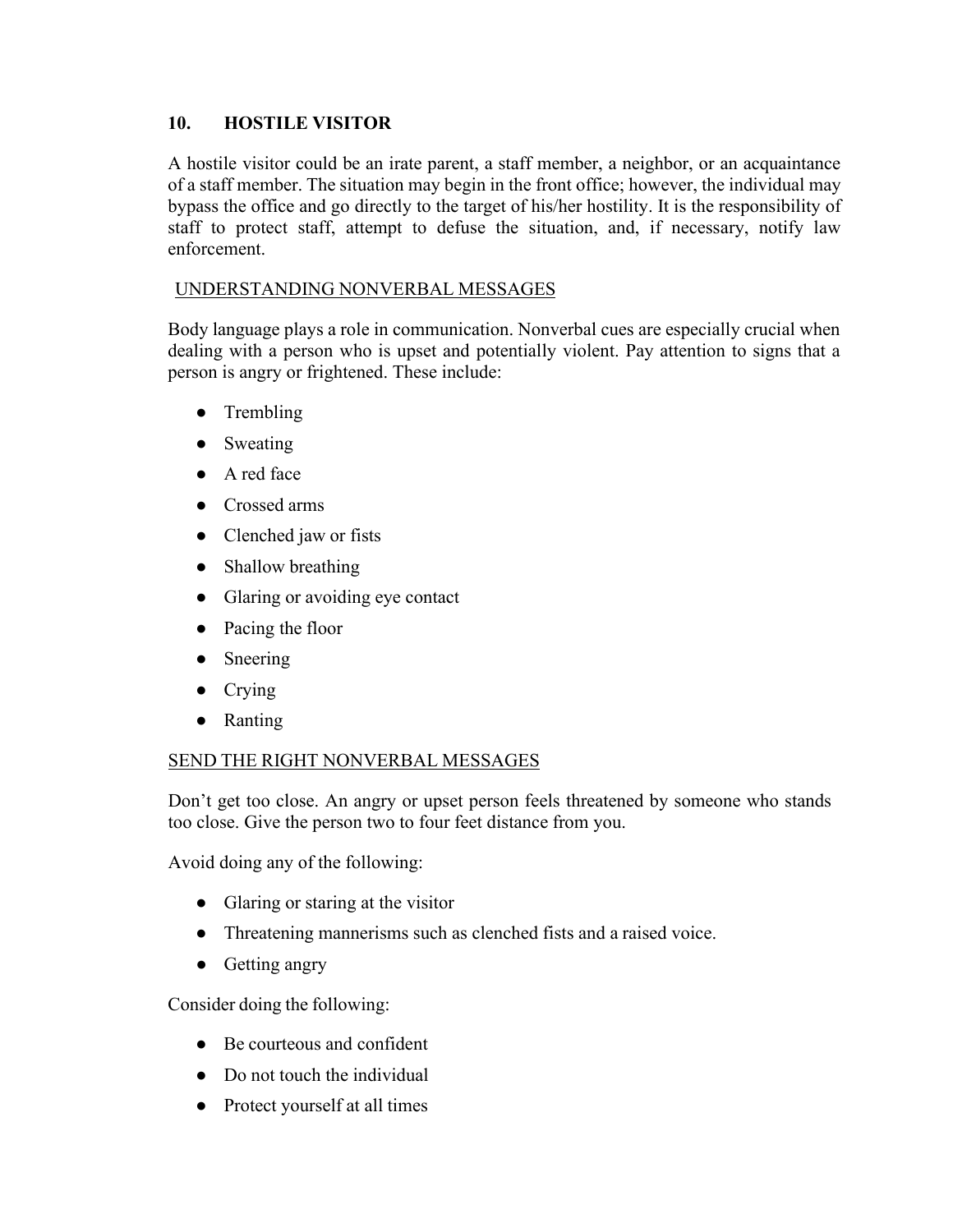- Find another staff member to join you or keep the meeting in an open area
- Listen to the visitor, giving him/her the opportunity to vent
- Do not disregard the person's opinion or blame the person.

### ATTEMPT TO USE PHRASES SUCH AS:

- What can we do to make this better?
- I understand the problem and I am concerned.
- We need to work together on this problem.

### WHAT TO DO:

- As soon as possible, call **911** and stay on the line. State your address, and exact location of hostile visitor. Identify building by letter (A, B, C, D, etc.) or number and use directions (North, South, East or West) for law enforcement as they enter the grounds. Give a description of the hostile visitor.
- If possible, assign a staff member to meet law enforcement and direct them to the location.
- The staff member should unlock any gate that makes access to the building easier and faster.
- If possible, notify the Site Administrator.
- If necessary, activate the Incident Command System, using only those parts of ICS as determined by the information at hand. Expand ICS as needed.
- Use staff members to keep staff away from the location of the hostile visitor.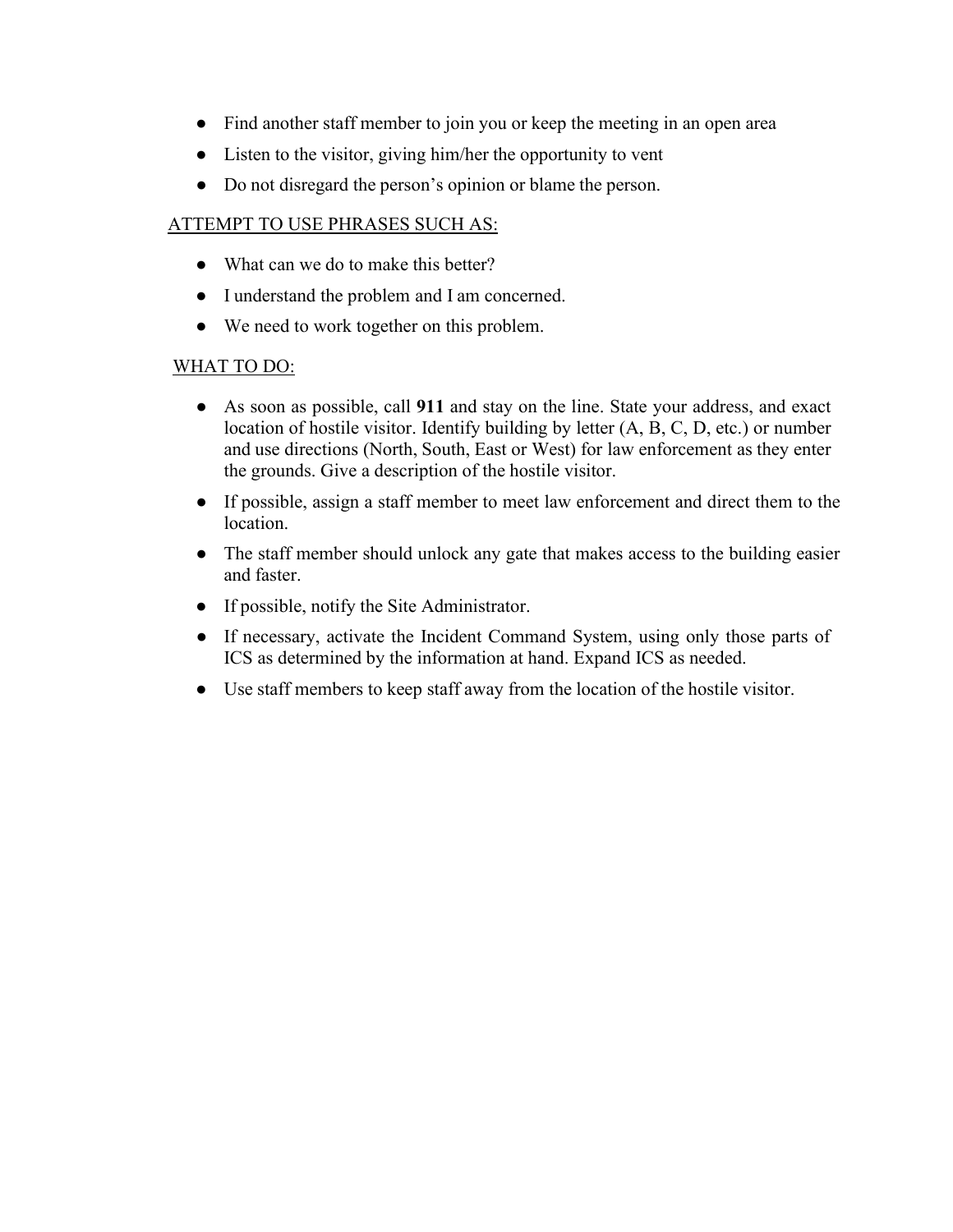### **11. CHEMICAL RELEASE/ HAZARDOUS MATERIAL SPILL**

A chemical release or hazardous material spill could affect one classroom, an entire worksite or larger area.

#### HOW SHOULD THE SCHOOL OFFICE PREPARE?

- The site administrator and EOC should discuss and review plans to "Lockdown" or to "Evacuate the Area" using an alternative evacuation staging area.
- Staffshould be trained to know what type of Personal Protective Equipment (PPE) and clothing to wear when handling hazardous material.
- Staff utilizing or handling any hazardous material, should know the symptoms of exposure, emergency first aid and treatment for exposure.
- All hazardous materials should be stored in a safe manner.

### HOW SHOULD THE SCHOOL RESPOND?

- If a hazardous spill or chemical release occurs within any area of the School office, immediately notify **911**. Inform the dispatcher of your school/address and a brief summary of the problem including the name of the hazardous material/chemical, location of the spill and a report of any injuries, illnesses, fire, explosion, etc.
- Approach the incident from upwind.
- Stay clear of all spills (vapors, fumes, smoke, fire, possibility of explosion, other).
- Notify Site Administrator.
- Activate necessary portions of the ICS and appoint an IC. Expand ICS as needed and make necessary assignments appropriate to the incident.
- Begin documentation of events.
- The situation or advice from law enforcement, fire department or a hazardous materials unit deployed to the scene of the spill will determine whether to "Lockdown" or to "Evacuate" the building. If evacuation is ordered, instruct staff to always move crosswind and upwind. Never move downwind into a chemical. To check wind direction, look at movement of trees or flag.
- If in "Lockdown" and, if possible, shut off all air-conditioning and heating units. Close all windows and door openings and try to seal gaps under doorways and windows with wet cloth or towels.
- Close all shades or drapes. Instruct staff to stay away from windows.
- If gas or vapors have entered the building, take shallow breaths through a cloth or towel.
- Keep telephones lines clear for emergency calls.
- If an evacuation is ordered, follow all instructions.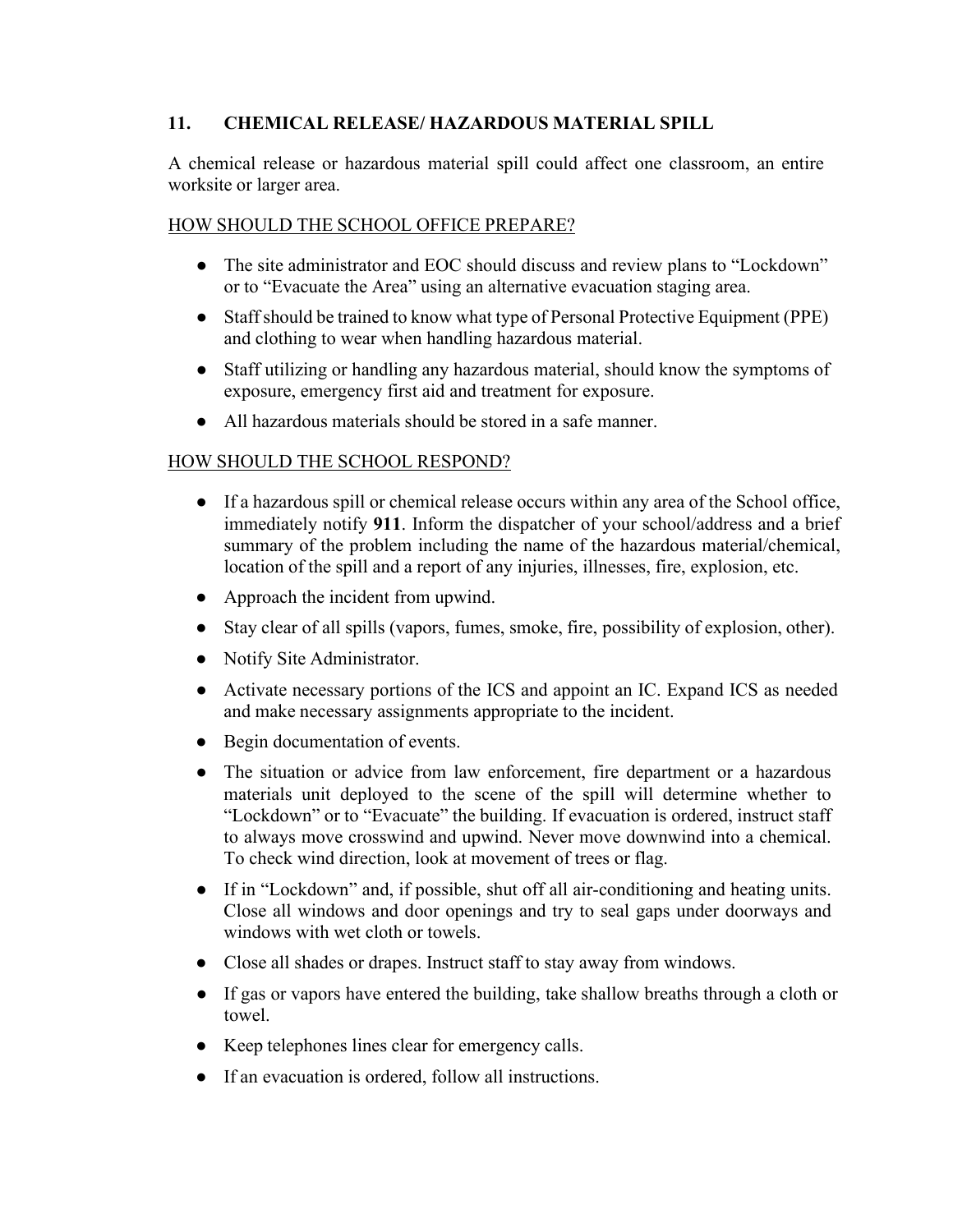● Upon reaching alternative evacuation area, take a head count and report missing or ill staff or students to Incident Commander and/or law enforcement.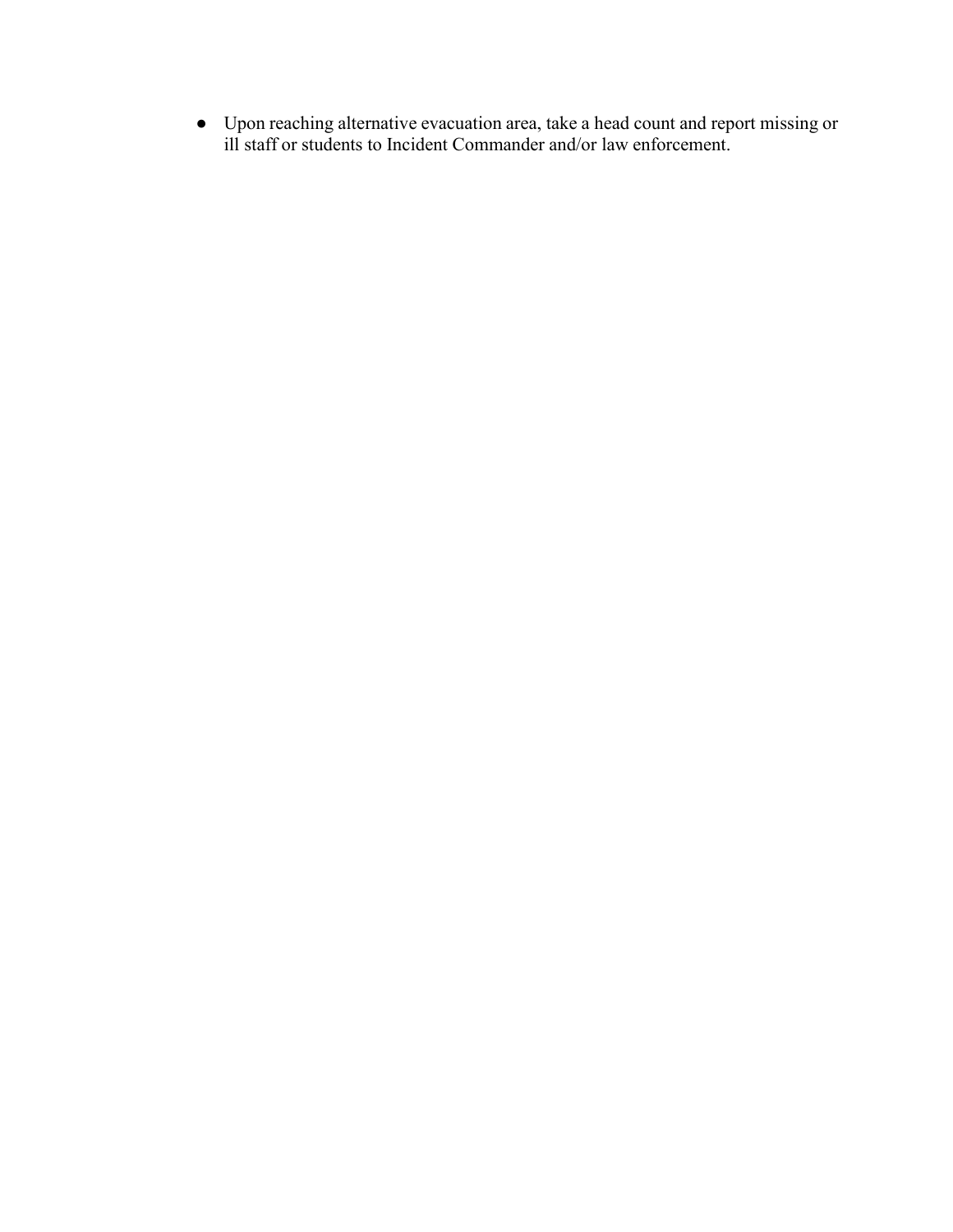# **12. MEDICAL EMERGENCY**

Occasionally a medical emergency will occur, and personnel must be prepared to respond quickly, effectively, and efficiently.

### SOME EMERGENCY PREVENTION/PREPAREDNESS GUIDELINES

- Insist that all accidents be reported, even if no visible harm or injury occurred.
- Follow established procedures for issuing medication.

### WHAT TO DO IF A MEDICAL EMERGENCY OCCURS

- Assess seriousness of injury and/or illness by doing START (Simple Triage and Rapid Treatment, commonly called Thirty-Two-Can Do). If a staff member fails any of the three simple tests (Respirations, Perfusion, and Mental), their medical status is IMMEDIATE (RED). Administer first aid or CPR as needed.
- Call **911** and be prepared to provide:
	- ✓ Your address, and room or floor number
	- $\sqrt{\phantom{a}}$  Describe illness or type of injury
	- ✓ How the illness or type of injury occurred
	- ✓ Age of ill or injured staff member or student
	- $\sqrt{\phantom{a}}$  Quickest way for ambulance to enter location on site
- Notify the Executive Director.
- Assign a staff member to meet and direct rescue services to location of injured party.
- Notify staff member's family of situation, including location where staff or student has been transported.
- When appropriate, advise other staff of situation.
- Follow-up with staff member's or student's family.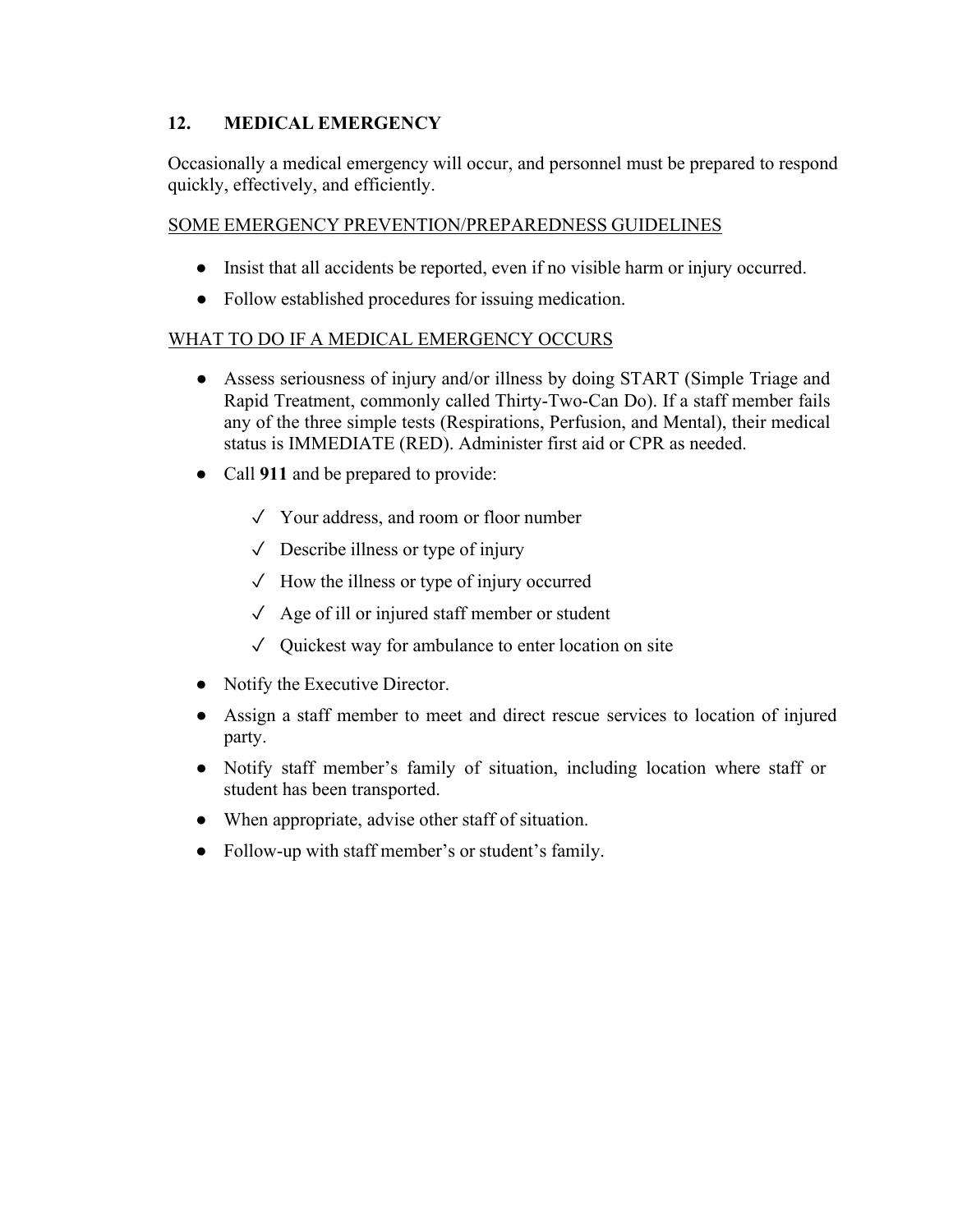# **13. GAS ODOR/LEAK**

Natural gas has an additive that gives off a distinct odor allowing you to detect (smell) a leak. In most cases, handling a gas leak involves:

- Isolating the area and moving staff to safety.
- Eliminating potential ignition sources.
- Securing the leak.

The primary responsibility of the worksite staff is to determine how to safely house or evacuate staff, students and to protect property. The following agencies should be contacted:

- Fire Department (Call **911)**
- Site Administrator. Have a phone number for a point of contact if a leak is detected after business hours. (see emergency contact list)
- Local Gas Company

### GAS ODOR OR LEAK INSIDE A BUILDING

- Evacuate the building(s) and move to a safe assembly area as far away as possible from the targeted building.
- Assign Emergency Management Team members to direct individuals evacuating other buildings to stay away from the building with odor/leak.
- If necessary, activate the Incident Command System.
- Begin completing Staff Accountability Report.
- Report any missing students and staff to IC or EOC.
- Assign a liaison to interact with Fire Department, Gas Company or law enforcement.

### IF GAS ODOR OR LEAK IS DETECTED OUTSIDE THE BUILDING

● It may not be necessary to evacuate the building. Evacuation is called for only if odor seeps into a building or is recommended by the Fire Department or other law enforcement.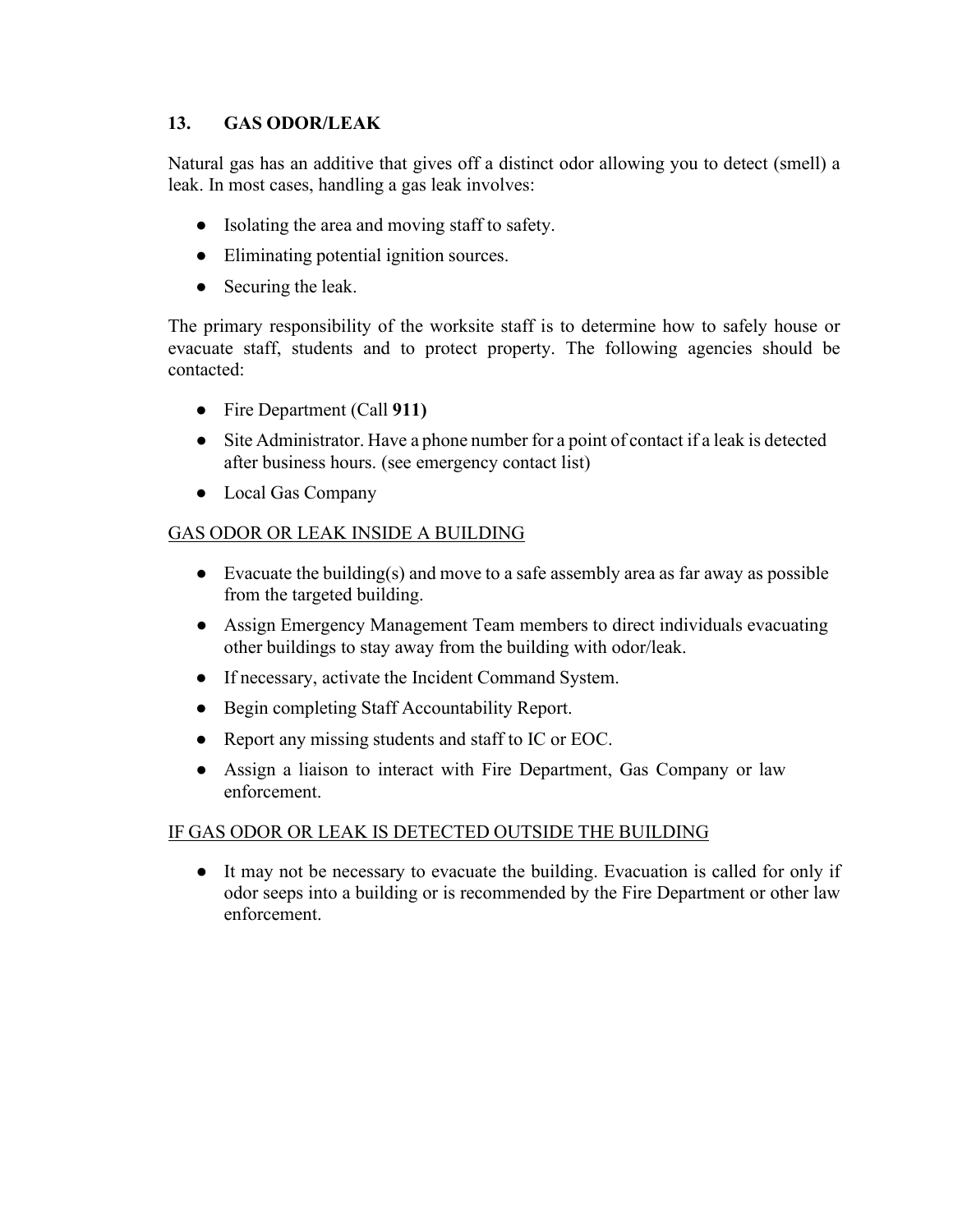# 14. **EXTENDED POWER LOSS**

In the event of extended power loss to a facility, certain precautionary measures should be taken depending on the geographical location and environment of the facility:

- Unnecessary electrical equipment and appliances should be turned off in the event that power restoration would surge causing damage to electronics and effecting sensitive equipment.
- Facilities with freezing temperatures should turn off and drain the following lines in the event of a long-term power loss.
	- Fire sprinkler system
	- · Standpipes
	- · Potable water lines
	- · Toilets
- Add propylene-glycol to drains to prevent traps from freezing
- Equipment that contain fluids that may freeze due to long term exposure to freezing temperatures should be moved to heated areas, drained of liquids, or provided with auxiliary heat sources.

# UPON RESTORATION OF HEAT AND POWER

- Electronic equipment should be brought up to ambient temperatures before energizing to prevent condensate from forming on circuitry.
- Fire and potable water piping should be checked for leaks from freeze damage after the heat has been restored to the facility and water turned back on.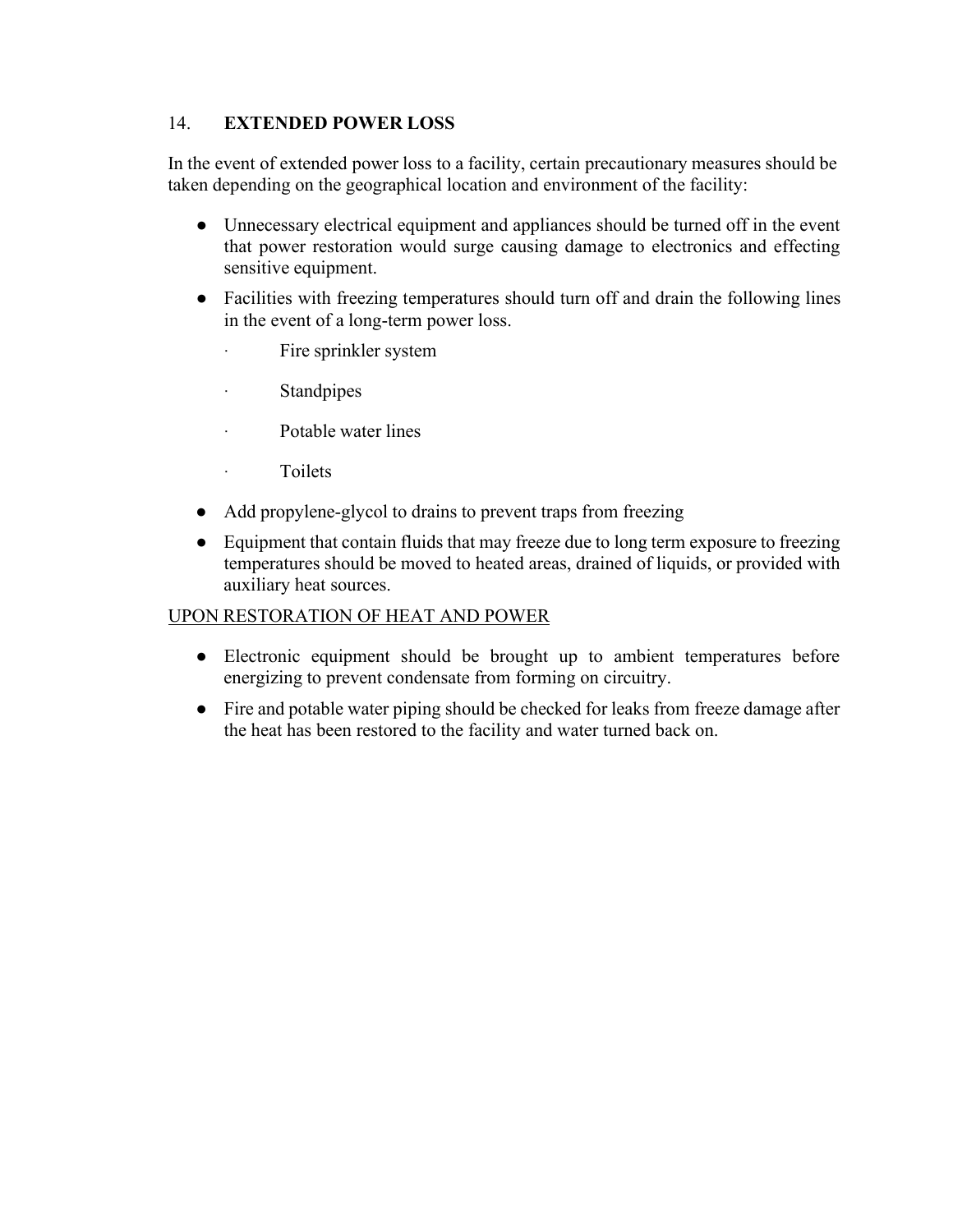# **15. BIOLOGICAL/CHEMICAL WEAPONS ASSAULT**

Biological and chemical weapons are unconventional warfare tactics that can be deployed upon the public with little or no notice, or their release can be accidental or terrorism related. Such weapons typically involve microscopic materials that may be organic or synthetically manufactured in laboratories. Biological or chemical weapons can be in powder form, liquid, or vaporous.

Agents used in biological/chemical attacks include, but are not limited to: anthrax, smallpox, other harmful viruses, various forms of nerve gas, tear gas, and other vaporous irritants. Pranks using stink bombs should also be considered a chemical weapons attack.

There are several possible dispersion techniques to deliver biological and chemical agents. The following procedures should be utilized in the event of an assault involving biological or chemical weapons.

Any possible biological/chemical weapons assault should be reported immediately to the Executive Director. The Executive Director should notify law enforcement authorities immediately.

As necessary, alert all site employees of the situation.

If the agent is delivered via aircraft:

- All staff and students should be moved indoors.
- Keep students inside and take roll.
- Close and secure all doors and windows.
- Ensure that the HVAC is shut down.
- Cover vents with plastic or thick paper using tape to create a seal.
- Inspect all windows and doors for cracks, gaps, or holes. Cover any with plastic or thick paper using tape to create a seal.
- Remain in this area until notified to leave by the Executive Director, Executive Director's designee or officers of emergency response agencies.
	- Immediately report any injuries or illnesses to the Executive Director, Executive Director's designee or officers of emergency response agencies.

If the agent is delivered via dispersion device that is outdoors:

- All staff and students should be moved indoors.
- Keep students inside and take roll.
- Close and secure all doors and windows.
- Ensure that the HVAC is shut down.
- Cover vents with plastic or thick paper using tape to create a seal.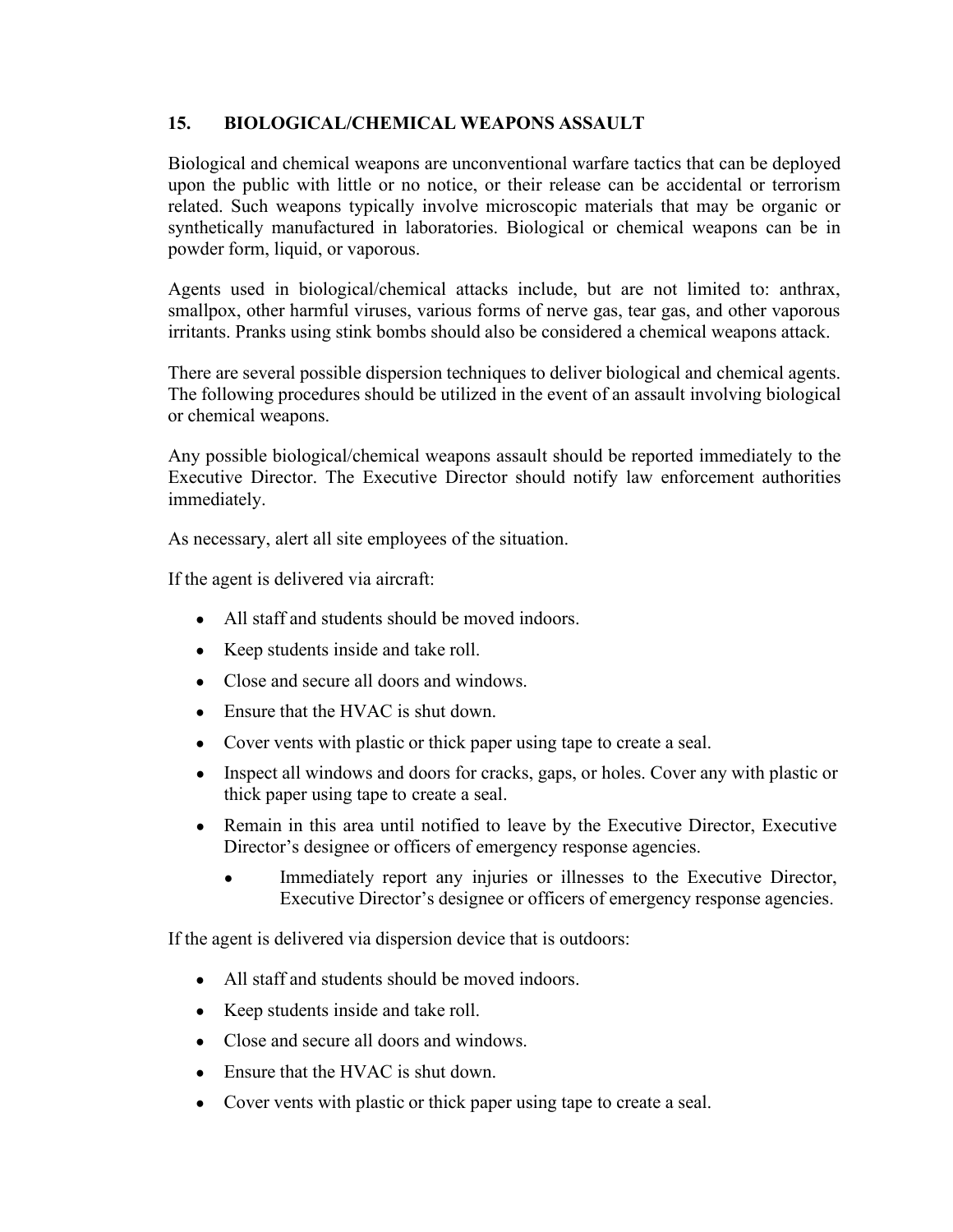- Inspect all windows and doors for cracks, gaps, or holes. Cover any with plastic or thick paper using tape, if available, to create a seal.
- Remain in this area until notified to leave by the Executive Director, Executive Director's designee or officers of emergency response agencies.
	- Immediately report any injuries or illnesses to the Executive Director, Executive Director's designee or officers of emergency response agencies.

If the agent is delivered via dispersion device that is indoors:

- All staff and students should be evacuated to the school's normal outdoor evacuation assembly area unless that area may be affected by the assault. Role should be taken.
- Remain in this area until notified to leave by the Executive Director, Executive Director's designee or officers of emergency response agencies.
- The HVAC system should be shut down.

If the agent is delivered via the school's HVAC system:

- All staff and students should be evacuated to the school's normal outdoor evacuation assembly area unless that area may be affected by the assault. Role should be taken.
- Remain in this area until notified to leave by the Executive Director, Executive Director's designee or officers of emergency response agencies.
- The HVAC system should be shut down.

In any situation involving biological or chemical weapons the Executive Director and staff must follow all instructions given by officers of emergency response agencies. The Cottonwood School EOC will develop an action plan to handle telephone inquiries, rumor control, media relations, public information, employee/student crisis counseling, andfacility damage assessment/control.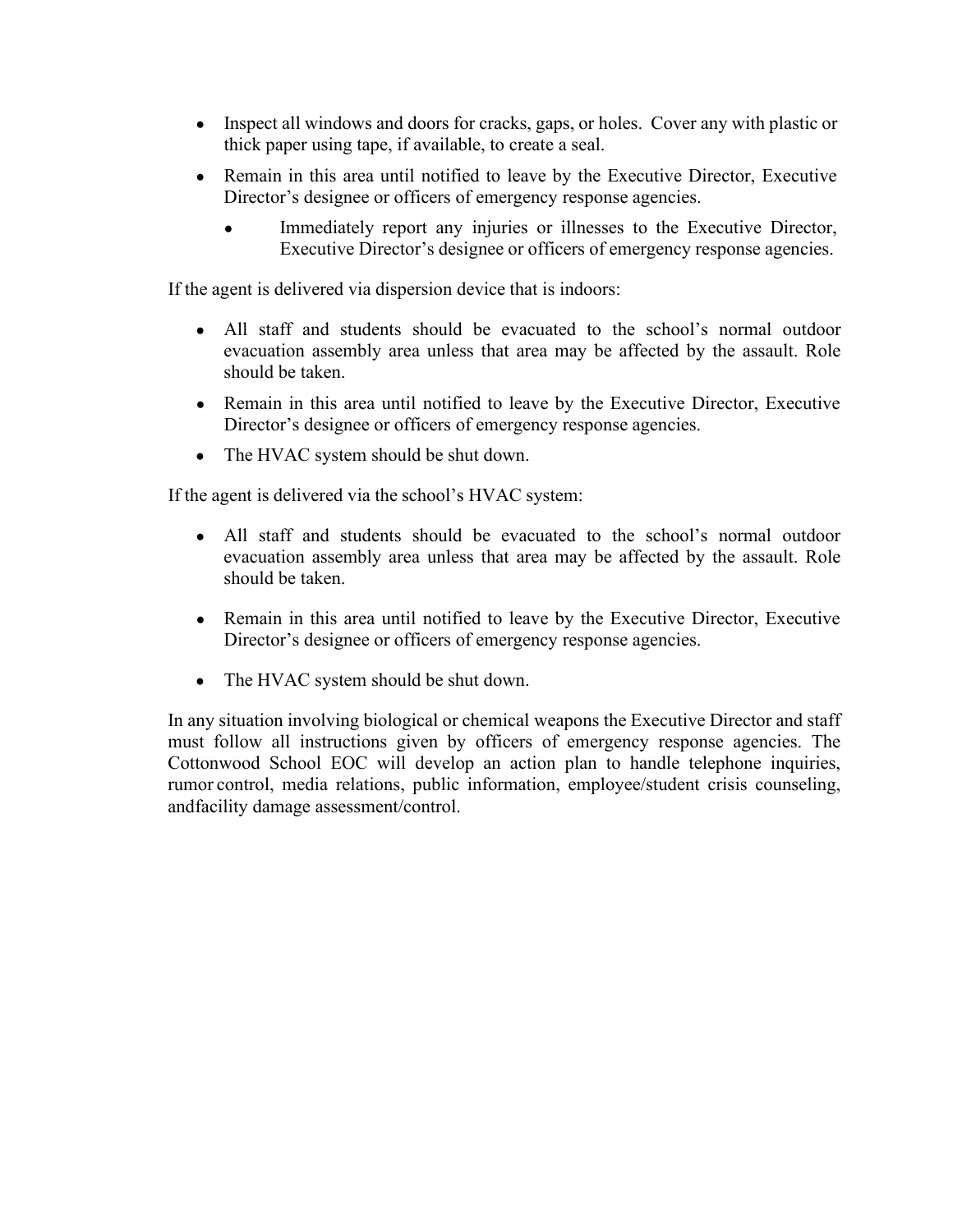### 16. **FLOOD PROCEDURES**

If a flood warning is received by the school, notify The Cottonwood School Executive Director immediately.

If a major flood warning is received at the Poway Office, The Cottonwood School EOC should be activated.

Based upon the specific threat, The Cottonwood School EOC in conjunction with the law enforcement or emergency crews will develop an action plan to protect personnel, students and facilities.

Evacuation of specific facilities or areas will be directed by the IC or The Cottonwood School EOC.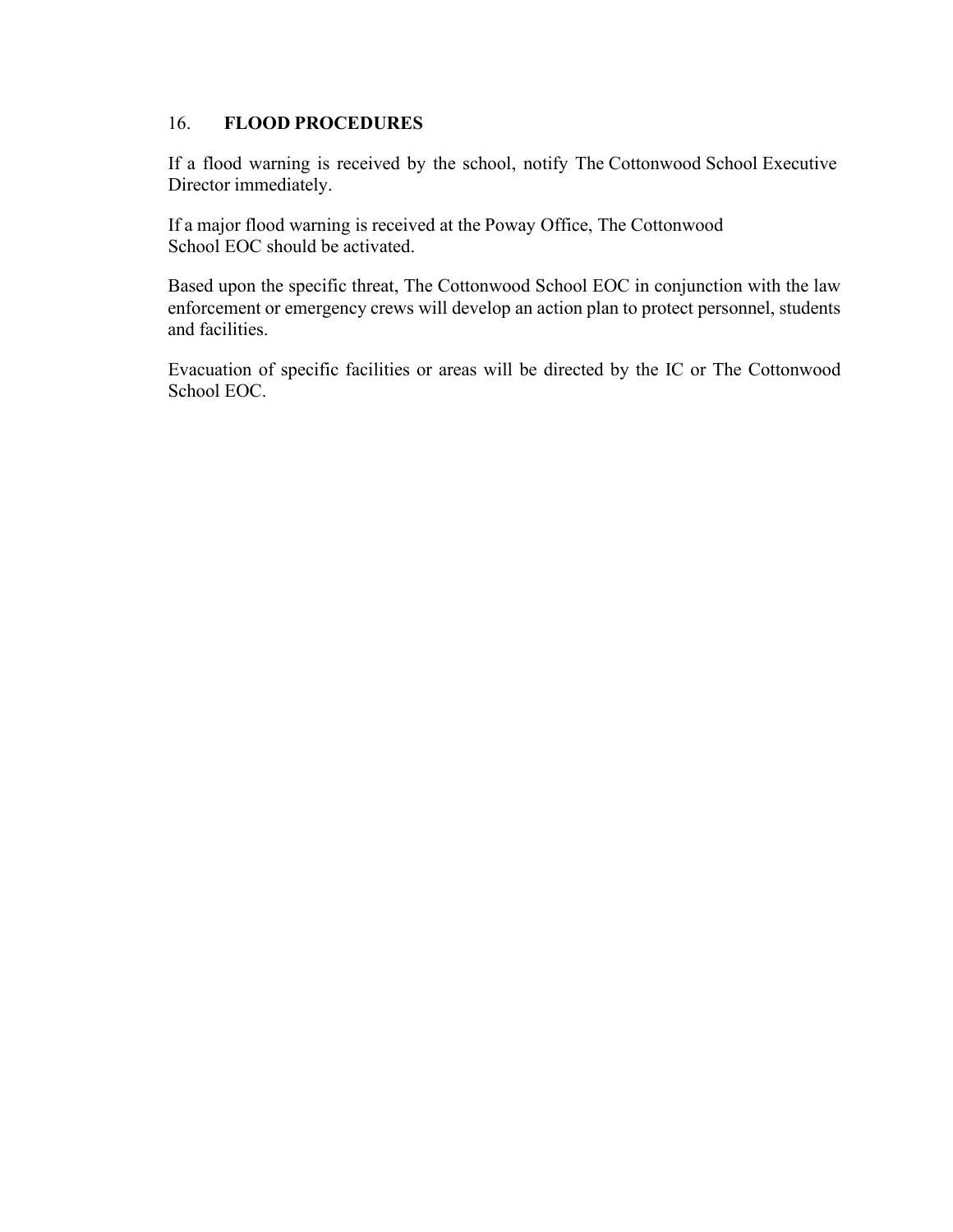## **17. LOCKDOWN/CIVIL UNREST PROCEDURES**

Any threatening disturbance should be reported immediately to the Executive Director and/or Site Administrator.

If the disturbance is affecting normal school or facility operations, the Executive Director or Administrator should notify law enforcement authorities immediately.

As necessary, alert all site employees of the situation, Site staff must follow the instructions below:

If you are inside:

- Close and lock all doors and windows immediately upon notification of situation
- Keep all students inside and take roll
- If feasible, move all students to a center point and keep low to the ground. Stay away from all doors and windows.
- Never open the door or window to anyone unknown
- Keep students inside classroom, regardless of lunch or recess until you are told by the EOC, or EOC's designee that the situation has been resolved.

If you are outside:

- Immediately have students and staff seek shelter if it is safe to do so. Drill with students and staff to go to the nearest room to them.
- If shelter is not available, ensure students lie flat on the ground immediately.
- Children in restrooms should be instructed to stay there until directed to exit by the Executive Director or Executive Director's designee.

If situation is violent and may include the use of firearms, the IC should instruct all staff and students to lie face down on the floor and remain immobile.

All school staff must follow all instructions given by responding law enforcement.

If the event is major, the EOC, in conjunction with the IC, will develop an Action Plan to deal with the situation as well as the following:

- Telephone inquiries
- Media relations and public information
- Employee/Student crisis counseling
- Facility damage assessment/control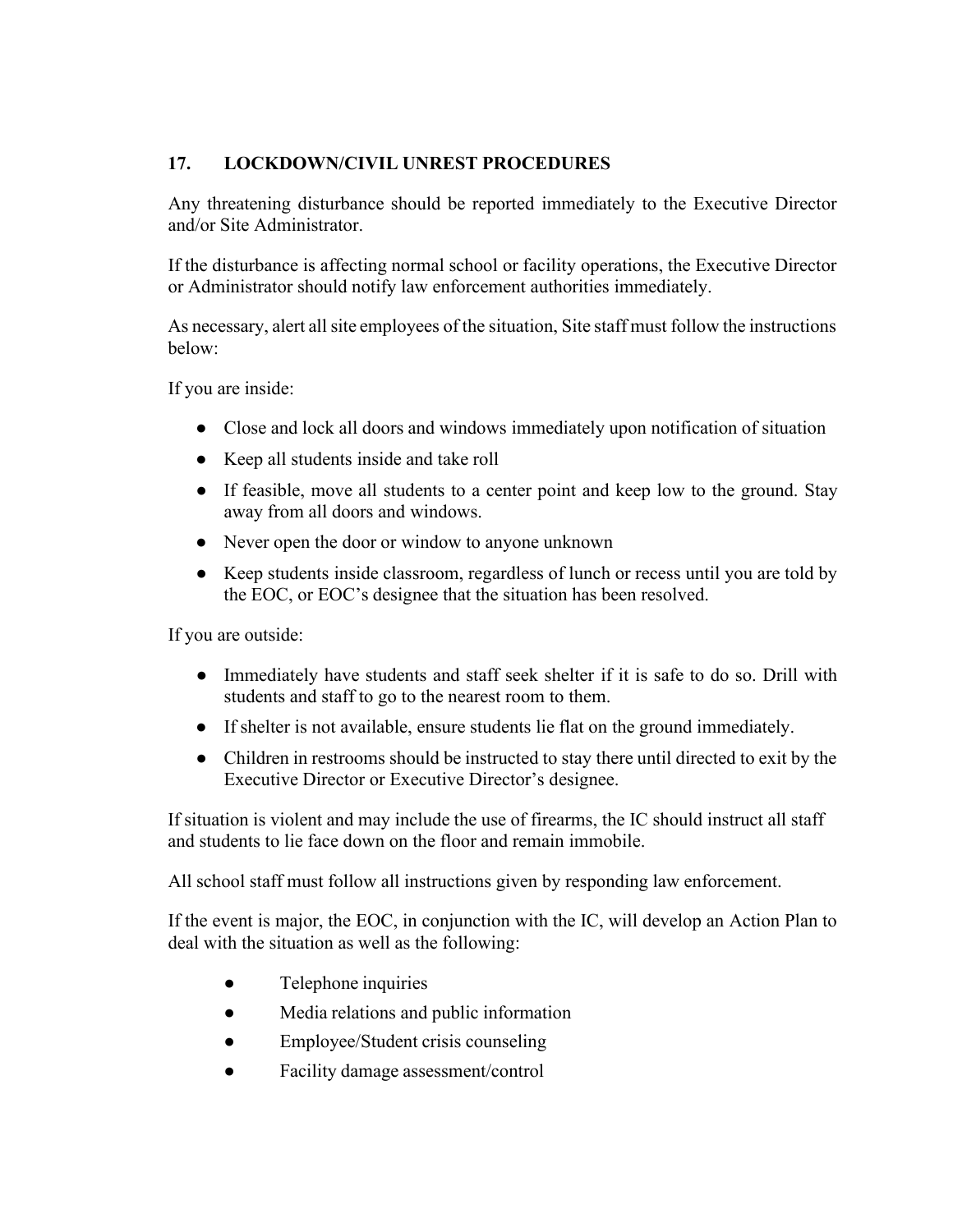## **18. SEVERE WINDSTORM PROCEDURES**

If a severe wind warning is received at a School location, notify The CottonwoodSchool Executive Director or Site Administrator immediately.

If a severe wind warning is received at The Cottonwood School Office, The Cottonwood School ICS should be activated.

Based upon the specific threat, The Cottonwood School EOC in conjunction with the City EOC will develop an action plan to protect personnel, students and facilities.

In general, if severe winds are affecting a school or facility, employees and students should be moved to the interior core area of the building (inside wall on the ground floor) away from outside windows and doors.

Close all windows and blinds and avoid auditoriums and other building locations that have large roof areas or spans.

Avoid all areas that have large concentrations of electrical equipment or power cables.

Evacuation of specific facilities or areas will be directed by The Cottonwood School in coordination with law enforcement or emergency services.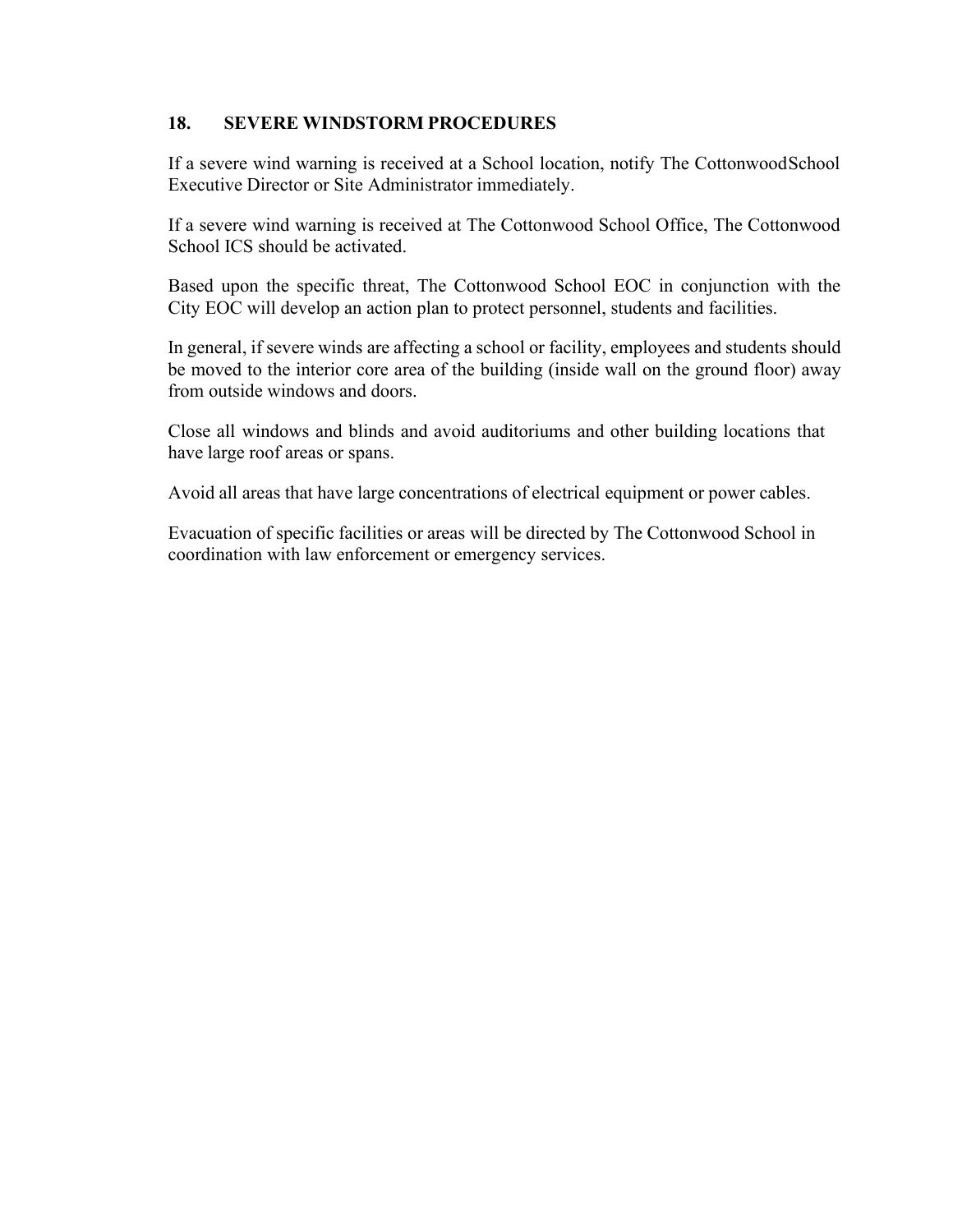## **19. SUSPICIOUS MAIL/PACKAGES**

All incoming mail and packages should be handled with caution.

Below are Indicators of suspicious mail and steps to take in the event that suspicious mail is received.

Mail that …

- … is unexpected or from an unfamiliar source
- … has excessive postage
- … is addressed to someone who no longer works in The Cottonwood School
- … is addressed to a current employee but with the wrong title
- … contains several misspelled words on the envelope
- … marked with restrictive endorsements such as "Personal" or "Confidential"
- … has no return address or an address that cannot be verified
- … mail that is from a foreign country
- … shows a city or state in the postmark that doesn't match the return address
- … is lopsided, oddly shaped, or has an unusual weight, given its size
- … has protruding wires, strange odors or stains
- … has powdery substance on the outside
- … has an unusual amount of tape on it
- … is ticking or making unusual sounds

Not all mail comes perfectly packaged or with accurate information on it, so it is important that employees handling mail remain sensible in the screening of mail. However, prudent scrutiny conducted in a reasonable manner can greatly reduce the school's chances of becoming the victim of attack by mail.

What to do with suspicious mail (general response):

- Do not try to open the package or envelope.
- Do not sniff, taste or shake the package.
- Isolate the package.
- Evacuate the immediate area; close the door.
- Contact your supervisor and call **911**.

Response to mail suspected of delivering biological/chemical agents in powder form:

● Do not open an envelope or package with powder on the outside.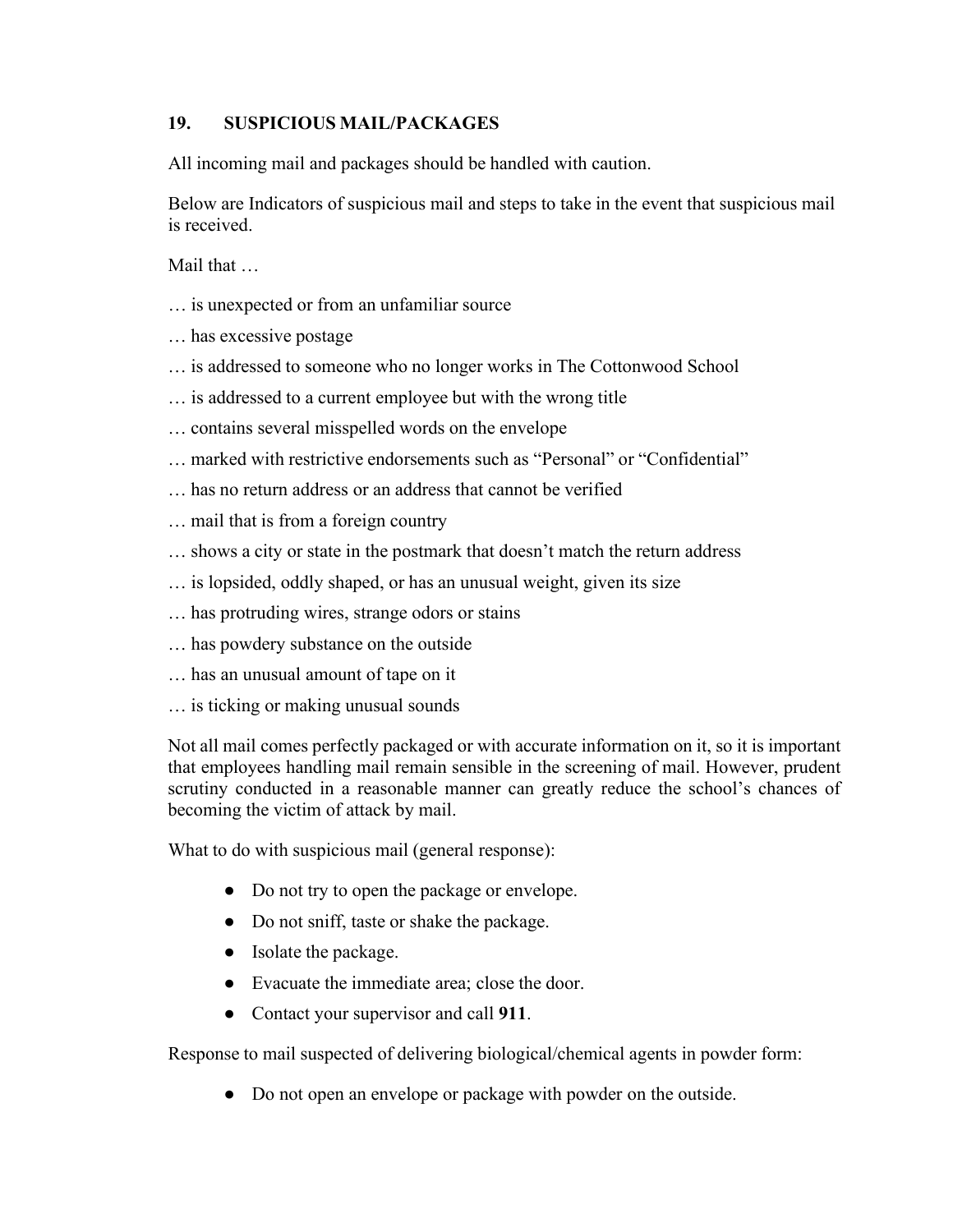- If powder is spilled from an envelope or package, do not try to clean up the powder.
- Cover the spilled contents immediately with anything (clothing, paper, trash can).
- Do not remove this cover.
- Leave the room and close the door or otherwise prevent access to the room.
- Wash your hands with soap and hot water.
- Ensure that everyone who had contact with the piece of mail washes his/her hands with soap and hot water.
- Notify the EOC or your supervisor.
- Supervisor should immediately contact the local police (**911**) or the U.S. Postal Inspection Service (626-405-1200).
- Supervisor should notify The Cottonwood Schools Office.
- Remove heavily contaminated clothing as soon as possible and place inside a plastic bag or some other container that can be sealed. This clothing should be given to the responding emergency response units.
- Shower with soap and water as soon as possible. Do not use bleach or other disinfectant on your skin.
- Make a list of all the people who were in the room or area, especially those who had contact with the envelope or package. Provide this list to the emergency response teams investigating the incident.
- Investigators will remove the envelope or package and conduct a thorough check of the area for contamination.
- If you are prescribed medicine as a result of this exposure, take it until instructed or until it runs out.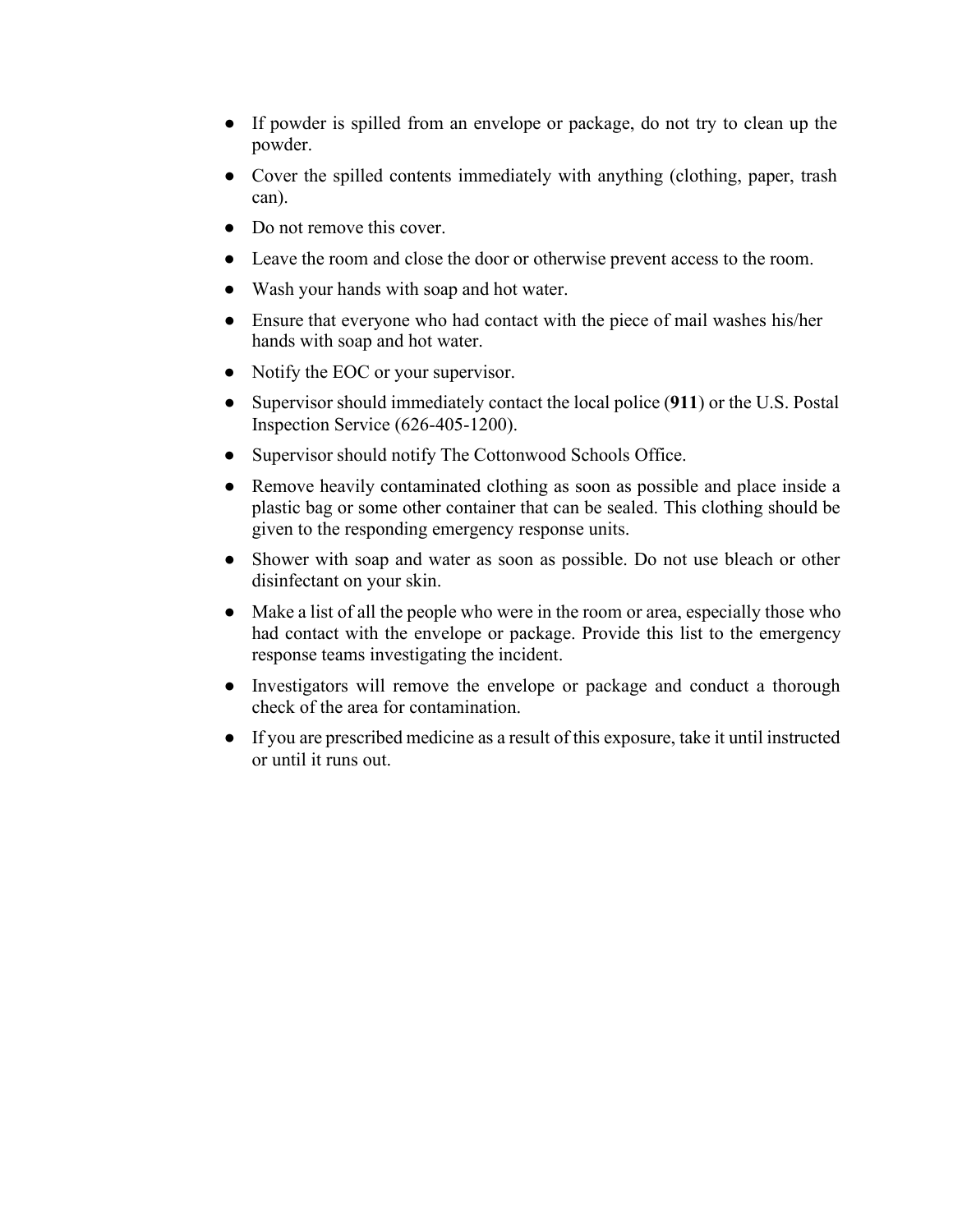## **20. GUIDELINES FOR SPEAKING TO THE MEDIA**

Only the Chairperson of the Board of Directors or Executive Director are permitted to speak to the media. When speaking to the media about emergencies, it is extremely important to adhere to the following guidelines:

- **READ** all press statements
- **Re-state** the nature of the incident; its cause and time of origin
- **Describe** the size and scope of the incident
- **Report on** the *current* situation
- **Speak about the resources** being utilized in response activities
- **Reassure** the public that everything possible is being done
- **DO NOT release any names**
- **When answering questions** be truthful; but consider the emotional impact the information could have upon listeners
- **Avoid speculation**; do not talk "off the record"
- **Do not use** the phrase "no comment"
- **Set up** press times for updates
- **Control** media location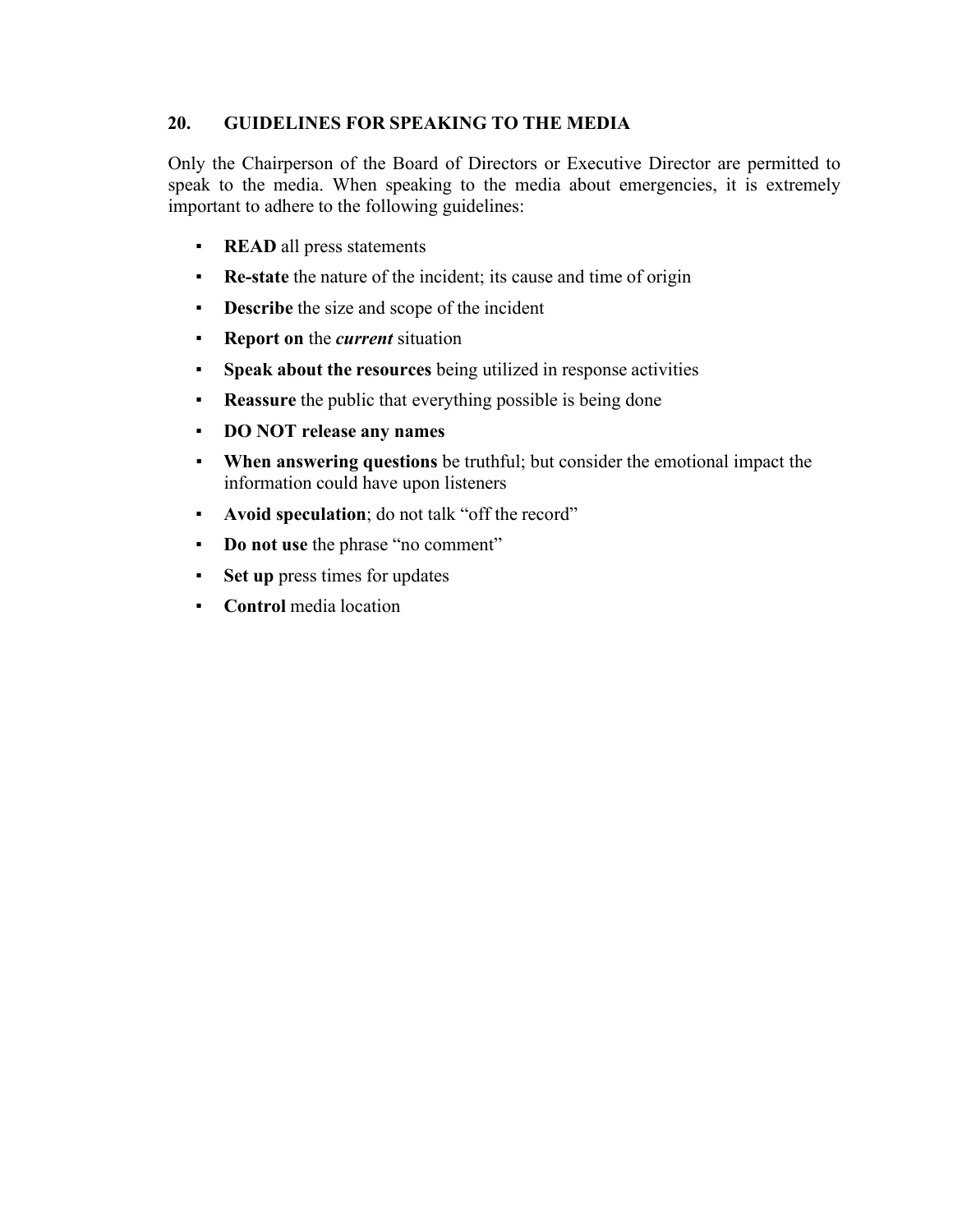#### 21. **USE OF SCHOOL BUILDINGS BY PUBLIC AGENCIES**

Schools are required by both federal statute and state regulation to be available for shelters following a disaster. The Executive Director designee shall establish communication with the American Red Cross and local public agencies to use the School's facility during a disaster or other emergency affecting the public health and welfare. The School shall cooperate with the public agency in furnishing and maintaining the services as the School may deem necessary to meet the needs of the community.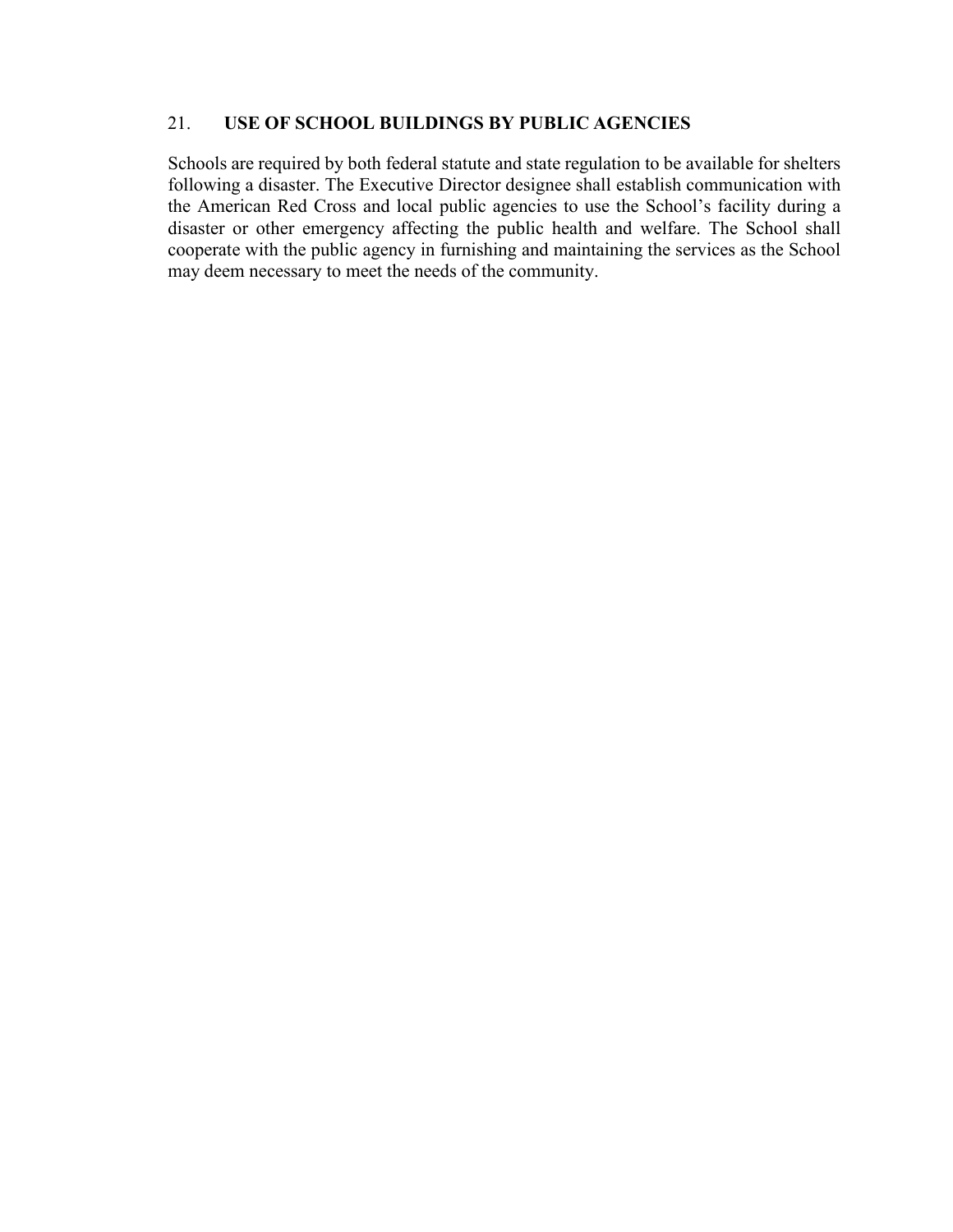## IV. **DISCIPLINE POLICIES PURSUANT TO EDUCATION CODE SECTION 48915(d)**

Please see the School's Suspension and Expulsion Policies attached hereto as Appendix A.

## V. **PROCEDURES TO NOTIFY TEACHERS OF DANGEROUS PUPILS**

The Executive Director or designee shall also inform the teacher of every student who has engaged in, or is reasonably suspected to have engaged in, any act that could constitute grounds for suspension or expulsion, with the exception of the possession or use of tobaccoproducts. This information shall be based upon written School records or records received from a law enforcement agency.

When informed pursuant to Welfare and Institutions Code 828.1 that a student has committed crimes unrelated to school attendance which do not therefore constitute groundsfor suspension or expulsion, the Executive Director or designee may so inform any teacher, counselor or administrator whom he/she believes needs this information in order to work with the student appropriately, to avoid being needlessly vulnerable, or protect others fromneedless vulnerability.

The Executive Director or designee shall maintain the above information in a separate confidential file for each student. When such a student is assigned to a class/program, the Executive Director or designee shall notify the teacher in writing and ask the teacher to initial this notice, return it to the Executive Director or designee, and review the student'sfile in the school office. This notification shall not name or otherwise identify the student.

The Executive Director or designee shall also notify all certificated personnel who are likely to come into contact with the student, including the student's teachers, special education teachers, coaches and counselors.

## VI. **DISCRIMINATION AND HARASSMENT POLICY**

Please see the Schools Discrimination and Harassment Policy attached hereto as Appendix B.

## VII. **SCHOOL DRESS CODE**

As a non-classroom based school, The Cottonwood School does not have a school dress code.

## VIII. **PROCEDURES FOR SAFE INGRESS AND EGRESS OF PUPILS, PARENTS, AND SCHOOL EMPLOYEES TO AND FROM SCHOOL**

The Cottonwood School takes pride in providing a safe environment for all students, parents, and school employees. Our School will take measures to ensure safe ingress and egress to and from school activities and functions for pupils, parents, and school employees. Safe ingress and egress will be maintained by periodic reviews of the procedures for ingress and egress. The school will ensure that all passageways to and fromour buildings, corridors within buildings and emergency exits remain clear of all obstruction to allow flow of pedestrian and vehicular traffic. The school will also ensure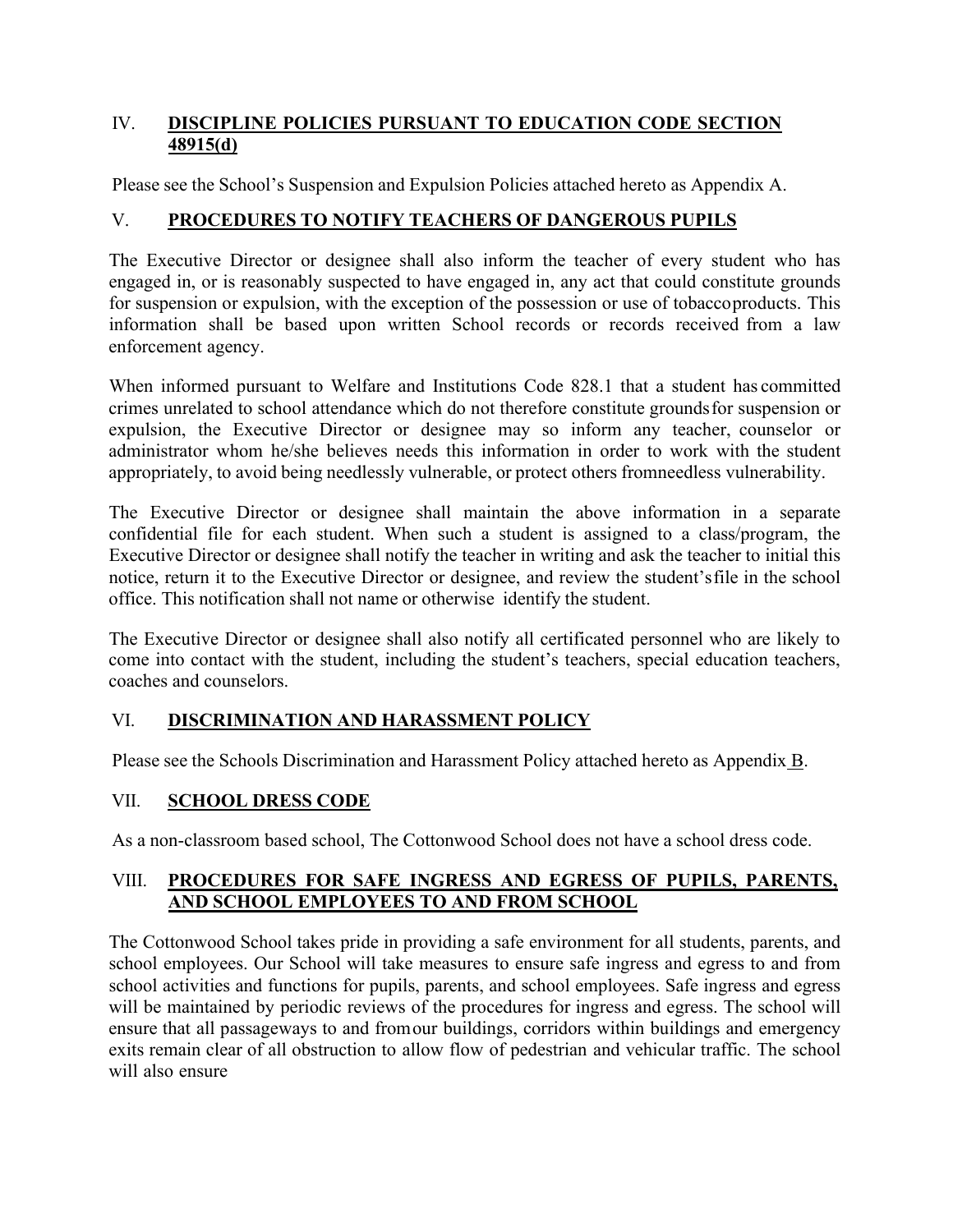that potential obstructions and hazards are removed from such areas. To achieve this goal, the school works closely with local law enforcement agencies and the local city government to ensure that the school's immediate community is safe.

Any problems associated with safe ingress and egress will be addressed immediately.There

are 2 entrances and 2 exits at 3921 Sandstone Drive, Suite 100 El Dorado Hills, CA.

The front of the location is open from 7:00 am to 7:00 pm.

All adults are to enter from the front of the location. All visitors to the location must wear a badge to identify themselves as visitors.

Whenever a safety issue is pending, all doors are locked immediately. For emergency situations, staff has door keys to lock or unlock doors closest to them.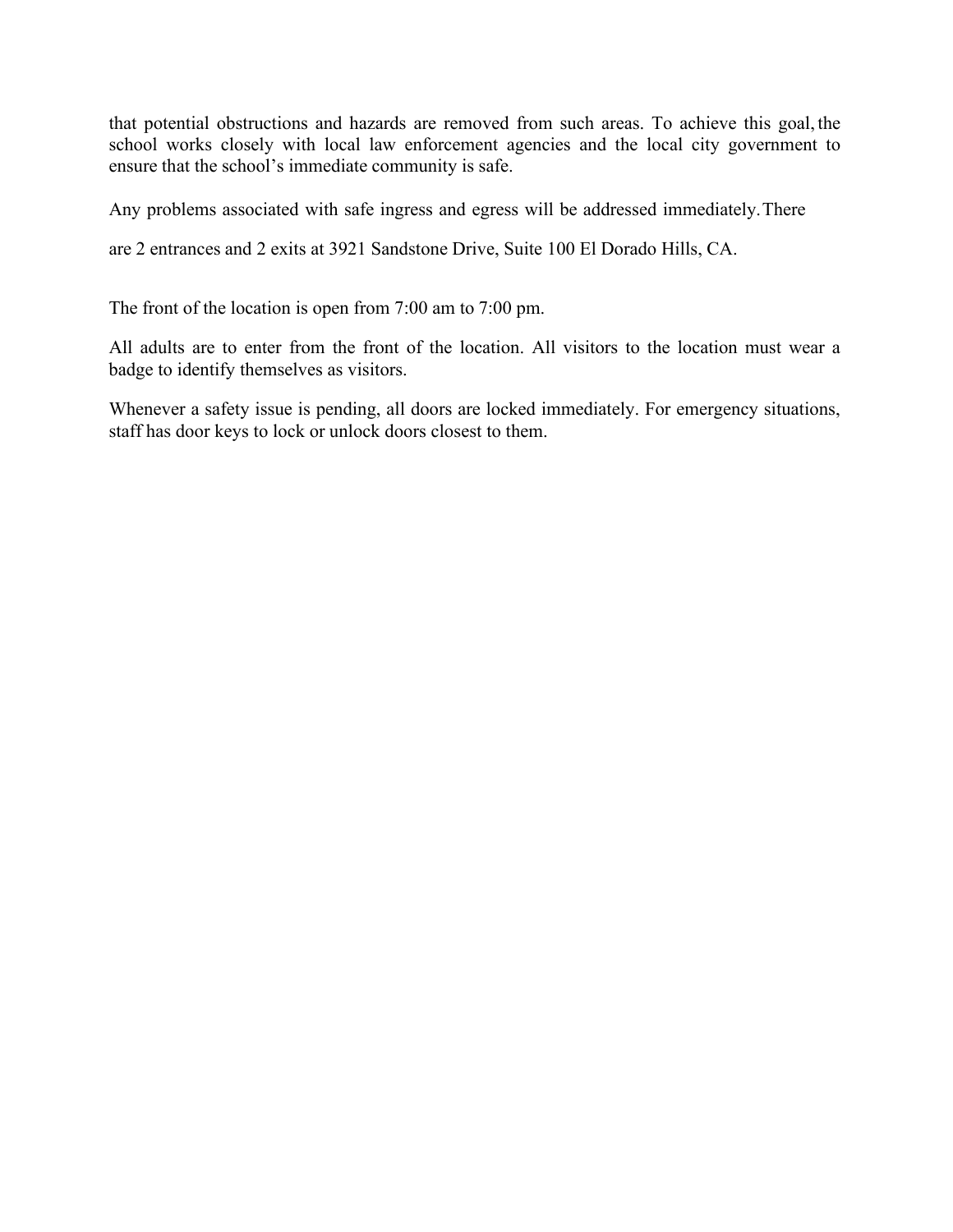## IX. **RULES AND PROCEDURES ON SCHOOL DISCIPLINE PURSUANT TO EDUCATION CODE SECTION 47605**

Please see the School's Suspension and Expulsion Policies attached hereto as Appendix A.

## X. **PROCEDURES FOR CONDUCTING TACTICAL RESPONSES TO CRIMINAL INCIDENTS (INCLUDING PROCEDURES RELATED TO INDIVIDUALS WITH GUNS ON SCHOOL CAMPUSES AND SCHOOL-RELATED FUNCTIONS).**

This section should be based on the specific needs and context of each school and community and developed with the help of local law enforcement. Local law enforcement will be consulted, and a plan will be separately developed to the extent further tactical responses are necessary in addition to those procedures detailed in Section III-7 of this Plan.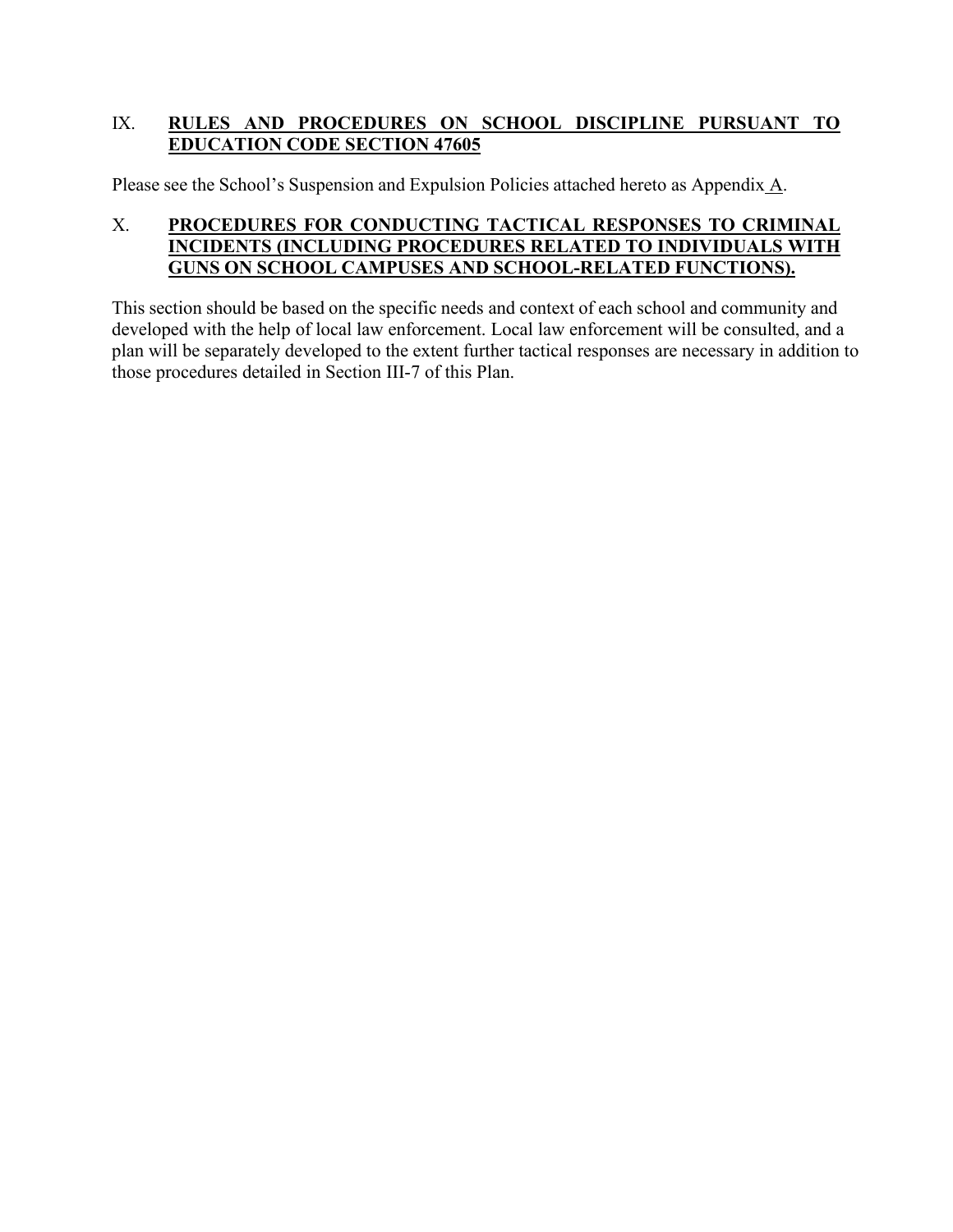## **LIST OF APPENDICES**

- A. Suspension and Expulsion Policy
- B. Harassment, Discrimination, Intimidation and Bullying Prevention Policy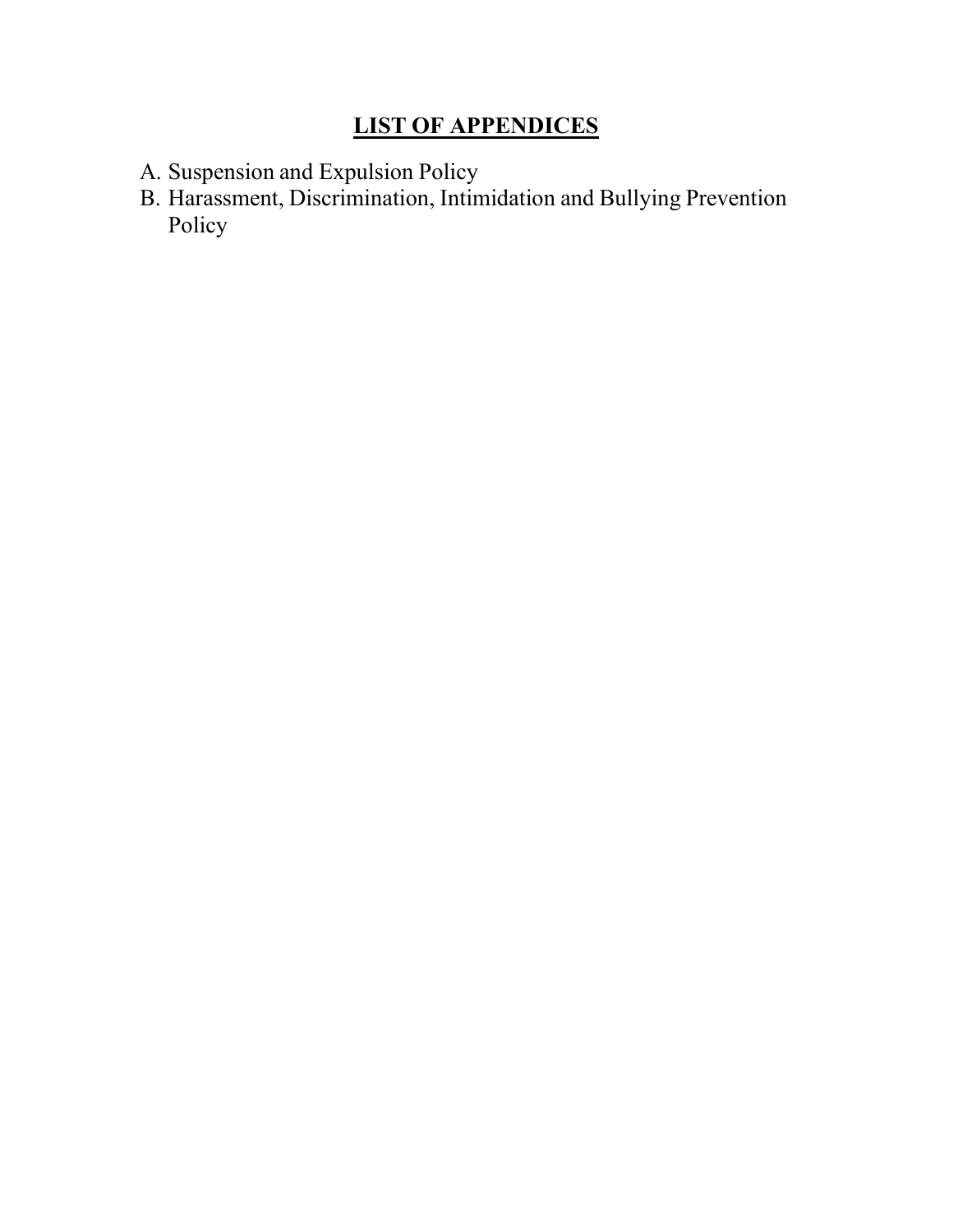

# Suspension and Expulsion Policy

The Cottonwood School is committed to promoting learning and protecting the safety and wellbeing of all students at the Charter School. In creating this policy, the Charter School has reviewed Education Code Section 48900 *et seq.* which describes the non-charter schools' list of offenses and procedures to establish its list of offenses and procedures for suspensions and expulsions. The language that follows closely mirrors the language of Education Code Section 48900 *et seq.* The Charter School is committed to annual review of policies and procedures surrounding suspensions and expulsions and, as necessary, modification of the lists of offenses for which students are subject to suspension or expulsion.

The purpose of The Cottonwood School Governing Board approving this Suspension and Expulsion Policy is to accomplish the following:

- 1. Establish the Responsibility of the Charter School
- 2. Identify the Grounds for Suspension and Expulsion of Students
- 3. Identify Enumerated Offenses
- 4. Outline Suspension Procedures
- 5. Outline the Authority to Expel
- 6. Outline Expulsion Procedures
- 7. Outline Special Procedures for Expulsion Hearings Involving Sexual Assault or Battery **Offenses**
- 8. Identify the Record of Hearing
- 9. Identify the Presentation of Evidence
- 10. Outline the Written Notice to Expel
- 11. Outline the Maintenance of Disciplinary Records
- 12. Outline Expelled Students/Alternative Education
- 13. Outline Rehabilitation Plans
- 14. Outline the Readmission Process
- **1. Responsibility of the Charter School:** When the policy is violated, it may be necessary to suspend or expel a student from the Charter School. This policy shall serve as the Charter School's policy and procedures for student suspension and expulsion and it may be amended from time to time without the need to amend the charter so long as the amendments comport with legal requirements. Charter School staff shall enforce disciplinary rules and procedures fairly and consistently among all students. This Policy and its Procedures will be printed and distributed as part of the Parent-Student Handbook and will clearly describe discipline expectations. Corporal punishment shall not be used as a disciplinary measure against any student. Corporal punishment includes the willful infliction of or willfully causing the infliction of physical pain on a student. For purposes of the Policy, corporal punishment does not include an employee's use of force that is reasonable and necessary to protect the employee,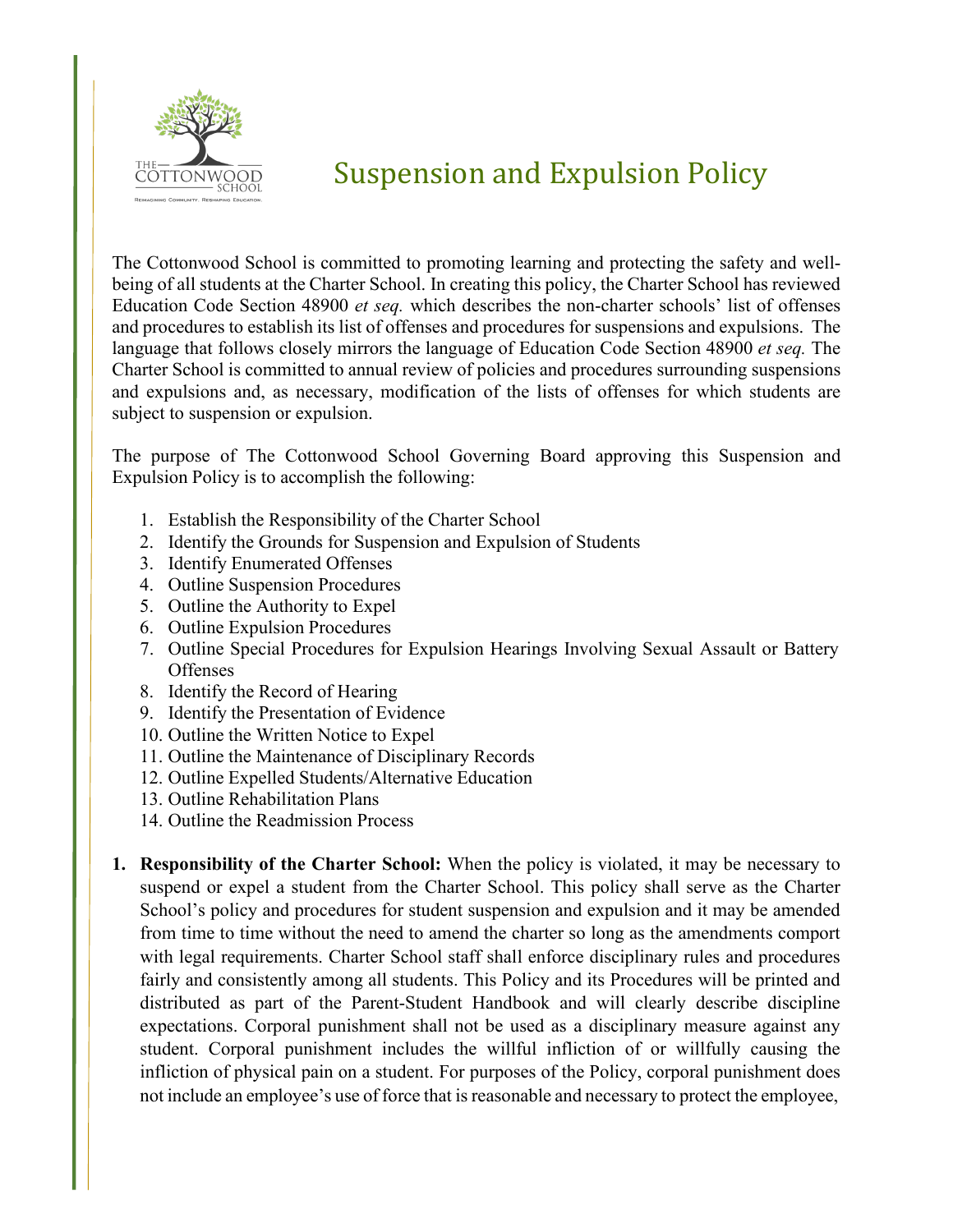students, staff, or other persons or to prevent damage to school property.

A student has the right to be free from the use of seclusion and behavioral restraints of any form imposed as a means of coercion, discipline, convenience, or retaliation by staff. This right includes, but is not limited to, the right to be free from the use of a drug administered to the student in order to control the student's behavior or to restrict the student's freedom of movement, if that drug is not a standard treatment for the student's medical or psychiatric condition. School staff may use seclusion or a behavior restraint only to control behavior that poses a clear and present danger of serious physical harm to the pupil or others that cannot be immediately prevented by a response that is less restrictive. School staff shall avoid, whenever possible, the use of seclusion or behavioral restraint techniques.

School staff shall not do any of the following:

- Use seclusion or a behavioral restraint for the purpose of coercion, discipline, convenience, or retaliation.
- Use locked seclusion, unless it is in a facility otherwise licensed or permitted by state law to use a locked room.
- Use a physical restraint technique that obstructs a pupil's respiratory airway or impairs the pupil's breathing or respiratory capacity, including techniques in which a staff member places pressure on a pupil's back or places his or her body weight against the pupil's torso or back.
- Use a behavioral restraint technique that restricts breathing, including, but not limited to, using a pillow, blanket, carpet, mat, or other item to cover a pupil's face.
- Place a pupil in a facedown position with the pupil's hands held or restrained behind the pupil's back.
- Use a behavioral restraint for longer than is necessary to contain the behavior that poses a clear and present danger of serious physical harm to the pupil or others.

The Charter School administration shall ensure that students and their parents/guardians are notified in writing upon enrollment of all discipline policies and procedures.

Suspended or expelled students shall be excluded from all school and school-related activities unless otherwise agreed during the period of suspension or expulsion.

A student identified as an individual with disabilities or for whom the Charter School has a basis of knowledge of a suspected disability pursuant to the Individuals with Disabilities Education Improvement Act of 2004 ("IDEIA") or who is qualified for services under Section 504 of the Rehabilitation Act of 1973 ("Section 504") is subject to the same grounds for suspension and expulsion and is accorded the same due process procedures applicable to general education students except when federal and state law mandates additional or different procedures. The Charter School will follow all applicable federal and state laws including but not limited to the California Education Code, when imposing any form of discipline on a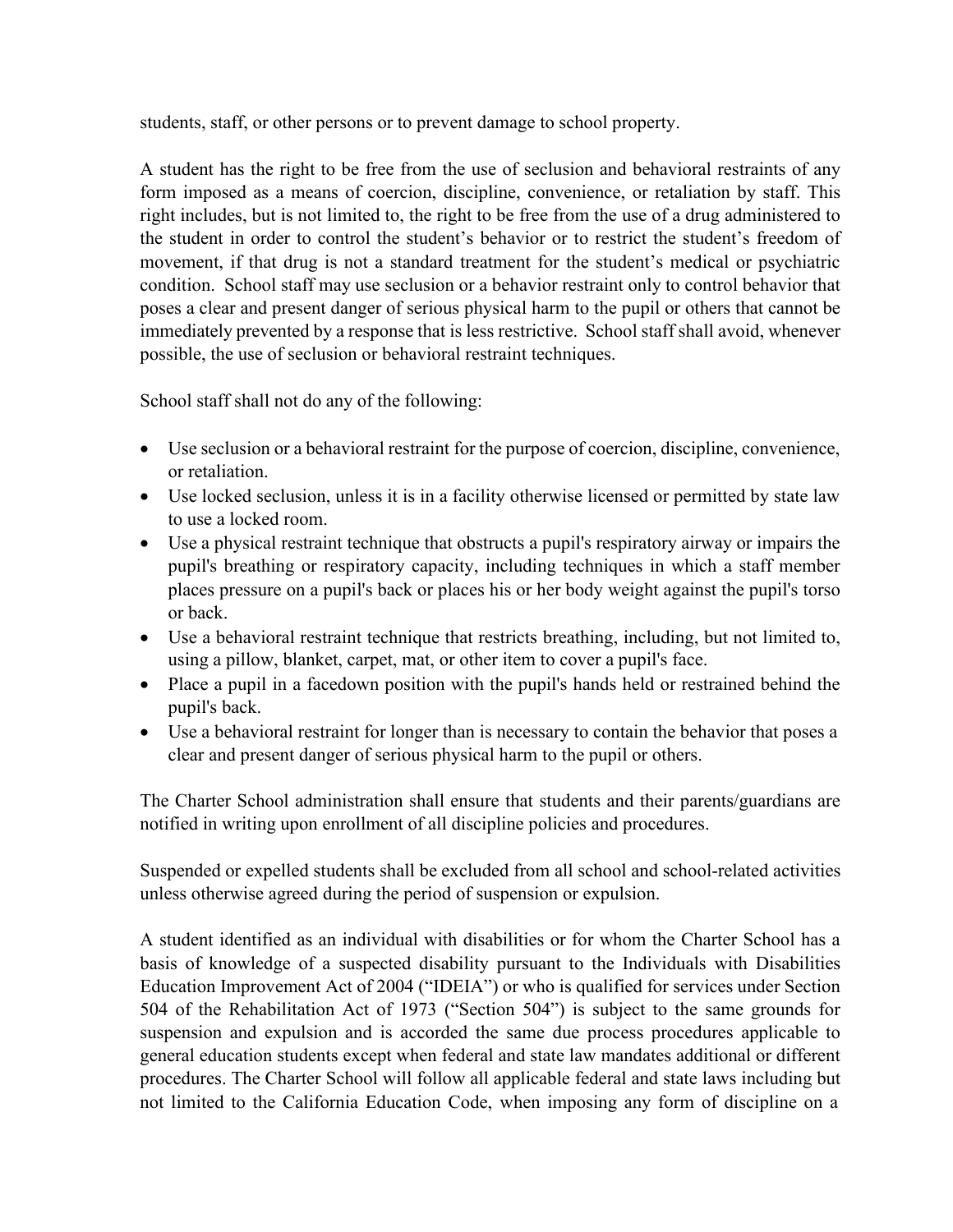student identified as an individual with disabilities or for whom the Charter School has a basis of knowledge of a suspected disability or who is otherwise qualified for such services or protections in according due process to such students. Additional detail follows below.

**2. Grounds for Suspension and Expulsion of Students:** A student may be suspended or expelled for prohibited misconduct if the act is related to school activity or school attendance occurring at any time including but not limited to: a) while on school grounds; b) while going to or coming from school; c) during the lunch period, whether on or off the school campus; d) during, going to, or coming from a school-sponsored activity.

## **3. Enumerated Offenses:**

- Discretionary Suspension Offenses. Students may be suspended for any of the following acts when it is determined the student:
	- o Caused, attempted to cause, or threatened to cause physical injury to another person.
	- o Willfully used force of violence upon the person of another, except self-defense.
	- o Unlawfully possessed, used, sold or otherwise furnished, or was under the influence of any controlled substance, as defined in Health and Safety Code 11053-11058, alcoholic beverage, or intoxicant of any kind.
	- o Unlawfully offered, arranged, or negotiated to sell any controlled substance as defined in Health and Safety Code Sections 11053-11058, alcoholic beverage or intoxicant of any kind, and then sold, delivered or otherwise furnished to any person another liquid substance or material and represented same as controlled substance, alcoholic beverage or intoxicant.
	- o Committed or attempted to commit robbery or extortion.
	- o Caused or attempted to cause damage to school property or private property.
	- o Stole or attempted to steal school property or private property (as used in this policy, "school property" includes, but is not limited to, electronic files and databases).
	- o Possessed or used tobacco or products containing tobacco or nicotine products, including but not limited, to cigars, cigarettes, miniature cigars, clove cigarettes, smokeless tobacco, snuff, chew packets and betel. This section does not prohibit the use of his or her own prescription products by a student.
	- o Committed an obscene act or engaged in habitual profanity or vulgarity.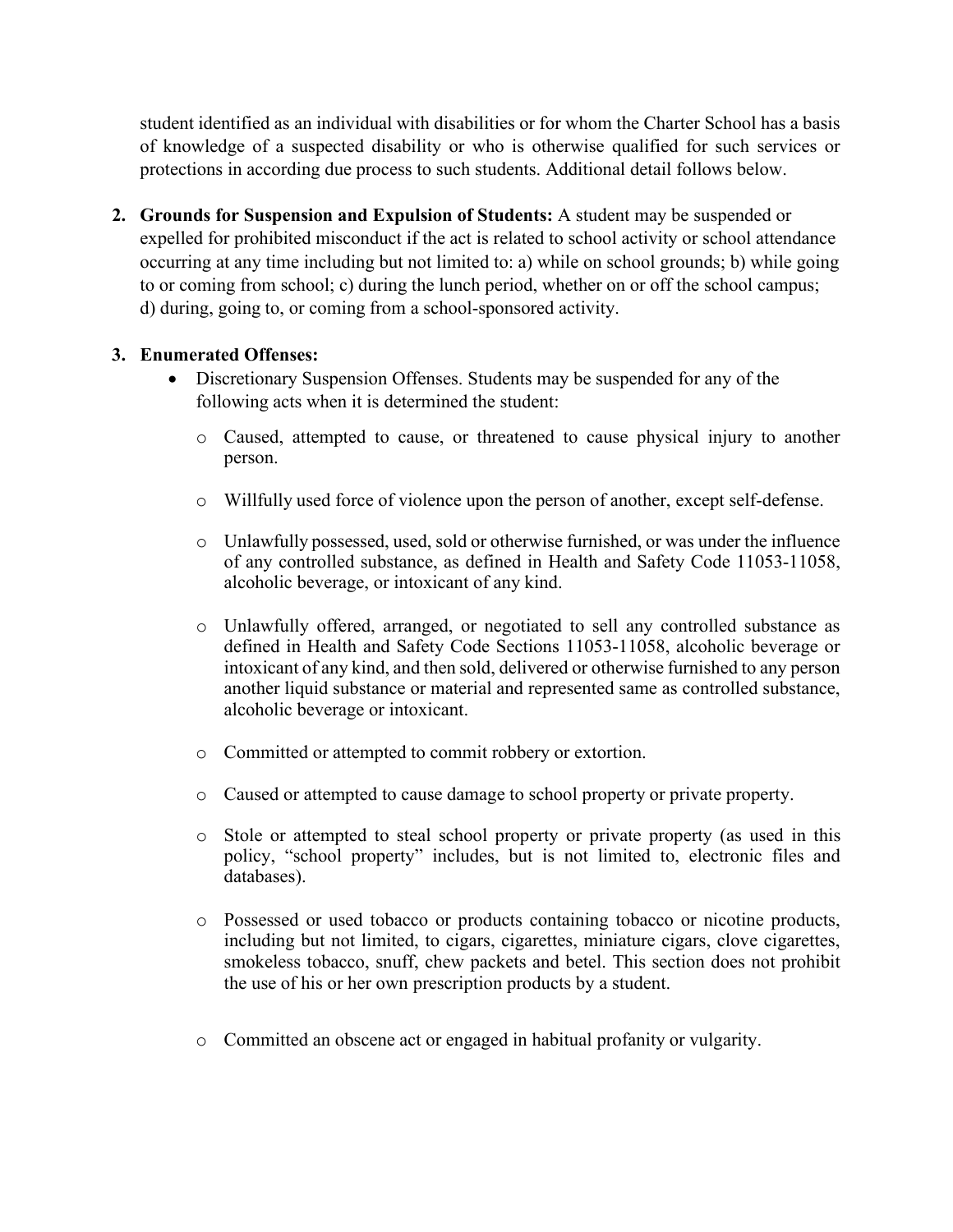- o Unlawfully possessed or unlawfully offered, arranged, or negotiated to sell any drug paraphernalia, as defined in Health and Safety Code Section 11014.5.
- o Disrupted school activities or otherwise willfully defied the valid authority of supervisors, teachers, administrators, other school officials, or other school personnel engaged in the performance of their duties.
	- o Commencing July 1, 2020, a pupil enrolled in kindergarten or any of grades 1 to 8, inclusive, shall not be suspended for any of the acts specified above relating to disrupting school activities and willful defiance, and those acts shall not constitute grounds for a pupil enrolled in kindergarten or any of grades 1 to 12, inclusive, to be recommended for expulsion.
- o Knowingly received stolen school property or private property.
- o Possessed an imitation firearm, i.e.: a replica of a firearm that is so substantially similar in physical properties to an existing firearm as to lead a reasonable person to conclude that the replica is a firearm.
- o Committed or attempted to commit a sexual assault as defined in Penal Code Sections 261, 266c, 286, 288, 289, or former 288a, or committed a sexual battery as defined in Penal Code Section 243.4.
- o Harassed, threatened, or intimidated a student who is a complaining witness or witness in a school disciplinary proceeding for the purpose of preventing that student from being a witness and/or retaliating against that student for being a witness.
- o Unlawfully offered, arranged to sell, negotiated to sell, or sold the prescription drug Soma.
- o Engaged in, or attempted to engage in hazing. For the purposes of this subdivision, "hazing" means a method of initiation or preinitiation into a student organization or body, whether or not the organization or body is officially recognized by an educational institution, which is likely to cause serious bodily injury or personal degradation or disgrace resulting in physical or mental harm to a former, current, or prospective student. For purposes of this section, "hazing" does not include athletic events or school-sanctioned events.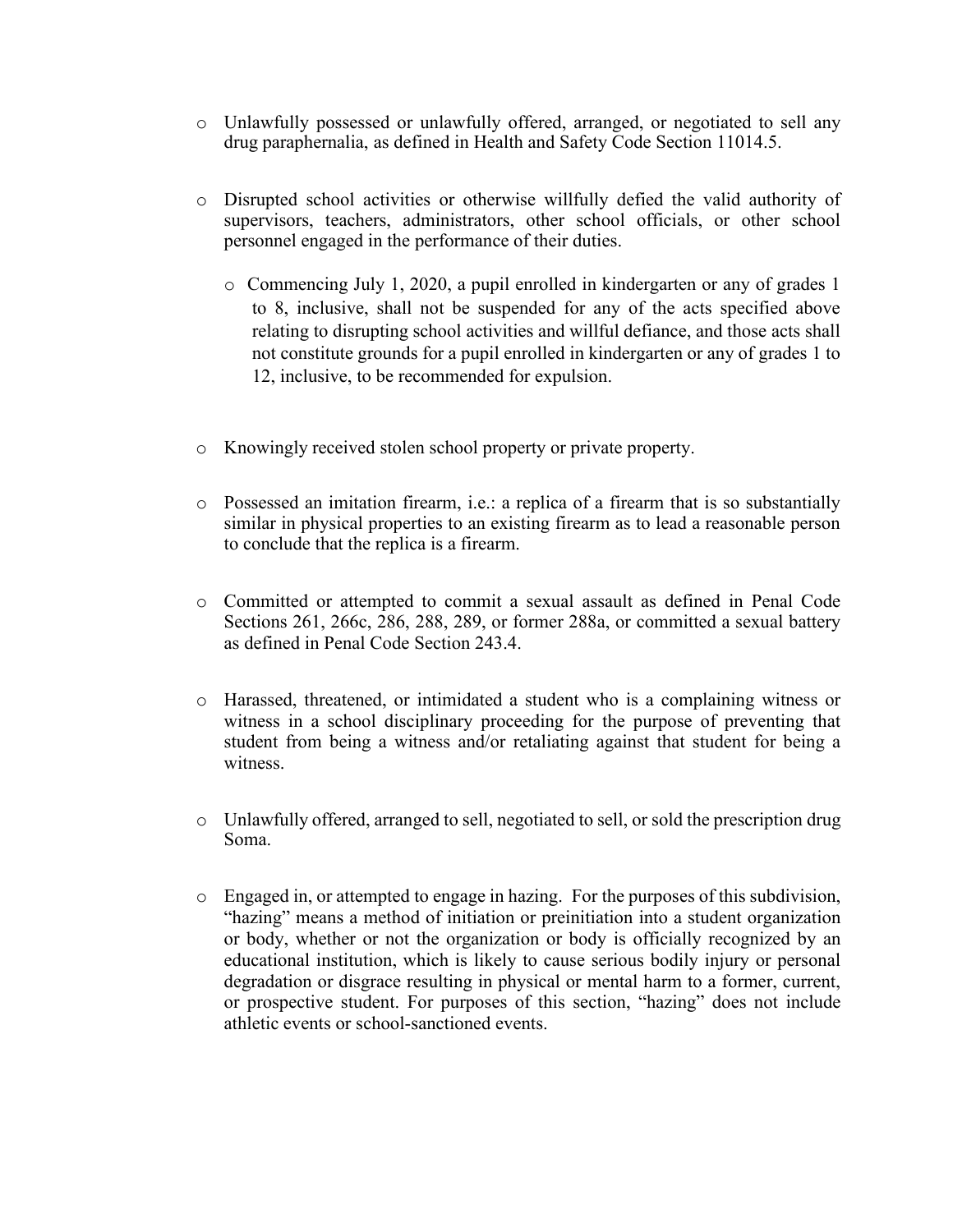- o Made terrorist threats against school officials and/or school property. For purposes of this section, "terroristic threat" shall include any statement, whether written or oral, by a person who willfully threatens to commit a crime which will result in death, great bodily injury to another person, or property damage in excess of one thousand dollars (\$1,000), with the specific intent that the statement is to be taken as a threat, even if there is no intent of actually carrying it out, which, on its face and under the circumstances in which it is made, is so unequivocal, unconditional, immediate, and specific as to convey to the person threatened, a gravity of purpose and an immediate prospect of execution of the threat, and thereby causes that person reasonably to be in sustained fear for his or her own safety or for his or her immediate family's safety, or for the protection of school property, or the personal property of the person threatened or his or her immediate family.
- o Committed sexual harassment, as defined in Education Code Section 212.5. For the purposes of this section, the conduct described in Section 212.5 must be considered by a reasonable person of the same gender as the victim to be sufficiently severe or pervasive to have a negative impact upon the individual's academic performance or to create an intimidating, hostile, or offensive educational environment. This section shall apply to students in any of grades 4 to 12, inclusive.
- o Caused, attempted to cause, threaten to cause or participated in an act of hate violence, as defined in subdivision (e) of Section 233 of the Education Code. This section shall apply to students in any of grades 4 to 12, inclusive.
- o Intentionally harassed, threatened or intimidated a student or group of students to the extent of having the actual and reasonably expected effect of materially disrupting class work, creating substantial disorder and invading student rights by creating an intimidating or hostile educational environment. This section shall apply to students in any of grades 4 to 12, inclusive.
- o Discriminated against, harassed, intimidated, and/or bullied any person or groups of persons based on the following actual or perceived characteristics: disability, gender, nationality, race or ethnicity, religion, sexual orientation, gender identity, gender expression or association with one or more of these actual or perceived characteristics. This policy applies to all acts related to school activity or school attendance occurring within the school.
- o Engaged in an act of bullying, including, but not limited to, bullying committed by means of an electronic act.
	- 1) "Bullying" means any severe or pervasive physical or verbal act or conduct, including communications made in writing or by means of an electronic act, and including one or more acts committed by a student or group of students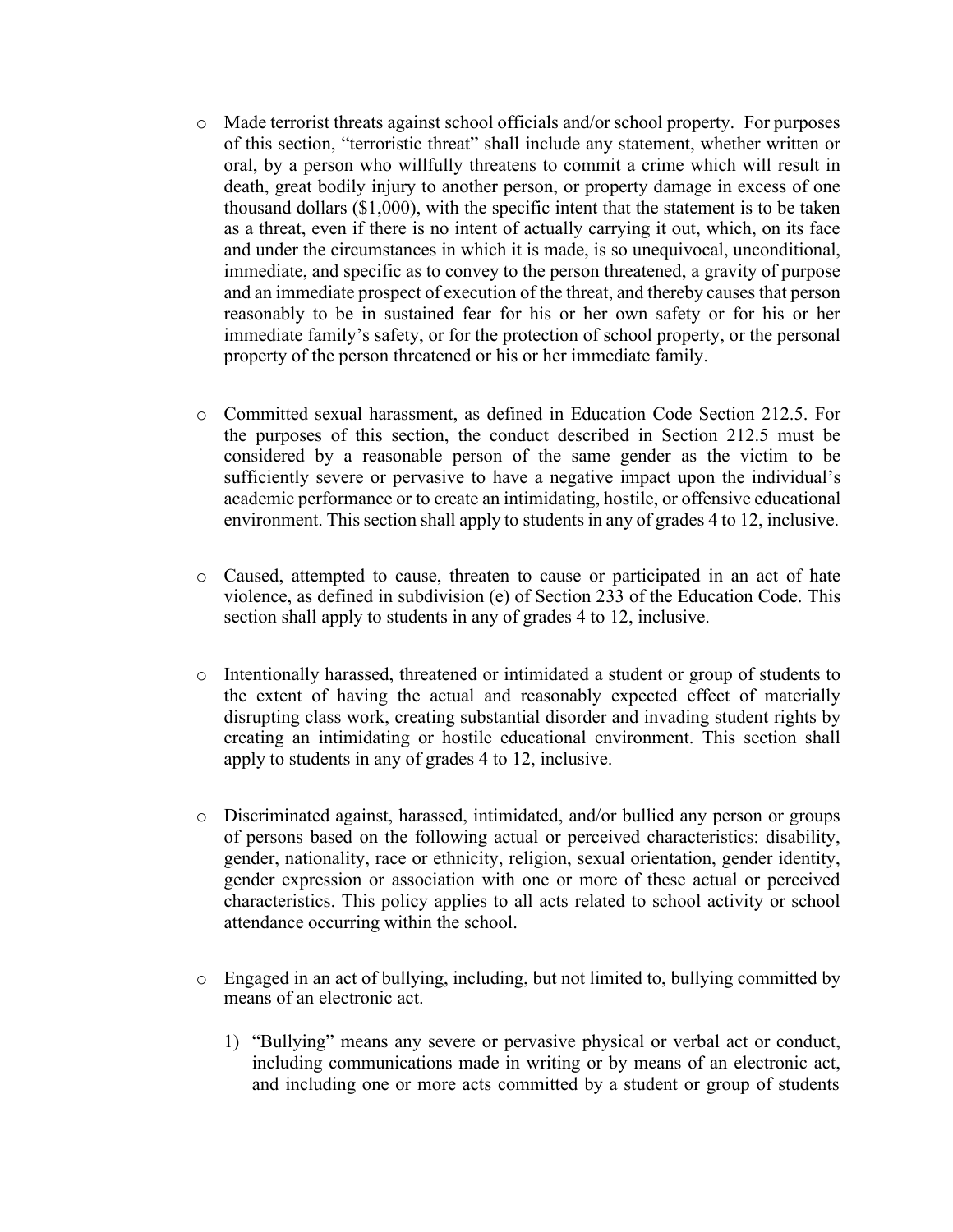which would be deemed hate violence or harassment, threats, or intimidation, which are directed toward one or more students that has or can be reasonably predicted to have the effect of one or more of the following:

- i. Placing a reasonable student (defined as a student, including, but is not limited to, a student with exceptional needs, who exercises average care, skill, and judgment in conduct for a person of the student's age, or for a person of that student's age with exceptional needs) or students in fear of harm to that student's or those students' person or property.
- ii. Causing a reasonable student to experience a substantially detrimental effect on that student's physical or mental health.
- iii. Causing a reasonable student to experience substantial interference with that student's academic performance.
- iv. Causing a reasonable student to experience substantial interference with that student's ability to participate in or benefit from the services, activities, or privileges provided by the Charter School.
- 2) "Electronic Act" means the transmission by means of an electronic device, including, but not limited to, a telephone, wireless telephone, or other wireless communication device, computer, or pager, of a communication, including, but not limited to, any of the following:
	- i. A message, text, sound, or image.
	- ii. A post on a social network Internet Web site including, but not limited to:
		- (a) Posting to or creating a burn page. A "burn page" means an Internet Web site created for the purpose of having one or more of the effects as listed in subparagraph (1) above.
		- (b) Creating a credible impersonation of another actual student for the purpose of having one or more of the effects listed in subparagraph (1) above. "Credible impersonation" means to knowingly and without consent impersonate a student for the purpose of bullying the student and such that another student would reasonably believe, or has reasonably believed, that the student was or is the student who was impersonated.
		- (c) Creating a false profile for the purpose of having one or more of the effects listed in subparagraph (1) above. "False profile" means a profile of a fictitious student or a profile using the likeness or attributes of an actual student other than the student who created the false profile.
	- iii. Notwithstanding subparagraphs (1) and (2) above, an electronic act shall not constitute pervasive conduct solely on the basis that it has been transmitted on the Internet or is currently posted on the Internet.
	- iv. An act of cyber sexual bullying.  $(48900(r)(2)(A)(iii)$ .
		- (a) For purposes of this section, "cyber sexual bullying" means the dissemination of, or the solicitation or incitement to disseminate, a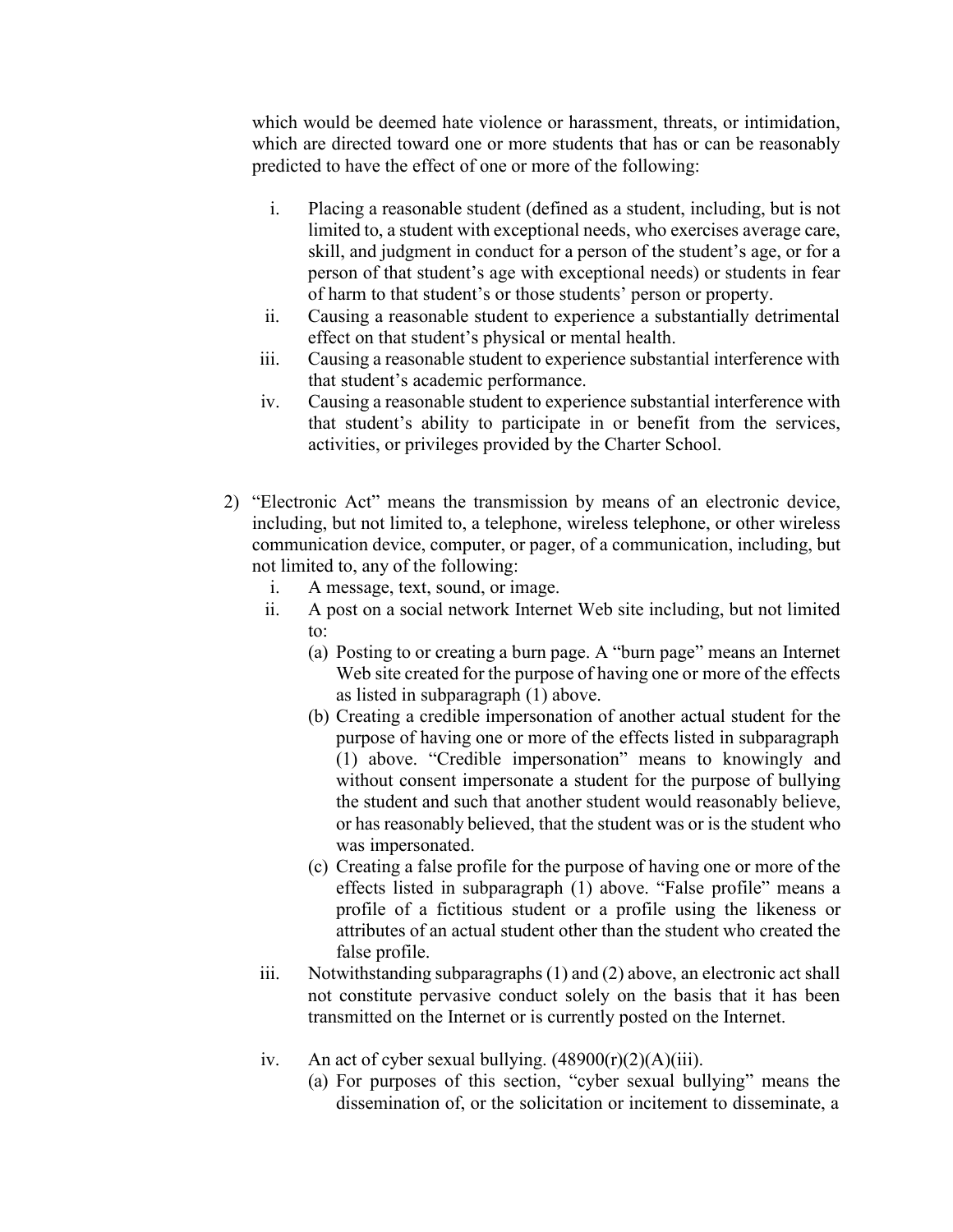photograph or other visual recording by a pupil to another pupil or to school personnel by means of an electronic act that has or can be reasonably predicted to have one or more of the effects described above. A photograph or other visual recording shall include the depiction of a nude, semi-nude or sexually explicit photograph or other visual recording of a minor where the minor is identifiable from the photograph, visual recording or other electronic act.

- (b) Cyber sexual bullying does not include a depiction, portrayal, or image that has any serious literary, artistic, educational, political or scientific value or that involves athletic events or school-sanctioned activities.
- o A student who aids or abets, as defined in Section 31 of the Penal Code, the infliction or attempted infliction of physical injury to another person may be subject to suspension, but not expulsion, except that a student who has been adjudged by a juvenile court to have committed, as an aider and abettor, a crime of physical violence in which the victim suffered great bodily injury or serious bodily injury shall be subject to discipline pursuant to subdivision (1).
- o Possessed, sold, or otherwise furnished any knife unless, in the case of possession of any object of this type, the student had obtained written permission to possess the item from a certificated school employee, with the Director or designee's concurrence.
- Non-Discretionary Suspension Offenses: Students must be suspended and recommended for expulsion for any of the following acts when it is determined the student:
	- o Possessed, sold, or otherwise furnished any firearm, explosive, or other dangerous object unless, in the case of possession of any object of this type, the students had obtained written permission to possess the item from a certificated school employee, with the Director or designee's concurrence.
- Discretionary Expellable Offenses: Students may be recommended for expulsion for any of the following acts when it is determined the student:
	- o Caused, attempted to cause, or threatened to cause physical injury to another person.
	- o Willfully used force of violence upon the person of another, except self-defense.
	- o Unlawfully possessed, used, sold or otherwise furnished, or was under the influence of any controlled substance, as defined in Health and Safety Code Sections 11053- 11058, alcoholic beverage, or intoxicant of any kind.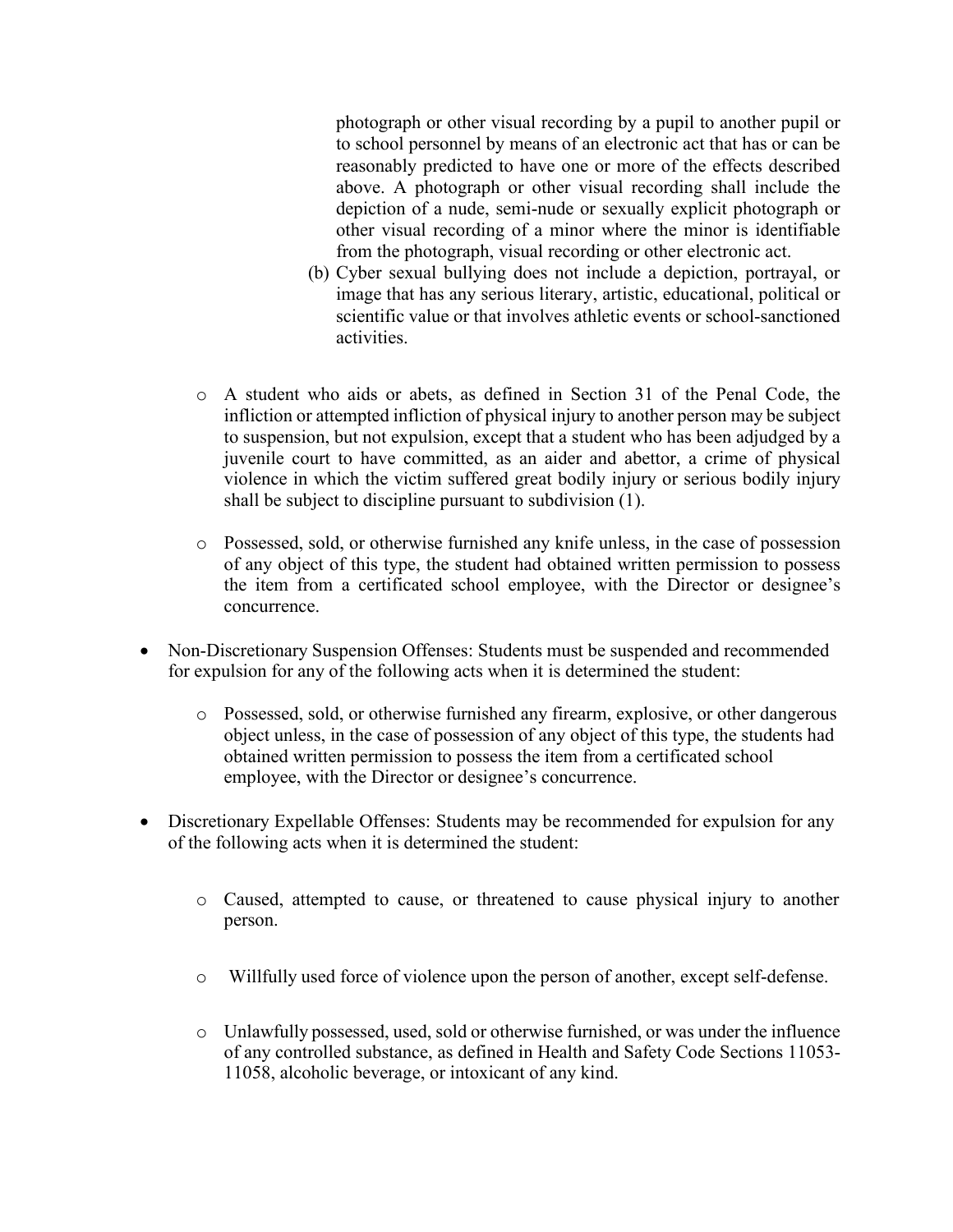- o Unlawfully offered, arranged, or negotiated to sell any controlled substance as defined in Health and Safety Code Sections 11053-11058, alcoholic beverage or intoxicant of any kind, and then sold, delivered or otherwise furnished to any person another liquid substance or material and represented same as controlled substance, alcoholic beverage or intoxicant.
- o Committed or attempted to commit robbery or extortion.
- o Caused or attempted to cause damage to school property or private property.
- o Stole or attempted to steal school property or private property.
- o Possessed or used tobacco or products containing tobacco or nicotine products, including but not limited to cigars, cigarettes, miniature cigars, clove cigarettes, smokeless tobacco, snuff, chew packets and betel. This section does not prohibit the use of his or her own prescription products by a student.
- o Committed an obscene act or engaged in habitual profanity or vulgarity.
- o Unlawfully possessed or unlawfully offered, arranged, or negotiated to sell any drug paraphernalia, as defined in Health and Safety Code Section 11014.5.
- o Knowingly received stolen school property or private property.
- o Possessed an imitation firearm, i.e.: a replica of a firearm that is so substantially similar in physical properties to an existing firearm as to lead a reasonable person to conclude that the replica is a firearm.
- o Committed or attempted to commit a sexual assault as defined in Penal Code Sections 261, 266c, 286, 288, 289, or former 288a, or committed a sexual battery as defined in Penal Code Section 243.4.
- o Harassed, threatened, or intimidated a student who is a complaining witness or witness in a school disciplinary proceeding for the purpose of preventing that student from being a witness and/or retaliating against that student for being a witness.
- o Unlawfully offered, arranged to sell, negotiated to sell, or sold the prescription drug Soma.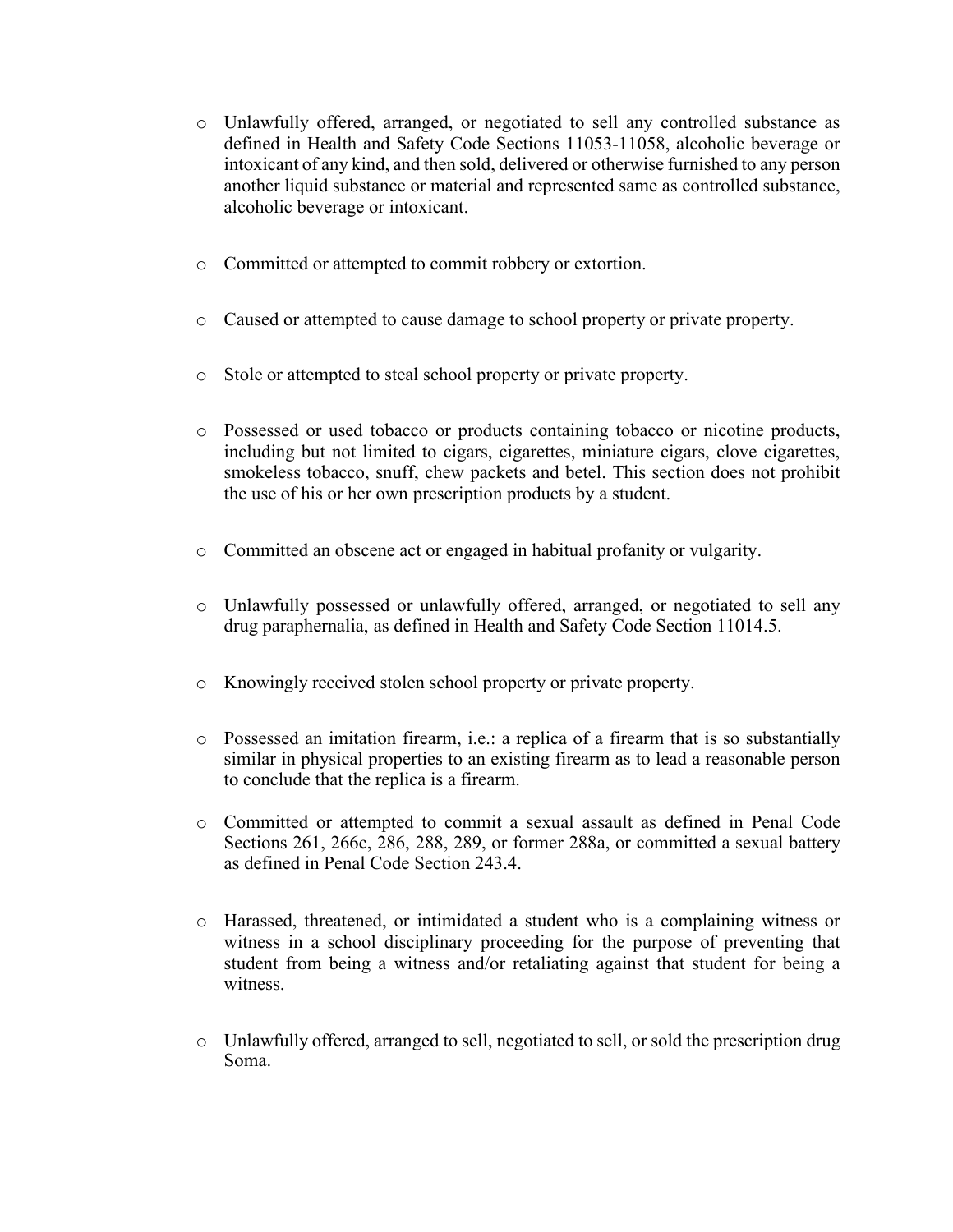- o Engaged in, or attempted to engage in hazing. For the purposes of this subdivision, "hazing" means a method of initiation or pre-initiation into a student organization or body, whether or not the organization or body is officially recognized by an educational institution, which is likely to cause serious bodily injury or personal degradation or disgrace resulting in physical or mental harm to a former, current, or prospective student. For purposes of this section, "hazing" does not include athletic events or school-sanctioned events.
- o Made terrorist threats against school officials and/or school property. For purposes of this section, "terroristic threat" shall include any statement, whether written or oral, by a person who willfully threatens to commit a crime which will result in death, great bodily injury to another person, or property damage in excess of one thousand dollars (\$1,000), with the specific intent that the statement is to be taken as a threat, even if there is no intent of actually carrying it out, which, on its face and under the circumstances in which it is made, is so unequivocal, unconditional, immediate, and specific as to convey to the person threatened, a gravity of purpose and an immediate prospect of execution of the threat, and thereby causes that person reasonably to be in sustained fear for his or her own safety or for his or her immediate family's safety, or for the protection of school property, or the personal property of the person threatened or his or her immediate family.
- o Committed sexual harassment, as defined in Education Code Section 212.5. For the purposes of this section, the conduct described in Section 212.5 must be considered by a reasonable person of the same gender as the victim to be sufficiently severe or pervasive to have a negative impact upon the individual's academic performance or to create an intimidating, hostile, or offensive educational environment. This section shall apply to students in any of grades 4 to 12, inclusive.
- o Caused, attempted to cause, threaten to cause or participated in an act of hate violence, as defined in subdivision (e) of Section 233 of the Education Code. This section shall apply to students in any of grades 4 to 12, inclusive.
- o Intentionally harassed, threatened or intimidated a student or group of students to the extent of having the actual and reasonably expected effect of materially disrupting class work, creating substantial disorder and invading student rights by creating an intimidating or hostile educational environment. This section shall apply to students in any of grades 4 to 12, inclusive.
- o Discriminated against, harassed, intimidated, and/or bullied any person or groups of persons based on the following actual or perceived characteristics: disability, gender, nationality, race or ethnicity, religion, sexual orientation, gender identity, gender expression or association with one or more of these actual or perceived characteristics. This policy applies to all acts related to school activity or school attendance occurring within the school.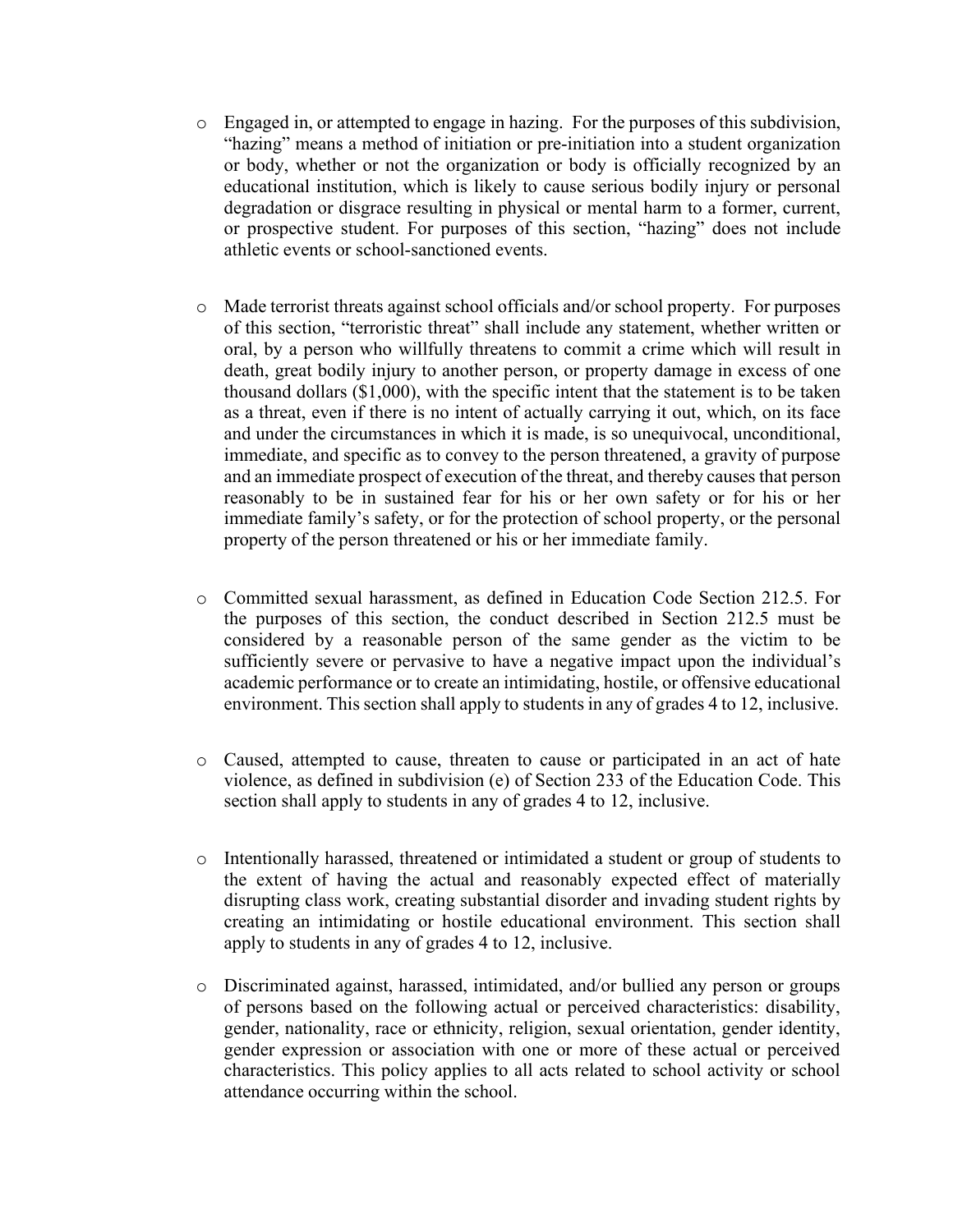- o Engaged in an act of bullying, including, but not limited to, bullying committed by means of an electronic act.
	- 1) "Bullying" means any severe or pervasive physical or verbal act or conduct, including communications made in writing or by means of an electronic act, and including acts one or more acts committed by a student or group of students which would be deemed hate violence or harassment, threats, or intimidation, which are directed toward one or more students that has or can be reasonably predicted to have the effect of one or more of the following:
		- i. Placing a reasonable student (defined as a student, including, but is not limited to, a student with exceptional needs, who exercises average care, skill, and judgment in conduct for a person of that student's age, or for a person of that student's age with exceptional needs) or students in fear of harm to that student's or those students' person or property.
		- ii. Causing a reasonable student to experience a substantially detrimental effect on that student's physical or mental health.
		- iii. Causing a reasonable student to experience substantial interference with that student's academic performance.
		- iv. Causing a reasonable student to experience substantial interference with that student's ability to participate in or benefit from the services, activities, or privileges provided by the Charter School.
	- 2) "Electronic Act" means the transmission by means of an electronic device, including, but not limited to, a telephone, wireless telephone, or other wireless communication device, computer, or pager, of a communication, including, but not limited to, any of the following:
		- i. A message, text, sound, or image.
		- ii. A post on a social network Internet Web site including, but not limited to:
			- (c) Posting to or creating a burn page. A "burn page" means an Internet Web site created for the purpose of having one or more of the effects as listed in subparagraph (1) above.
			- (d) Creating a credible impersonation of another actual student for the purpose of having one or more of the effects listed in subparagraph (1) above. "Credible impersonation" means to knowingly and without consent impersonate a student for the purpose of bullying the student and such that another student would reasonably believe, or has reasonably believed, that the student was or is the student who was impersonated.
			- (e) Creating a false profile for the purpose of having one or more of the effects listed in subparagraph (1) above. "False profile" means a profile of a fictitious student or a profile using the likeness or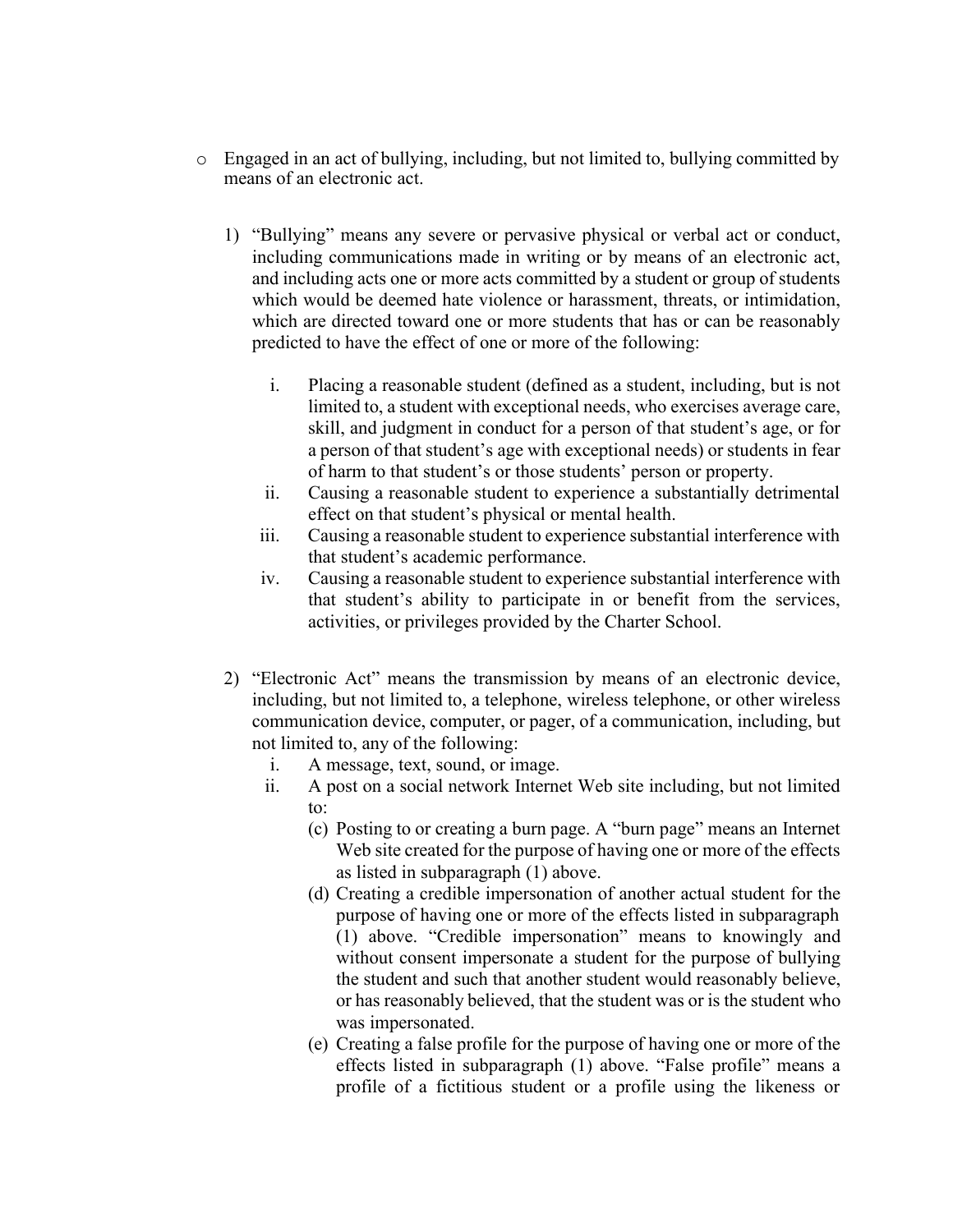attributes of an actual student other than the student who created the false profile.

- iii. Notwithstanding subparagraphs (1) and (2) above, an electronic act shall not constitute pervasive conduct solely on the basis that it has been transmitted on the Internet or is currently posted on the Internet.
- iv. An act of cyber sexual bullying.  $(48900(r)(2)(A)(iii)$ .
	- (a) For purposes of this section, "cyber sexual bullying" means the dissemination of, or the solicitation or incitement to disseminate, a photograph or other visual recording by a pupil to another pupil or to school personnel by means of an electronic act that has or can be reasonably predicted to have one or more of the effects described above. A photograph or other visual recording shall include the depiction of a nude, semi-nude or sexually explicit photograph or other visual recording of a minor where the minor is identifiable from the photograph, visual recording or other electronic act.
	- (b) Cyber sexual bullying does not include a depiction, portrayal, or image that has any serious literary, artistic, educational, political or scientific value or that involves athletic events or school-sanctioned activities.
- o A student who aids or abets, as defined in Section 31 of the Penal Code, the infliction or attempted infliction of physical injury to another person may be subject to suspension, but not expulsion, except that a student who has been adjudged by a juvenile court to have committed, as an aider and abettor, a crime of physical violence in which the victim suffered great bodily injury or serious bodily injury shall be subject to discipline pursuant to subdivision (1).
- o Possessed, sold, or otherwise furnished any knife unless, in the case of possession of any object of this type, the student had obtained written permission to possess the item from a certificated school employee, with the Director or designee's concurrence.
- Non-Discretionary Expellable Offenses: Students must be recommended for expulsion for any of the following acts when it is determined pursuant to the procedures below that the student:
	- o Possessed, sold, or otherwise furnished any firearm, explosive, or other dangerous object unless, in the case of possession of any object of this type, the students had obtained written permission to possess the item from a certificated school employee, with the Director or designee's concurrence.

If it is determined by the Board of Directors that a student has brought a fire arm or destructive device, as defined in Section 921 of Title 18 of the United States Code, on to campus or to have possessed a firearm or dangerous device on campus, the student shall be expelled for one year, pursuant to the Federal Gun Free Schools Act of 1994.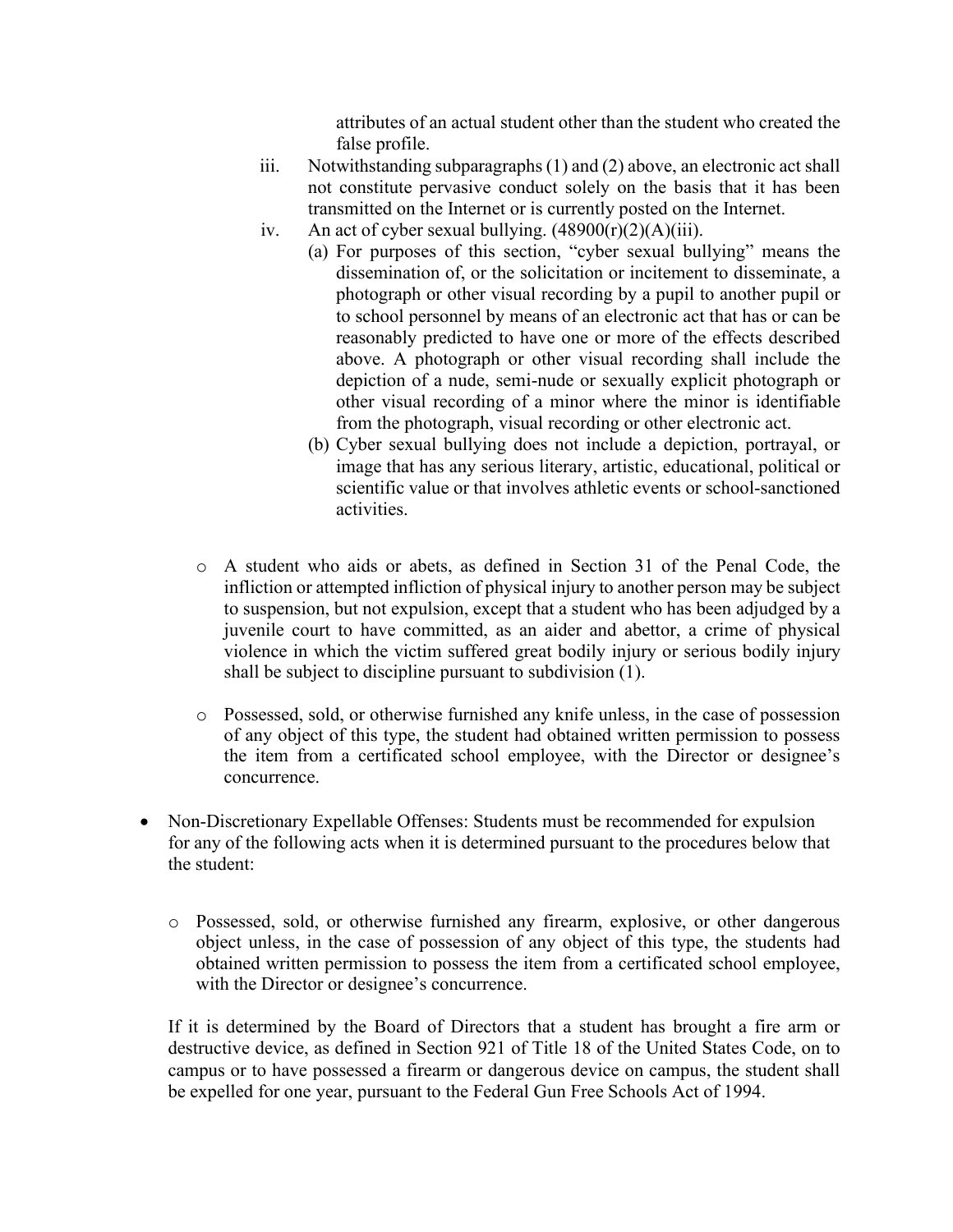The term "firearm" means (A) any weapon (including a starter gun) which will or is designed to or may readily be converted to expel a projectile by the action of an explosive; (B) the frame or receiver of any such weapon; (C) any firearm muffler or firearm silencer; or (D) any destructive device. Such term does not include an antique firearm.

The term "destructive device" means (A) any explosive, incendiary, or poison gas, including but not limited to: (i) bomb, (ii) grenade, (iii) rocket having a propellant charge of more than four ounces, (iv) missile having an explosive or incendiary charge of more than one-quarter ounce, (v) mine, or (vi) device similar to any of the devices described in the preceding clauses.

- **4. Suspension Procedure:** Suspensions shall be initiated according to the following procedures:
	- Conference: Suspension shall be preceded, if possible, by a conference conducted by the Director or the Director's designee with the student and his or her parent and, whenever practical, the teacher, supervisor or Charter School employee who referred the student to the Director or designee.

The conference may be omitted if the Director or designee determines that an emergency situation exists. An "emergency situation" involves a clear and present danger to the lives, safety or health of students or Charter School personnel. If a student is suspended without this conference, both the parent/guardian and student shall be notified of the student's right to return to school for the purpose of a conference.

At the conference, the student shall be informed of the reason for the disciplinary action, the evidence against that student, the other means of correction that were attempted before the disciplinary action, and shall be given the opportunity to present that student's version and evidence in his or her defense. This conference shall be held within two school days, unless the student waives this right or is physically unable to attend for any reason including, but not limited to, incarceration or hospitalization. No penalties may be imposed on a student for failure of the student's parent or guardian to attend a conference with Charter School officials. Reinstatement of the suspended student shall not be contingent upon attendance by the student's parent or guardian at the conference.

• Notice to Parents/Guardians: At the time of the suspension, an administrator or designee shall make a reasonable effort to contact the parent/guardian by telephone or in person. Whenever a student is suspended, the parent/guardian shall be notified in writing of the suspension and the date of return following suspension. This notice shall state the specific offense committed by the student. In addition, the notice may also state the date and time when the student may return to school. If Charter School officials wish to ask the parent/guardian to confer regarding matters pertinent to the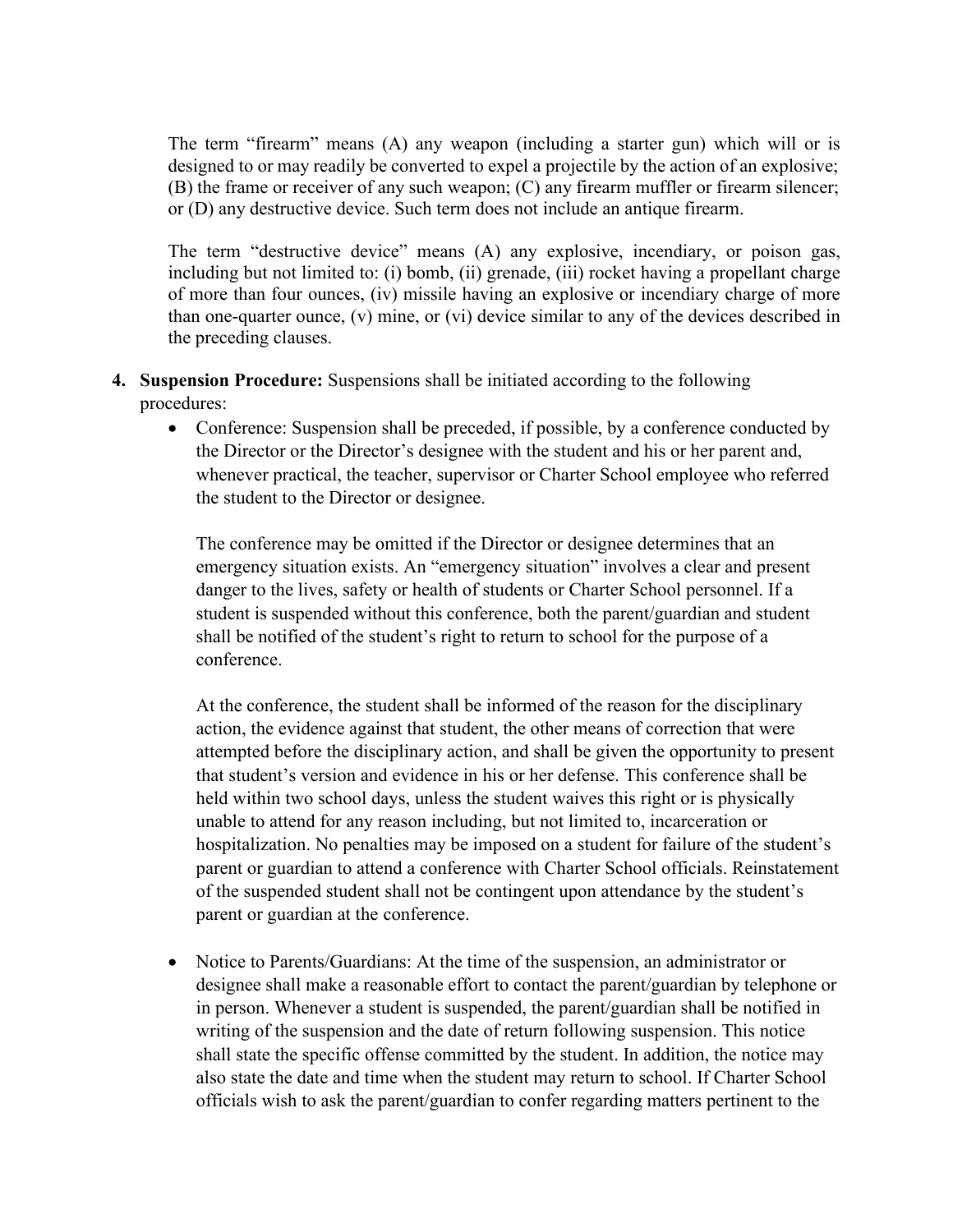suspension, the notice may request that the parent/guardian respond to such requests without delay.

- Suspension Time Limits/Recommendation for Expulsion: Suspensions, when not including a recommendation for expulsion, shall not exceed five (5) consecutive school days per suspension. Upon a recommendation of Expulsion by the Director or Director's designee, the student and the student's guardian or representative will be invited to a conference to determine if the suspension for the student should be extended pending an expulsion hearing. This determination will be made by the Director or designee upon either of the following: 1) the student's presence will be disruptive to the education process; or 2) the student poses a threat or danger to others. Upon either determination, the student's suspension will be extended pending the results of an expulsion hearing. If such extended suspension exceeds 10 days, the following procedures shall be followed: 1) The Executive Director shall provide timely, written notice of the charges against the student and an explanation of the student's basic rights; 2) The School will provide a hearing adjudicated by a neutral officer within a reasonable number of days at which the student has a fair opportunity to present testimony, evidence and witnesses and confront and cross-examine adverse witnesses, and at which the pupil has the right to bring legal counsel. At this hearing, it will be determined whether the presence of the student at the School would cause a danger to persons or property or a threat of disrupting the instructional process pending the results of an expulsion hearing.
- Upon the request of a parent/guardian/educational rights holder/student, a teacher shall provide to a student in any of grades 1 to 12 who has been suspended from the School for two or more schooldays, the homework that the pupil would otherwise have been assigned. If a homework assignment that is requested and turned into the teacher by the student either upon the student's return to school from suspension or within the timeframe originally prescribed by the teacher, whichever is later, is not graded before the end of the academic term, that assignment shall not be included in the calculation for the student's overall grade in the class.
- **5. Authority to Expel:** A student may be expelled either by the Charter School Board following a hearing before it or by the Charter School Board upon the recommendation of an Administrative Panel to be assigned by the Board as needed. The Administrative Panel should consist of at least three members who are certificated and neither a teacher of the student or a Board member of the Charter School's governing board. The Administrative Panel may recommend expulsion of any student found to have committed an expellable offense.
- **6. Expulsion Procedures:** Students recommended for expulsion are entitled to a hearing to determine whether the student should be expelled. Unless postponed for good cause, the hearing shall be held within thirty (30) school days after the Director or designee determines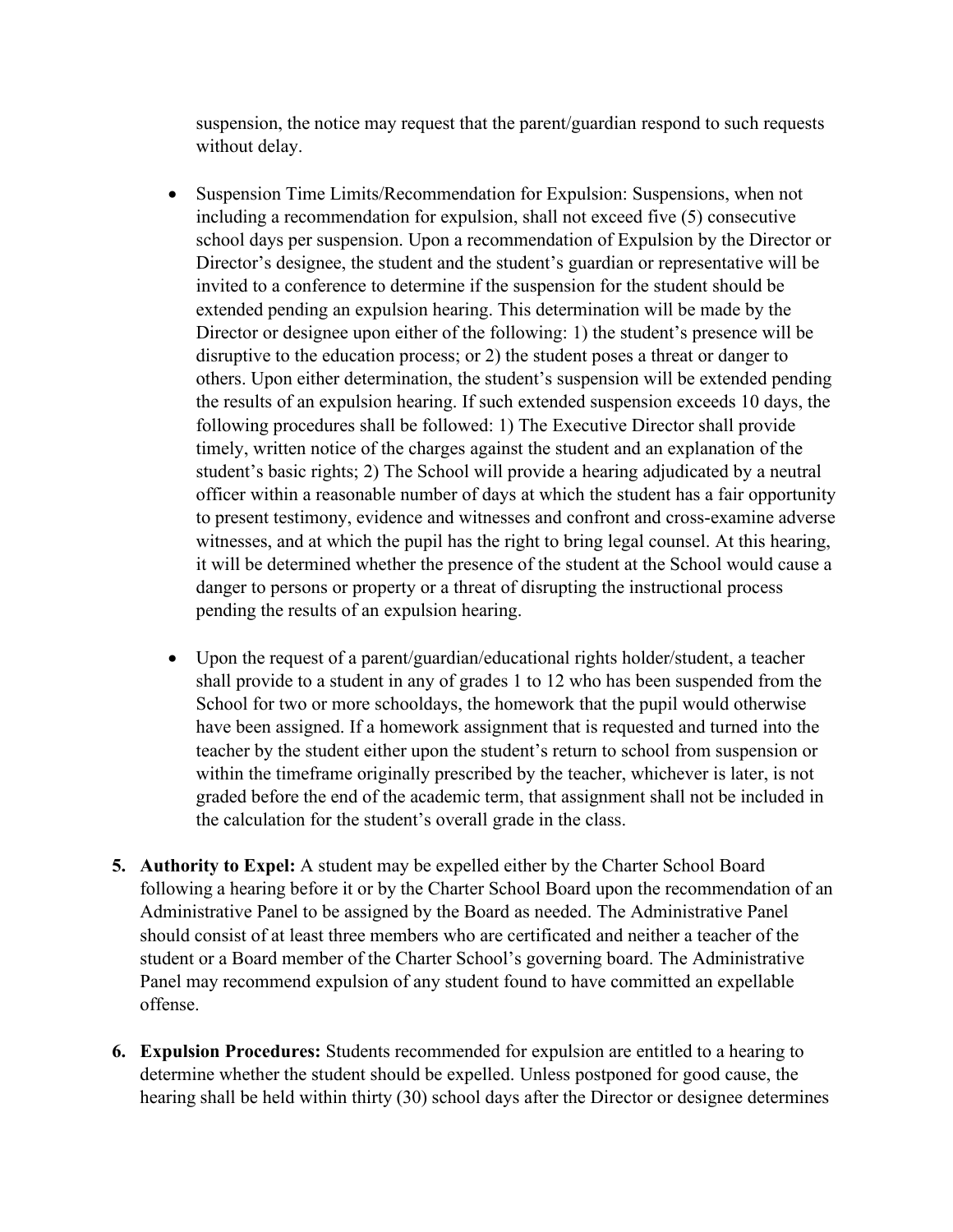that the Student has committed an expellable offense.

In the event an Administrative Panel hears the case, it will make a recommendation to the Board for a final decision whether to expel. The hearing shall be held in closed session (complying with all student confidentiality rules under FERPA) unless the Student makes a written request for a public hearing three (3) days prior to the hearing.

Written notice of the hearing shall be forwarded to the student and the student's parent/guardian at least ten (10) calendar days before the date of the hearing. Upon mailing the notice, it shall be deemed served upon the student. The notice shall include:

- 1. The date and place of the expulsion hearing;
- 2. A statement of the specific facts, charges and offenses upon which the proposed expulsion is based;
- 3. A copy of the Charter School's disciplinary rules which relate to the alleged violation;
- 4. Notification of the student's or parent/guardian's obligation to provide information about the student's status at the Charter School to any other school district or school to which the student seeks enrollment;
- 5. The opportunity for the student or the student's parent/guardian to appear in person or to employ and be represented by counsel or a non-attorney advisor;
- 6. The right to inspect and obtain copies of all documents to be used at the hearing;
- 7. The opportunity to present testimony, evidence and witnesses and confront and question all witnesses who testify at the hearing;
- 8. The opportunity to question all evidence presented and to present oral and documentary evidence on the student's behalf including witnesses.
- **7. Special Procedures for Expulsion Hearings Involving Sexual Assault or Battery Offenses:** The Charter School may, upon a finding of good cause, determine that the disclosure of either the identity of the witness or the testimony of that witness at the hearing, or both, would subject the witness to an unreasonable risk of psychological or physical harm. Upon this determination, the testimony of the witness may be presented at the hearing in the form of sworn declarations that shall be examined only by the Charter School or the hearing officer. Copies of these sworn declarations, edited to delete the name and identity of the witness, shall be made available to the student.
	- The complaining witness in any sexual assault or battery case must be provided with a copy of the applicable disciplinary rules and advised of his/her right to (a) receive five days' notice of his/her scheduled testimony, (b) have up to two (2) adult support persons of his/her choosing present in the hearing at the time he/she testifies, which may include a parent, guardian, or legal counsel, and (c) elect to have the hearing closed while testifying.
	- The Charter School must also provide the victim a room separate from the hearing room for the complaining witness' use prior to and during breaks in testimony.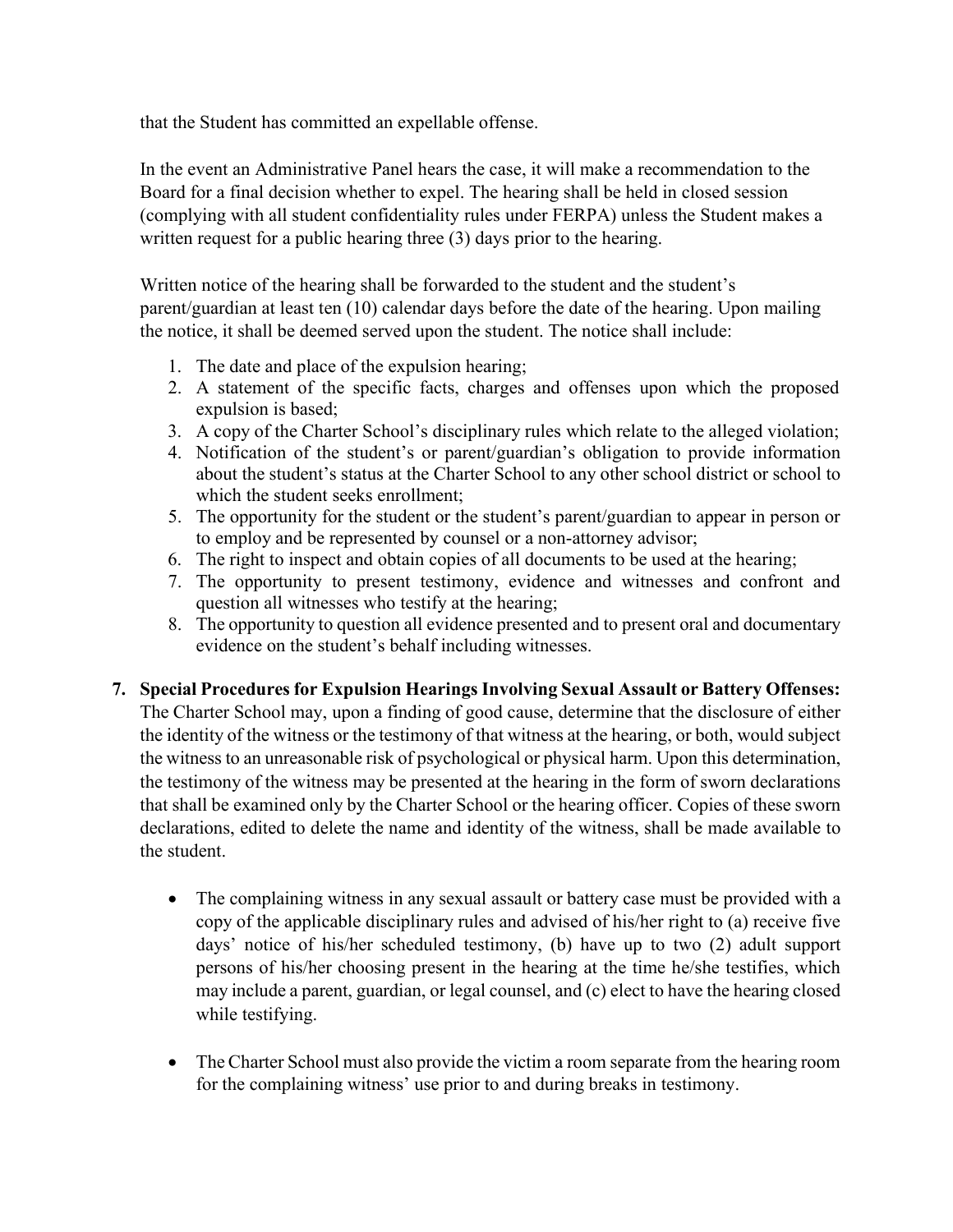- At the discretion of the entity conducting the expulsion hearing, the complaining witness shall be allowed periods of relief from examination and cross-examination during which he or she may leave the hearing room.
- The entity conducting the expulsion hearing may also arrange the seating within the hearing room to facilitate a less intimidating environment for the complaining witness.
- The entity conducting the expulsion hearing may also limit time for taking the testimony of the complaining witness to the hours he/she is normally in school, if there is no good cause to take the testimony during other hours.
- Prior to a complaining witness testifying, the support persons must be admonished that the hearing is confidential. Nothing in the law precludes the person presiding over the hearing from removing a support person whom the presiding person finds is disrupting the hearing. The entity conducting the hearing may permit any one of the support persons for the complaining witness to accompany him or her to the witness stand.
- If one or both of the support persons is also a witness, the Charter School must present evidence that the witness' presence is both desired by the witness and will be helpful to the Charter School. The person presiding over the hearing shall permit the witness to stay unless it is established that there is a substantial risk that the testimony of the complaining witness would be influenced by the support person, in which case the presiding official shall admonish the support person or persons not to prompt, sway, or influence the witness in any way. Nothing shall preclude the presiding officer from exercising his or her discretion to remove a person from the hearing whom he or she believes is prompting, swaying, or influencing the witness.
- The testimony of the support person shall be presented before the testimony of the complaining witness and the complaining witnessshall be excluded from the courtroom during that testimony.
- Especially for charges involving sexual assault or battery, if the hearing is to be conducted in public at the request of the student being expelled, the complaining witness shall have the right to have his/her testimony heard in a closed session when testifying at a public meeting would threaten serious psychological harm to the complaining witness and there are no alternative procedures to avoid the threatened harm. The alternative procedures may include videotaped depositions or contemporaneous examination in another place communicated to the hearing room by means of closed-circuit television.
- Evidence of specific instances of a complaining witness' prior sexual conduct is presumed inadmissible and shall not be heard absent a determination by the person conducting the hearing that extraordinary circumstances exist requiring the evidence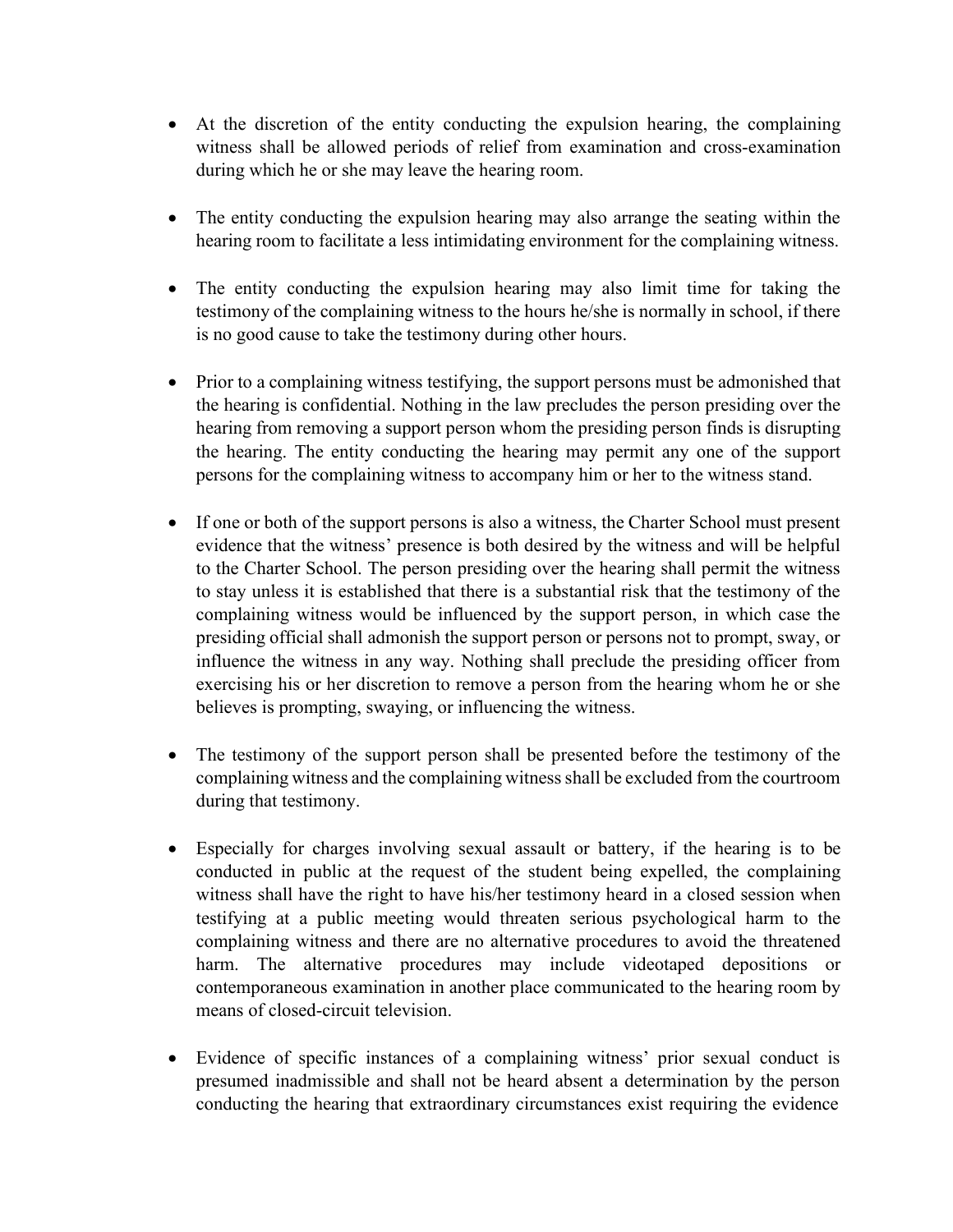be heard. Before such a determination regarding extraordinary circumstance can be made, the witness shall be provided notice and an opportunity to present opposition to the introduction of the evidence. In the hearing on the admissibility of the evidence, the complaining witness shall be entitled to be represented by a parent, legal counsel, or other support person. Reputation or opinion evidence regarding the sexual behavior of the complaining witness is not admissible for any purpose.

- **8. Record of Hearing:** A record of the hearing shall be made and may be maintained by any means, including electronic recording, as long as a reasonably accurate and complete written transcription of the proceedings can be made.
- **9. Presentation of Evidence:** While technical rules of evidence do not apply to expulsion hearings, evidence may be admitted and used as proof only if it is the kind of evidence on which reasonable persons can rely in the conduct of serious affairs. A recommendation by the Administrative Panel to expel must be supported by substantial evidence that the student committed an expellable offense. Findings of fact shall be based solely on the evidence at the hearing. While hearsay evidence is admissible, no decision to expel shall be based solely on hearsay. Sworn declarations may be admitted as testimony from witnesses of whom the Board or Administrative Panel determines that disclosure of their identity or testimony at the hearing may subject them to an unreasonable risk of physical or psychological harm.

If, due to a written request by the expelled student, the hearing is held at a public meeting, and the charge is committing or attempting to commit a sexual assault or committing a sexual battery as defined in Education Code Section 48900, a complaining witness shall have the right to have his or her testimony heard in a session closed to the public.

The decision of the Administrative Panel shall be in the form of written findings of fact and a written recommendation to the Board who will make a final determination regarding the expulsion. The final decision by the Board shall be made within ten (10) school days following the conclusion of the hearing.

If the Administrative Panel decides not to recommend expulsion, the student shall immediately be returned to his/her educational program.

**10. Written Notice to Expel:** The Director or designee, following a decision of the Board to expel, shall send written notice of the decision to expel, including the Board's adopted findings of fact, to the student or parent/guardian. This notice shall also include the following: (a) Notice of the specific offense committed by the student; and (b) Notice of the student's or parent/guardian's obligation to inform any new district in which the student seeks to enroll of the student's status with the Charter School.

The Director or designee shall send a copy of the written notice of the decision to expel to the authorizer. This notice shall include the following: (a) The student's name; and (b) The specific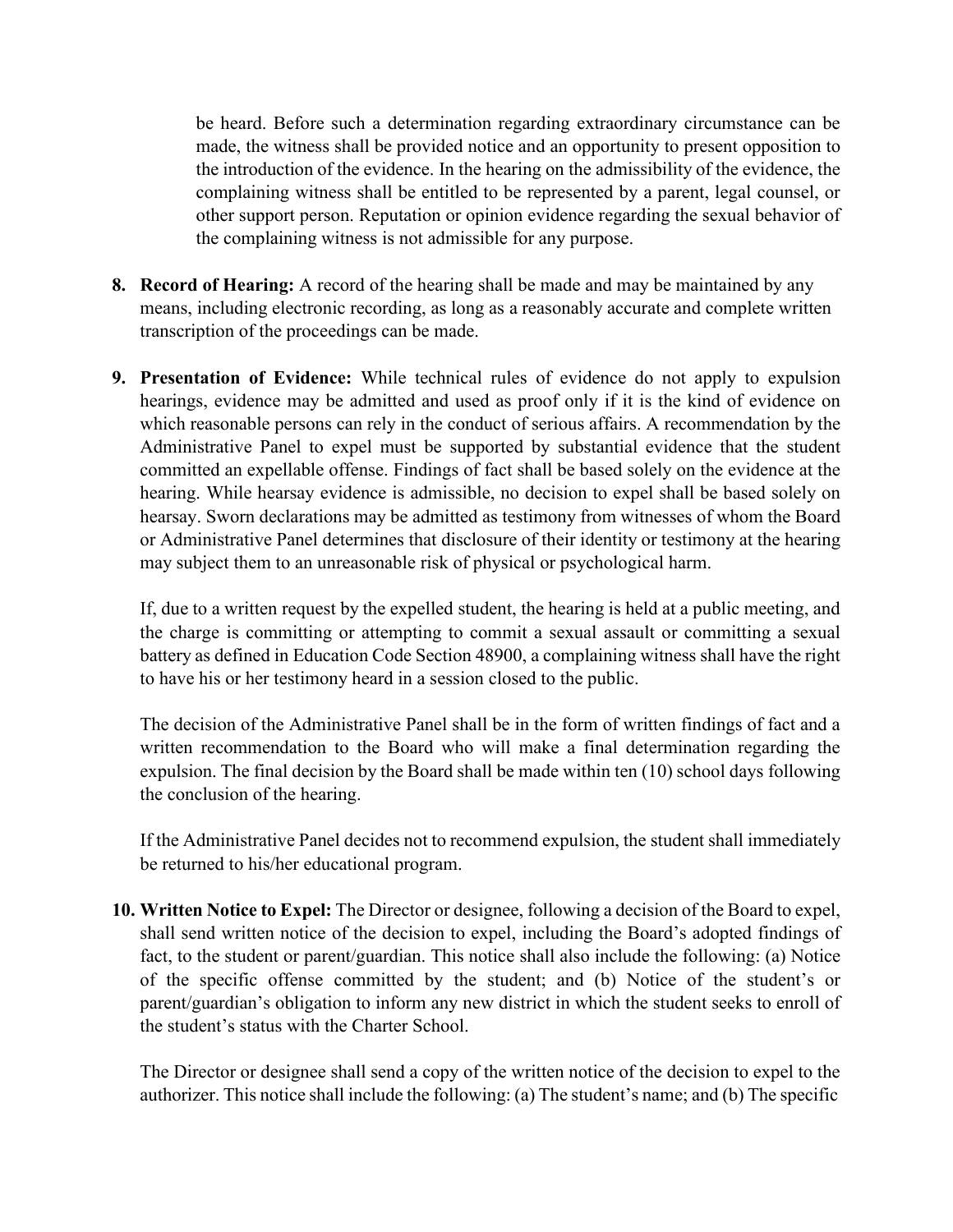expellable offense committed by the student.

- **11. Disciplinary Records:** The Charter School shall maintain records of all student suspensions and expulsions at the Charter School. Such records shall be made available to the authorizer upon request.
- **12. Expelled Students/Alternative Education:** Students who are expelled shall be responsible for seeking alternative education programs including, but not limited to, programs within the County or their school district of residence. The Charter School shall work cooperatively with parents/guardians as requested by parents/guardians or by the school district of residence to assist with locating alternative placements during expulsion.
- **13. Rehabilitation Plans:** Students who are expelled from the Charter School shall be given a rehabilitation plan upon expulsion as developed by the Board at the time of the expulsion order, which may include, but is not limited to, periodic review as well as assessment at the time of review for readmission. The rehabilitation plan should include a date not later than one year from the date of expulsion when the student may reapply to the Charter School for readmission.
- **14. Readmission:** The decision to readmit a student or to admit a previously expelled student from another school district or charter school shall be in the sole discretion of the Board following a meeting with the Director or designee and the student and guardian or representative to determine whether the student has successfully completed the rehabilitation plan and to determine whether the student poses a threat to others or will be disruptive to the school environment. The Director or designee shall make a recommendation to the Board following the meeting regarding his or her determination. The student's readmission is also contingent upon the Charter School's capacity at the time the student seeks readmission.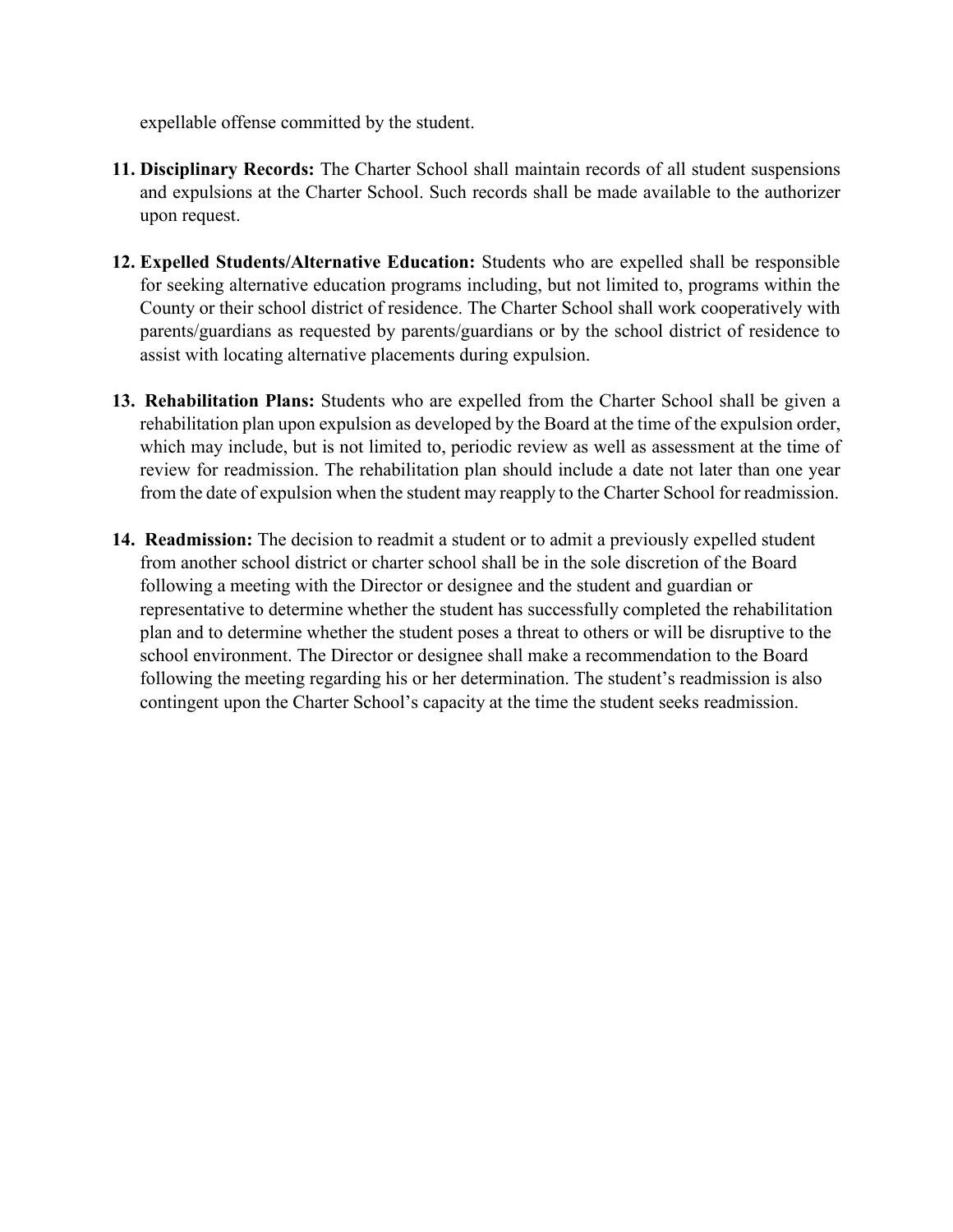

#### **TITLE IX, HARASSMENT, INTIMIDATION, DISCRIMINATION, AND BULLYING POLICY**

Discrimination, sexual harassment, harassment, intimidation, and bullying are all disruptive behaviors, which interfere with students' ability to learn, negatively affect student engagement, diminish school safety, and contribute to a hostile school environment. As such, TCS prohibits any acts of discrimination, sexual harassment, harassment, intimidation, and bullying altogether. This policy is inclusive of instances that occur on any area of the school campus, at school-sponsored events and activities, regardless of location, through school-owned technology, and through other electronic means.

As used in this policy, discrimination, sexual harassment, harassment, intimidation, and bullying are described as the intentional conduct, including verbal, physical, written communication or cyber-bullying, including cyber sexual bullying, based on the actual or perceived characteristics of mental or physical disability (including HIV and AIDS), sex (including pregnancy, childbirth, breastfeeding, and medical conditions related to such), taking a leave of absence pursuant to the Family Medical Leave Act ("FMLA"), Pregnancy Disability Leave ("PDL") law, Americans with Disabilities Act ("ADA"), California Family Rights Act ("CFRA"), the Fair Employment and Housing Act ("FEHA"), or laws related to domestic violence, sexual assault, and stalking, sexual orientation, gender (including gender identity, gender expression and transgender identity, whether or not the employee is transitioning or has transitioned), national origin or ancestry (including native language spoken and possession of a driver's license issued to persons unable to prove their presence in the U.S. is authorized by federal law), race or ethnicity (including traits historically associated with race, including, but not limited to, hair texture and hairstyle, including but not limited to braids, locks, and twist), color, religious creed (including religious dress and grooming practices), , medical condition (including cancer and genetic characteristics), genetic information, marital/registered domestic partner status, military or veteran status, age (forty (40) and over), any other consideration made unlawful by federal, state, or local laws, or association with a person or group with one or more of these actual or perceived characteristics or based on any other characteristic protected under applicable state or federal law or local ordinance. Hereafter, such actions are referred to as "misconduct prohibited by this Policy."

To the extent possible, TCS will make reasonable efforts to prevent students from being discriminated against, harassed, intimidated, and/or bullied, and will take action to investigate, respond, address and report on such behaviors in a timely manner. TCS staff that witness acts of misconduct prohibited by this Policy will take immediate steps to intervene when safe to do so.

Moreover, TCS will not condone or tolerate misconduct prohibited by this Policy by any employee, independent contractor or other person with whom TCS does business, or any other individual, student, or volunteer. This Policy applies to all employees, students, or volunteer actions and relationships, regardless of position or gender. TCS will promptly and thoroughly investigate and respond to any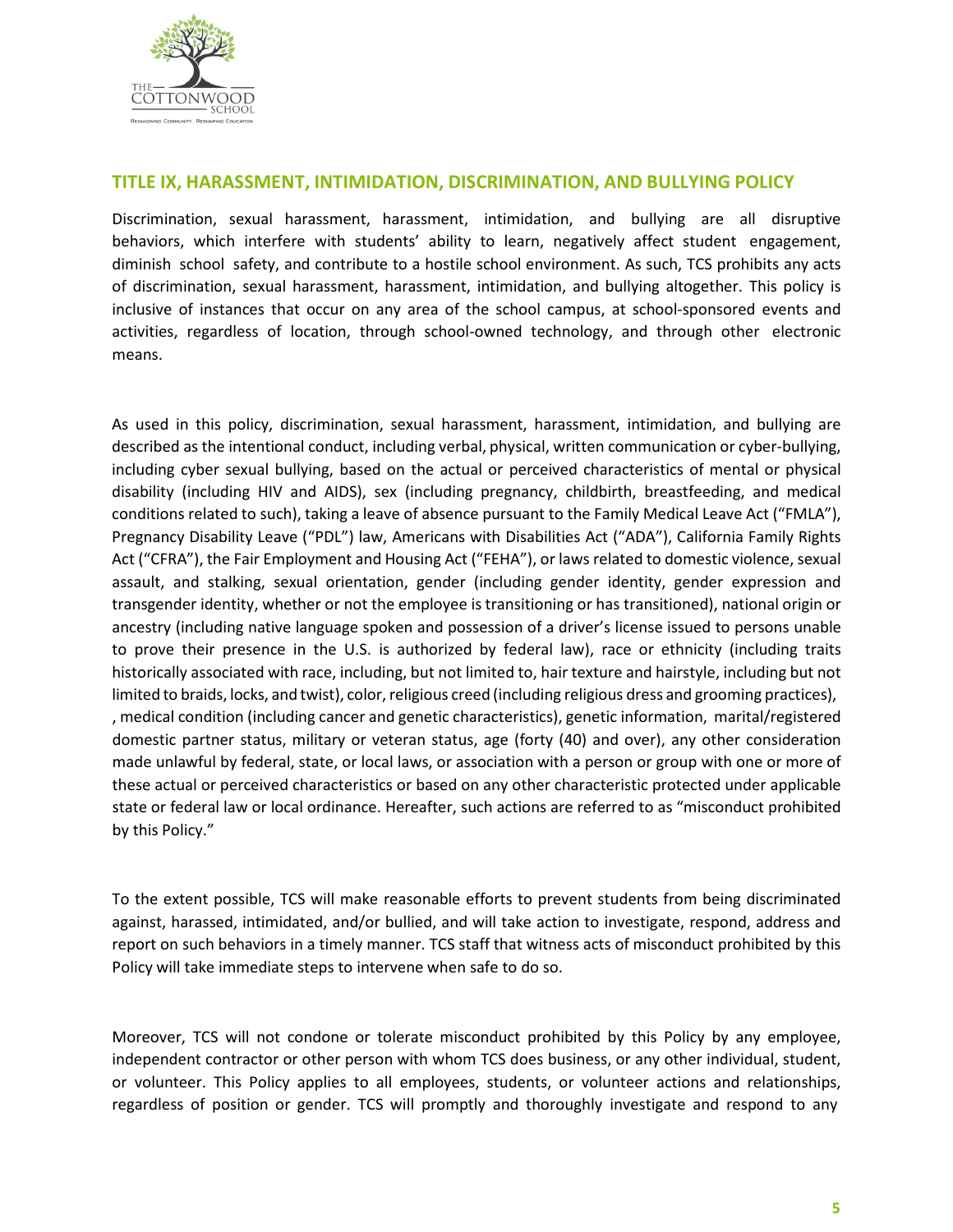complaint of misconduct prohibited by this Policy in a manner that is not deliberately indifferent and will take appropriate corrective action, if warranted. TCS complies with all applicable state and federal laws and regulations and local ordinances in its investigation of and response to reports of misconduct prohibited by this Policy.

#### *Title IX, Harassment, Intimidation, Discrimination and Bullying Coordinator ("Coordinator"):*

Linda Kimble Director of Human Resources [linda.kimble@cottonwoodk12.org](mailto:linda.kimble@cottonwoodk12.org) (530) 285-2003

## *Definitions*

## *Prohibited Unlawful Harassment*

- Verbal conduct such as epithets, derogatory jokes or comments or slurs.
- Physical conduct including assault, unwanted touching, intentionally blocking normal movement or interfering with work or school because of sex, race or any other protected basis.
- Retaliation for reporting or threatening to report harassment.
- Deferential or preferential treatment based on any of the protected characteristics listed above.

#### *Prohibited Unlawful Harassment under Title IX*

Title IX (20 U.S.C. § 1681 *et seq.*; 34 C.F.R. § 106.1 *et seq.*) and California state law prohibit discrimination and harassment on the basis of sex. In accordance with these existing laws, discrimination and harassment on the basis of sex in education institutions, including in the education institution's admissions and employment practices, is prohibited. All persons, regardless of sex, are afforded equal rights and opportunities and freedom from unlawful discrimination and harassment in education programs or activities conducted by TCS.

TCS is committed to providing a work and educational environment free of sexual harassment and considers such harassment to be a major offense, which may result in disciplinary action. Inquiries about the application of Title IX and 34 C.F.R. Part 106 may be referred to the Coordinator, the Assistant Secretary for Civil Rights of the U.S. Department of Education, or both.

Sexual harassment consists of conduct on the basis of sex, including but not limited to unwelcome sexual advances, requests for sexual favors and other verbal or physical conduct on the basis of sex, regardless of whether or not the conduct is motivated by sexual desire, when: (a) Submission to the conduct is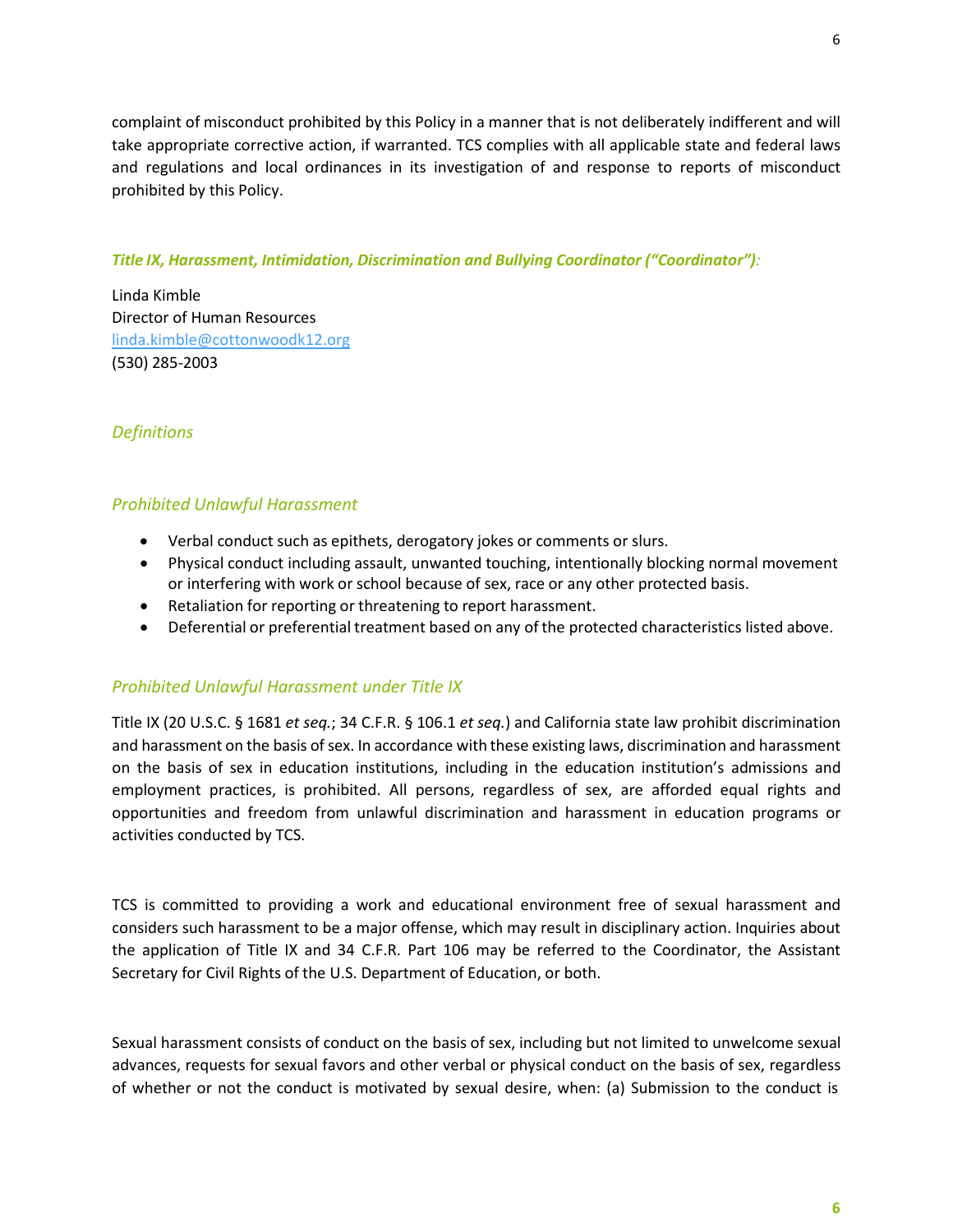explicitly or implicitly made a term or a condition of an individual's employment, education, academic status, or progress; (b) submission to, or rejection of, the conduct by the individual is used as the basis of employment, educational or academic decisions affecting the individual; (c) the conduct has the purpose or effect of having a negative impact upon the individual's work or academic performance, or of creating

an intimidating, hostile, or offensive work or educational environment; and/or (d) submission to, or rejection of, the conduct by the individual is used as the basis for any decision affecting the individual regarding benefits and services, honors, programs, or activities available at or through the educational institution.

It is also unlawful to retaliate in any way against an individual who has articulated a good faith concern about sexual harassment against themselves or against another individual.

Sexual harassment may include, but is not limited to:

- Physical assaults of a sexual nature, such as:
	- $\circ$  Rape, sexual battery, molestation or attempts to commit these assaults.
	- $\circ$  Intentional physical conduct that is sexual in nature, such as touching, pinching, patting, grabbing, brushing against another's body, or poking another's body.
- Unwanted sexual advances, propositions or other sexual comments, such as:
	- o Sexually oriented gestures, notices, remarks, jokes, or comments about a person's sexuality or sexual experience.
	- o Preferential treatment or promises of preferential treatment to an individual for submitting to sexual conduct, including soliciting or attempting to solicit any individual to engage in sexual activity for compensation or reward or deferential treatment for rejecting sexual conduct.
	- o Subjecting or threats of subjecting a student or employee to unwelcome sexual attention or conduct or intentionally making the student's or employee's performance more difficult because of the student's or the employee's sex.
- Sexual or discriminatory displays or publications anywhere in the work or educational environment, such as:
	- o Displaying pictures, cartoons, posters, calendars, graffiti, objections, promotional materials, reading materials, or other materials that are sexually suggestive, sexually demeaning or pornographic or bringing or possessing any such material to read, display or view in the work or educational environment.
	- o Reading publicly or otherwise publicizing in the work or educational environment materials that are in any way sexually revealing, sexually suggestive, sexually demeaning or pornographic.
	- $\circ$  Displaying signs or other materials purporting to segregate an individual by sex in an area of the work or educational environment (other than restrooms or similar rooms).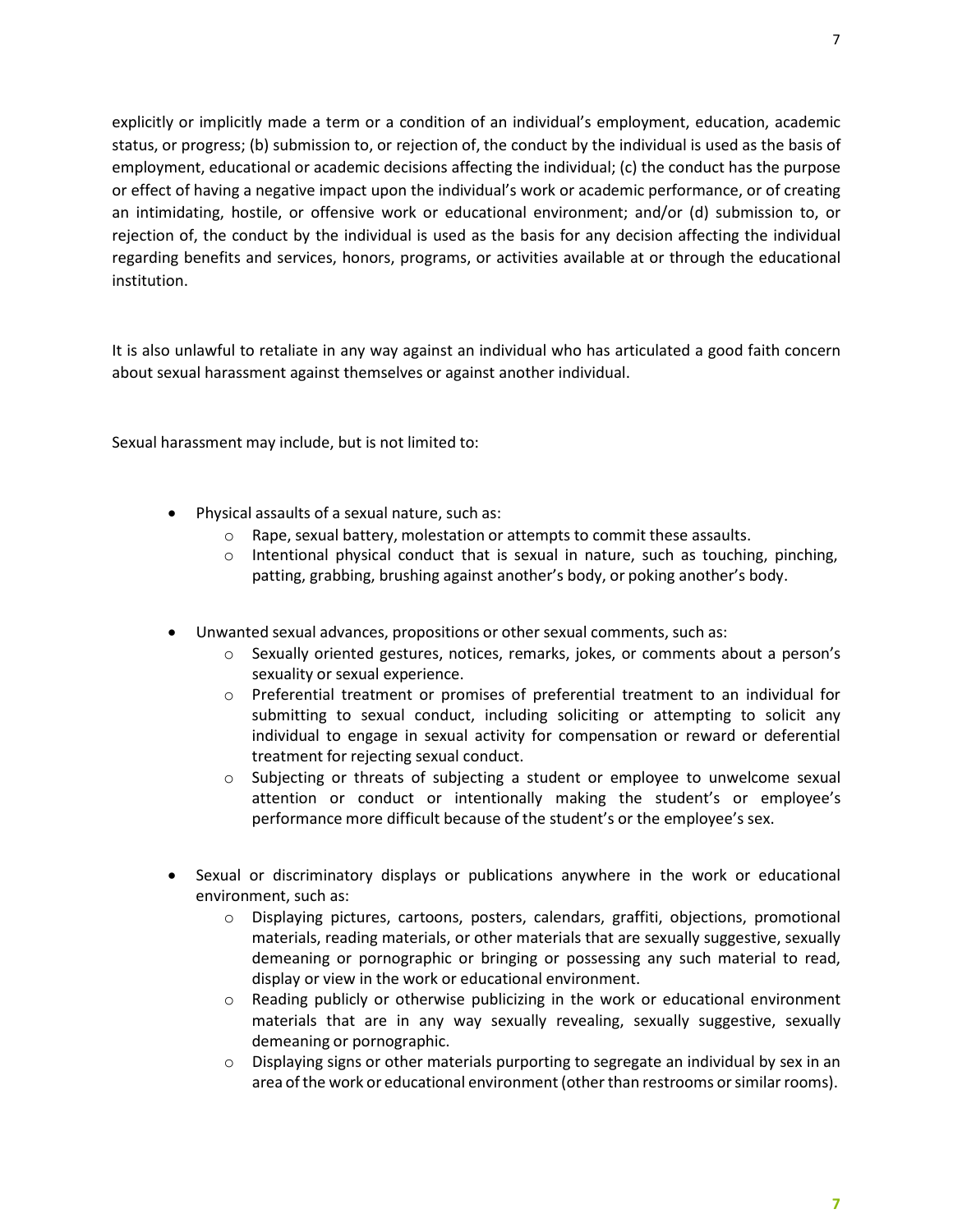The illustrations of harassment and sexual harassment above are not to be construed as an all-inclusive list of prohibited acts under this Policy.

#### *Prohibited Bullying*

**Bullying** is defined as any severe or pervasive physical or verbal act or conduct, including communications made in writing or by means of an electronic act. Bullying includes one or more acts committed by a student or group of students that may constitute sexual harassment, hate violence, or creates an intimidating and/or hostile educational environment, directed toward one or more students that has or can be reasonably predicted to have the effect of one or more of the following:

- 1. Placing a reasonable student  $1$  or students in fear of harm to that student's or those students' person or property.
- 2. Causing a reasonable student to experience a substantially detrimental effect on his or her physical or mental health.
- 3. Causing a reasonable student to experience a substantial interference with his or her academic performance.
- 4. Causing a reasonable student to experience a substantial interference with his or her ability to participate in or benefit from the services, activities, or privileges provided by TCS.

**Cyberbullying** is an electronic act that includes the transmission of harassing communication, direct threats, or other harmful texts, sounds, or images on the Internet, social media, or other technologies using a telephone, computer, or any wireless communication device. Cyberbullying also includes breaking into another person's electronic account and assuming that person's identity in order to damage that person's reputation.

**Electronic act** means the creation and transmission originated on or off the schoolsite, by means of an electronic device, including, but not limited to, a telephone, wireless telephone, or other wireless communication device, computer, or pager, of a communication, including, but not limited to, any of the following:

- 1. A message, text, sound, video, or image.
- 2. A post on a social network Internet Web site including, but not limited to:
	- a. Posting to or creating a burn page. A "burn page" means an Internet Web site created for the purpose of having one or more of the effects as listed in the definition of "bullying," above.

 $1$  "Reasonable student" is defined as a student, including, but not limited to, an exceptional needs student, who exercises care, skill and judgment in conduct for a person of his or her age, or for a person of his or her age with his or her exceptional needs.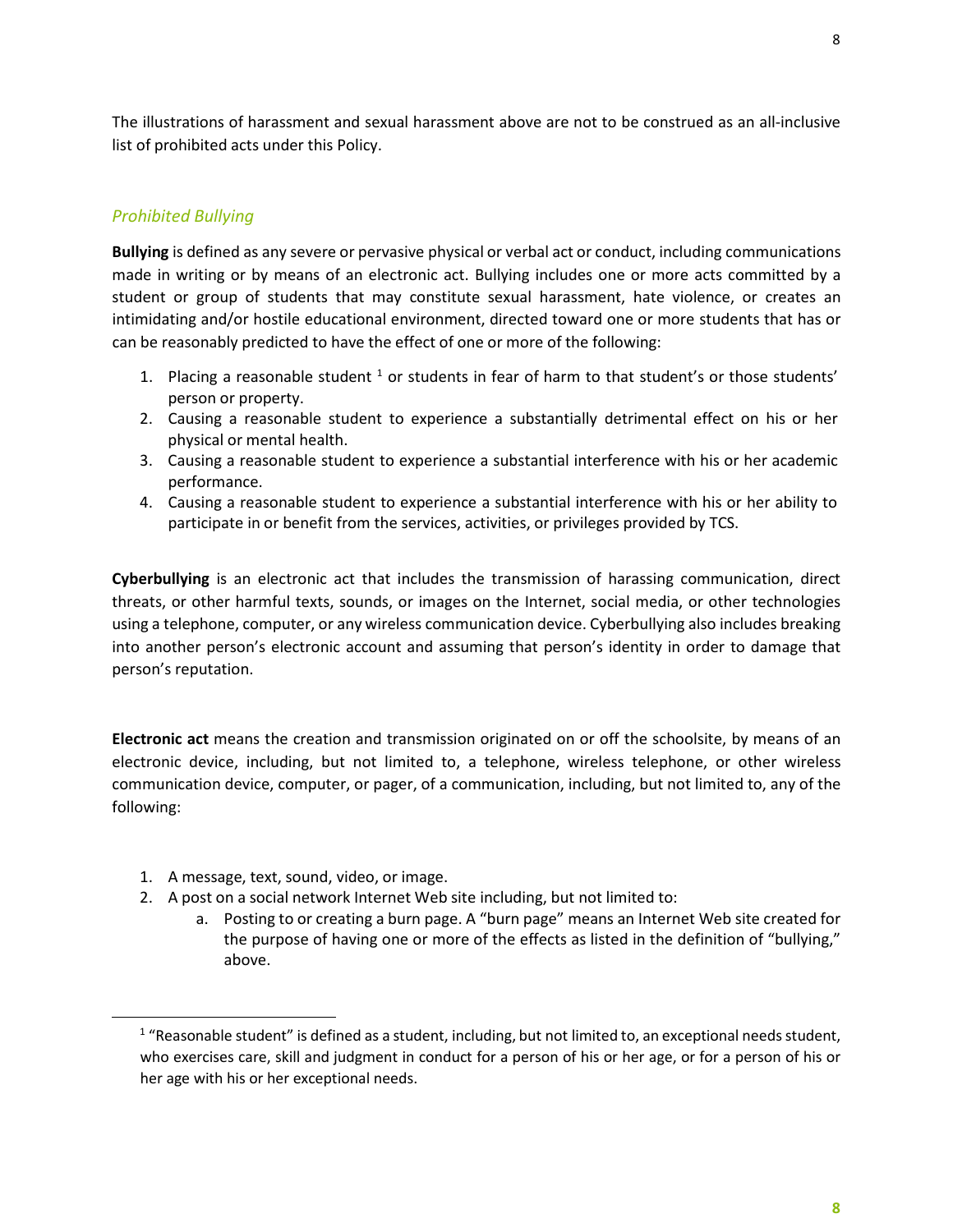- b. Creating a credible impersonation of another actual student for the purpose of having one or more of the effects listed in the definition of "bullying," above. "Credible impersonation" means to knowingly and without consent impersonate a student for the purpose of bullying the student and such that anotherstudent would reasonably believe, or has reasonably believed, that the student was or is the student who was impersonated.
- c. Creating a false profile for the purpose of having one or more of the effects listed in the definition of "bullying," above. "False profile" means a profile of a fictitious student or a profile using the likeness or attributes of an actual student other than the student who created the false profile.
- 3. An act of "Cyber sexual bullying" including, but not limited to:
	- a. The dissemination of, or the solicitation or incitement to disseminate, a photograph or other visual recording by a student to another student or to school personnel by means of an electronic act that has or can be reasonably predicted to have one or more of the effects described in definition of "bullying," above. A photograph or other visual recording, as described above, shall include the depiction of a nude, semi-nude, or sexually explicit photograph or other visual recording of a minor where the minor is identifiable from the photograph, visual recording, or other electronic act.
	- b. "Cyber sexual bullying" does not include a depiction, portrayal, or image that has any serious literary, artistic, educational, political, or scientific value or that involves athletic events or school-sanctioned activities.
- 4. Notwithstanding the definitions of "bullying" and "electronic act" above, an electronic act shall not constitute pervasive conduct solely on the basis that it has been transmitted on the Internet or is currently posted on the Internet.

**Formal Complaint of Sexual Harassment** means a written document filed and signed by a complainant who is participating in or attempting to participate in TCS's education program or activity or signed by the Coordinator alleging sexual harassment against a respondent and requesting that TCS investigate the allegation of sexual harassment.

**Respondent** means an individual who has been reported to be the perpetrator of conduct that could constitute sexual harassment.

#### *Bullying and Cyberbullying Prevention Procedures*

TCS has adopted the following procedures for preventing acts of bullying, including cyberbullying.

#### *1. Cyberbullying Prevention Procedures*

TCS advises students:

- a. To never share passwords, personal data, or private photos online.
- b. To think about what they are doing carefully before posting and by emphasizing that comments cannot be retracted once they are posted.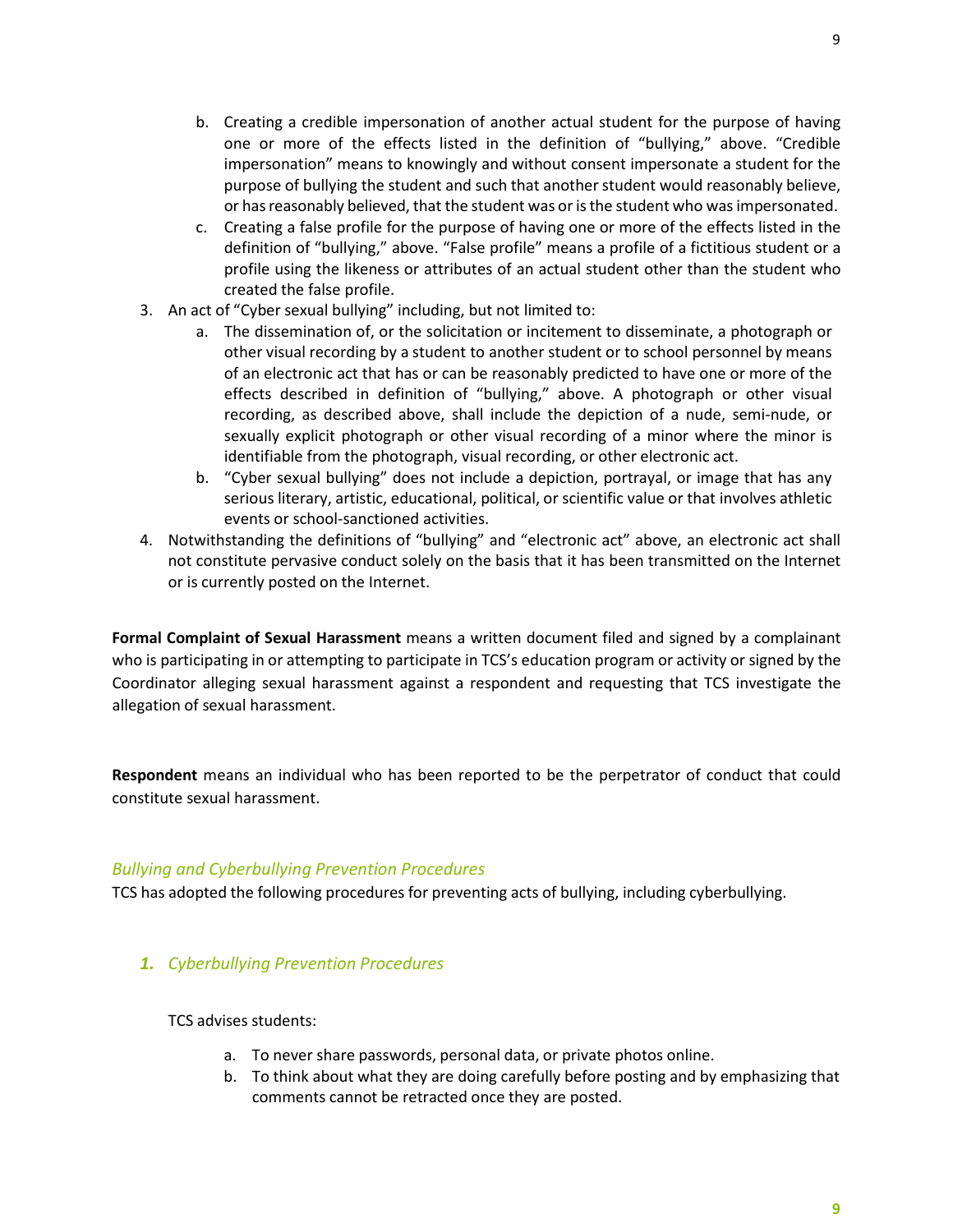- c. That personal information revealed on social media can be shared with anyone including parents, teachers, administrators, and potential employers. Students should never reveal information that would make them uncomfortable if the world had access to it.
- d. To consider how it would feel receiving such comments before making comments about others online.

TCS informs Charter School employees, students, and parents/guardians of TCS's policies regarding the use of technology in and out of the classroom. TCS encourages parents/guardians to discuss these policies with their children to ensure their children understand and comply with such policies.

#### *2. Education*

TCS employees cannot always be present when bullying incidents occur, so educating students about bullying is a key prevention technique to limit bullying from happening. TCS advises students that hateful and/or demeaning behavior is inappropriate and unacceptable in our society and at TCS and encourages students to practice compassion and respect each other.

Charter School educates students to accept all student peers regardless of protected characteristics (including but not limited to actual or perceived sexual orientation, gender identification, physical or cognitive disabilities, race, ethnicity, religion, and immigration status) and about the negative impact of bullying other students based on protected characteristics.

TCS's bullying prevention education also discusses the differences between appropriate and inappropriate behaviors and includes sample situations to help students learn and practice appropriate behavior and to develop techniques and strategies to respond in a non-aggressive way to bullying-type behaviors. Students will also develop confidence and learn how to advocate for themselves and others, and when to go to an adult for help.

TCS informs TCS employees, students, and parents/guardians of this Policy and encourages parents/guardians to discuss this Policy with their children to ensure their children understand and comply with this Policy.

#### *3. Professional Development*

TCS annually makes available the online training module developed by the California Department of Education pursuant Education Code section 32283.5(a) to its certificated employees and all other TCS employees who have regular interaction with students.

TCS informs certificated employees about the common signs that a student is a target of bullying including: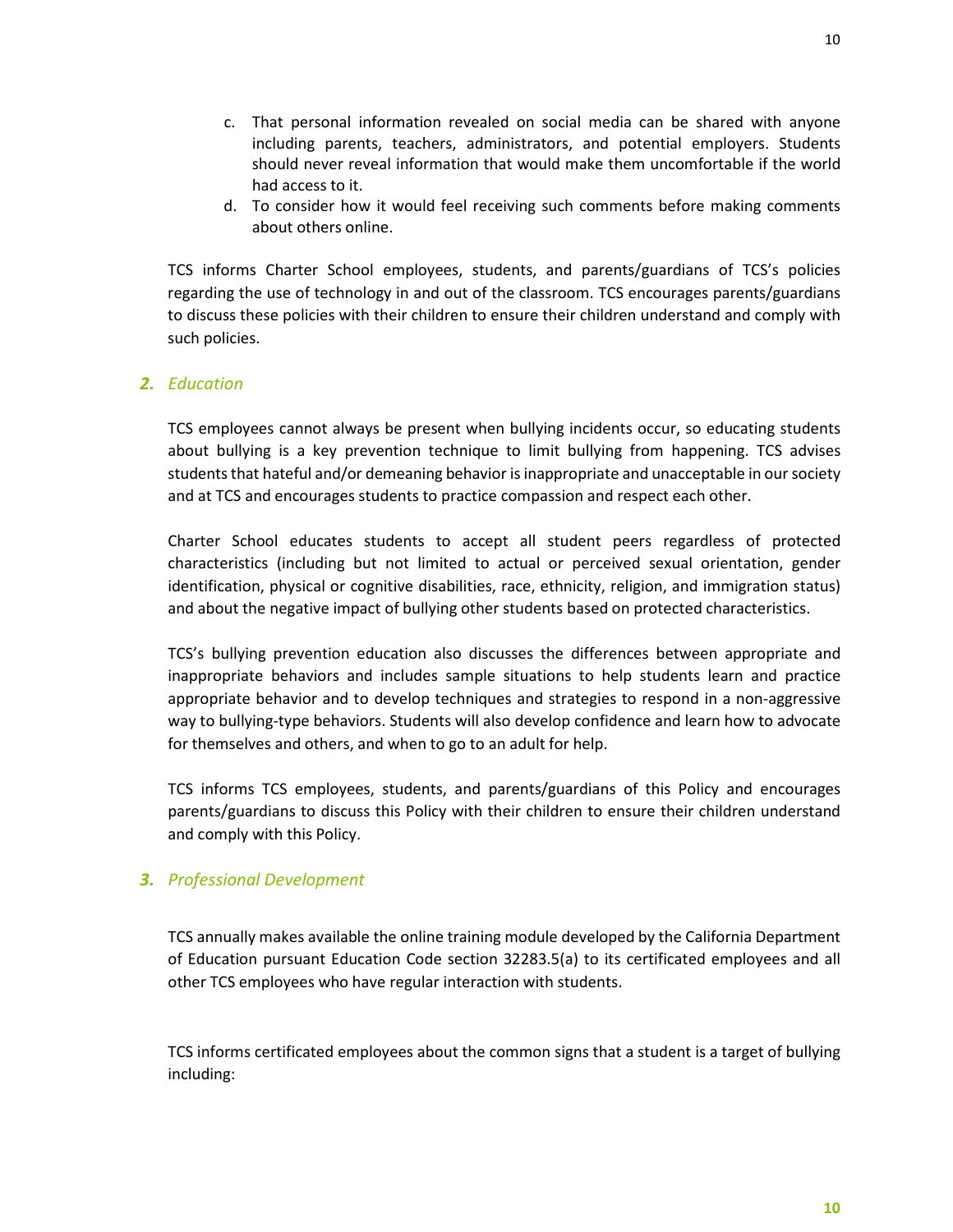- Physical cuts or injuries
- Lost or broken personal items
- Fear of going to school/practice/games
- Loss of interest in school, activities, or friends
- Trouble sleeping or eating
- Anxious/sick/nervous behavior or distracted appearance
- Self-destructiveness or displays of odd behavior
- Decreased self-esteem

Charter School also informs certificated employees about the groups of students determined by TCS, and available research, to be at elevated risk for bullying. These groups include but are not limited to:

- Students who are lesbian, gay, bisexual, transgender, or questioning youth ("LGBTQ") and those youth perceived as LGBTQ; and
- Students with physical or learning disabilities.

TCS encourages its employees to demonstrate effective problem-solving, anger management, and self-confidence skills for TCS's students.

## *Grievance Procedures*

## *1. Scope of Grievance Procedures*

TCS will comply with its Uniform Complaint Procedures ("UCP") policy when investigating and responding to complaints alleging unlawful harassment, discrimination, intimidation or bullying against a protected group or on the basis of a person's association with a person or group with one or more of the protected characteristics set forth in the UCP that:

- a. Are written and signed;
- b. Filed by an individual who alleges that that individual has personally suffered unlawful discrimination, harassment, intimidation or bullying, or by one who believes any specific class of individuals has been subjected to discrimination, harassment, intimidation or bullying prohibited by this part, or by a duly authorized representative who alleges that an individual student has been subjected to discrimination, harassment, intimidation, or bullying; and
- c. Submitted to the TCS UCP Compliance Officer not later than six (6) months from the date the alleged unlawful discrimination, harassment, intimidation or bullying occurred, or the date the complainant first obtained knowledge of the facts of the alleged discrimination, harassment, intimidation or bullying.
- d. Alleges violation in a program that is subject to the UCP.

The following grievance procedures shall be utilized for reports of misconduct prohibited by this Policy that do not comply with the writing, timeline, or other formal filing requirements of a uniform complaint.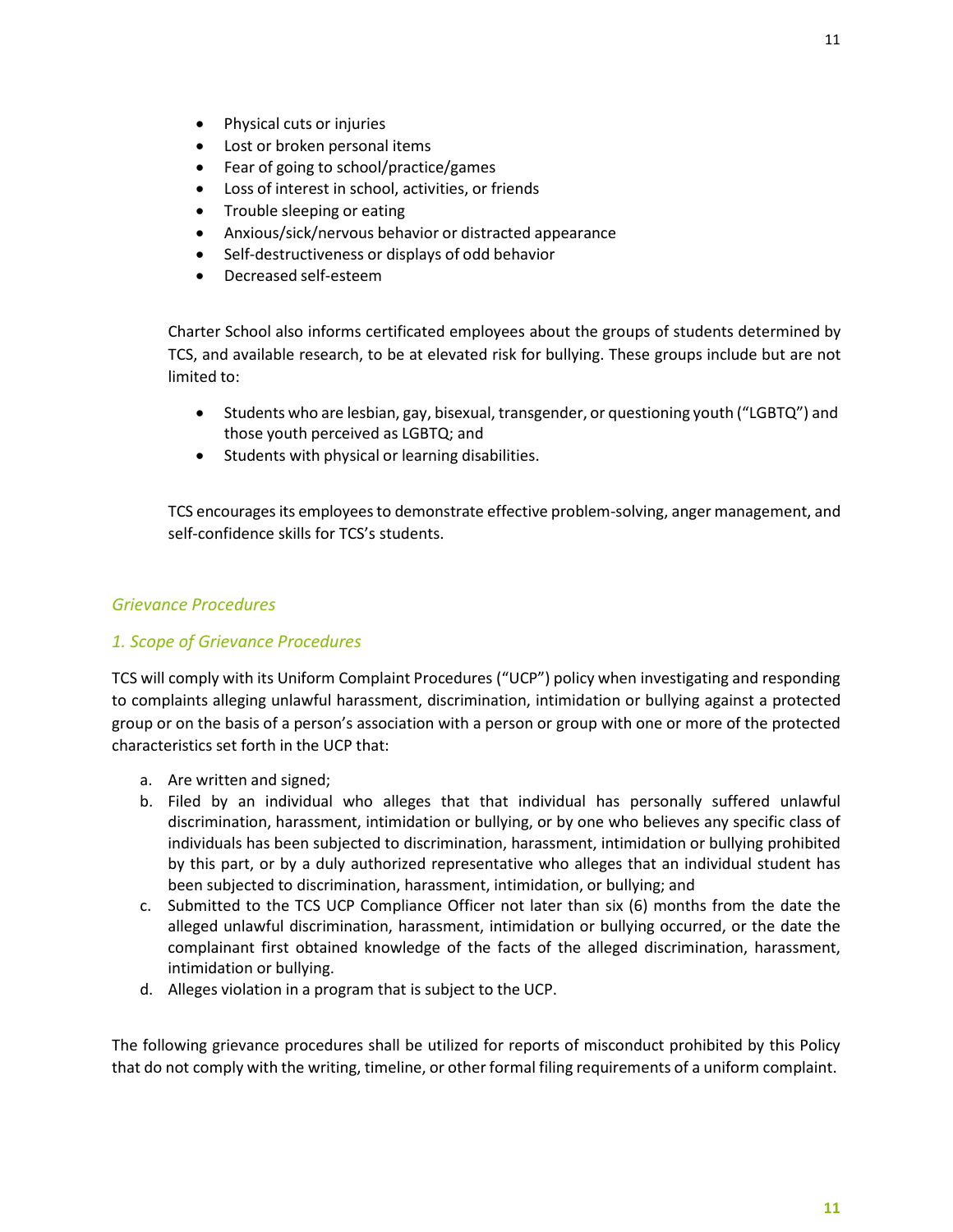For formal complaints of sexual harassment, TCS will utilize the following grievance procedures in addition to its UCP when applicable.

#### *2. Reporting*

All staff are expected to provide appropriate supervision to enforce standards of conduct and, if they observe or become aware of misconduct prohibited by this Policy, to intervene when safe to do so, call for assistance, and report such incidents. The Board requires staff to follow the procedures in this policy for reporting alleged acts of misconduct prohibited by this Policy.

Any student who believes they have been subject to misconduct prohibited by this Policy or has witnessed such prohibited misconduct is encouraged to immediately report such misconduct to the Coordinator:

Linda Kimble Director of Human Resources [linda.kimble@cottonwoodk12.org](mailto:linda.kimble@cottonwoodk12.org) (530) 285-2003

Complaints regarding such misconduct may also be made to the U.S. Department of Education, Office for Civil Rights. Civil law remedies, including, but not limited to, injunctions, restraining orders, or other remedies or orders may also be available to complainants.

While submission of a written report is not required, the reporting party is encouraged to submit a written report to the Coordinator. TCS will investigate and respond to all oral and written reports of misconduct prohibited by this Policy in a manner that is not deliberately indifferent. Reports may be made anonymously, but formal disciplinary action cannot be based solely on an anonymous report.

Students are expected to report all incidents of misconduct prohibited by this Policy or other verbal, or physical abuses. Any student who feels they are a target of such behavior should immediately contact a teacher, counselor, the Executive Director, Coordinator, a staff person or a family member so that the student can get assistance in resolving the issue in a manner that is consistent with this Policy.

TCS acknowledges and respects every individual's right to privacy. All reports shall be investigated in a manner that protects the confidentiality of the parties and the integrity of the process to the greatest extent possible. This includes keeping the identity of the reporter confidential, as appropriate, except to the extent necessary to comply with the law, carry out the investigation and/or to resolve the issue, as determined by the Coordinator or administrative designee on a case-by-case basis.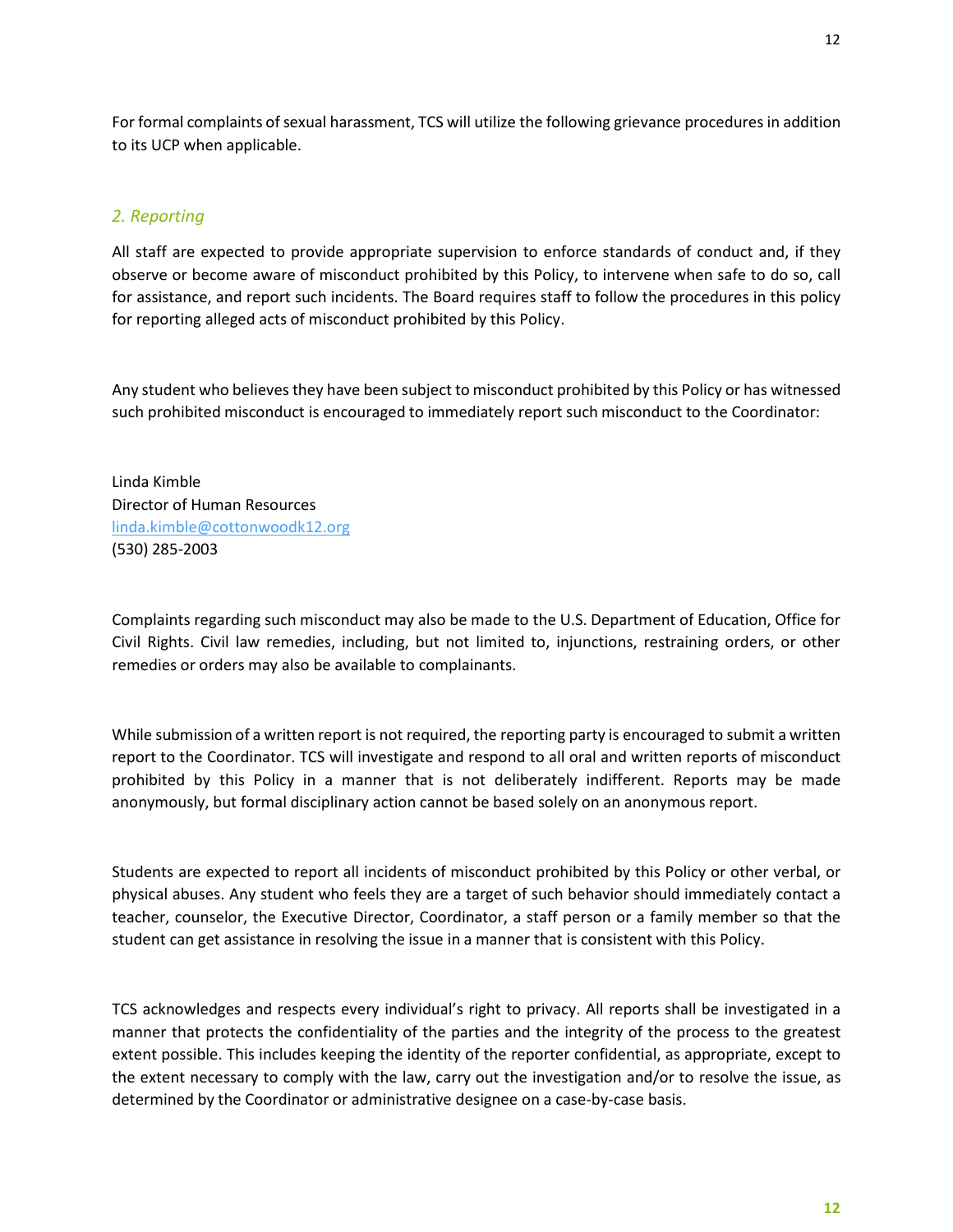TCS prohibits any form of retaliation against any individual who files a report or complaint, testifies, assists, participates, or refuses to participate in any investigation or proceeding related to misconduct prohibited by this Policy. Such participation or lack of participation shall not in any way affect the status, grades, or work assignments of the individual. Individuals alleging retaliation in violation of this Policy may file a grievance using the procedures set forth in this Policy. Knowingly making false statements or knowingly submitting false information during the grievance process is prohibited and may result in disciplinary action.

All supervisors of staff will receive sexual harassment training within six (6) months of their assumption of a supervisory position and will receive further training once every two (2) years thereafter. All staff, and any individual designated as a coordinator, investigator or decision-maker will receive sexual harassment training and/or instruction concerning sexual harassment as required by law.

## *3. Supportive Measures*

Upon the receipt of an informal or formal complaint of sexual harassment, the Coordinator will promptly contact the complainant to discuss the availability of supportive measures. The Coordinator will consider the complainant's wishes with respect to supportive measures, inform the complainant of the availability of supportive measures with or without the filing of a formal complaint ofsexual harassment, and explain the process for filing a formal complaint of sexual harassment.

Supportive measures are non-disciplinary, non-punitive individualized services offered as appropriate, as reasonably available, and without fee or charge to the complainant or the respondent before or after the filing of a formal complaint of sexual harassment or where no formal complaint of sexual harassment has been filed. Such measures are designed to restore or preserve equal access to TCS's education program or activity without unreasonably burdening the other party, including measures designed to protect the safety of all parties or TCS's educational environment, or deter sexual harassment. Supportive measures available to complainants and respondents may include but are not limited to counseling, extensions of deadlines or other course-related adjustments, modifications of work or class schedules, campus escort services, mutual restrictions on contact between the parties, changes in work locations, leaves of absence, increased security and monitoring of certain areas of the campus, and other similar measures. TCS will maintain as confidential any supportive measures provided to the complainant or respondent, to the extent that maintaining such confidentiality would not impair the ability of TCS to provide the supportive measures.

#### *4. Investigation and Response*

Upon receipt of a report of misconduct prohibited by this Policy from a student, staff member, parent, volunteer, visitor or affiliate of TCS, the Coordinator (or administrative designee) will promptly initiate an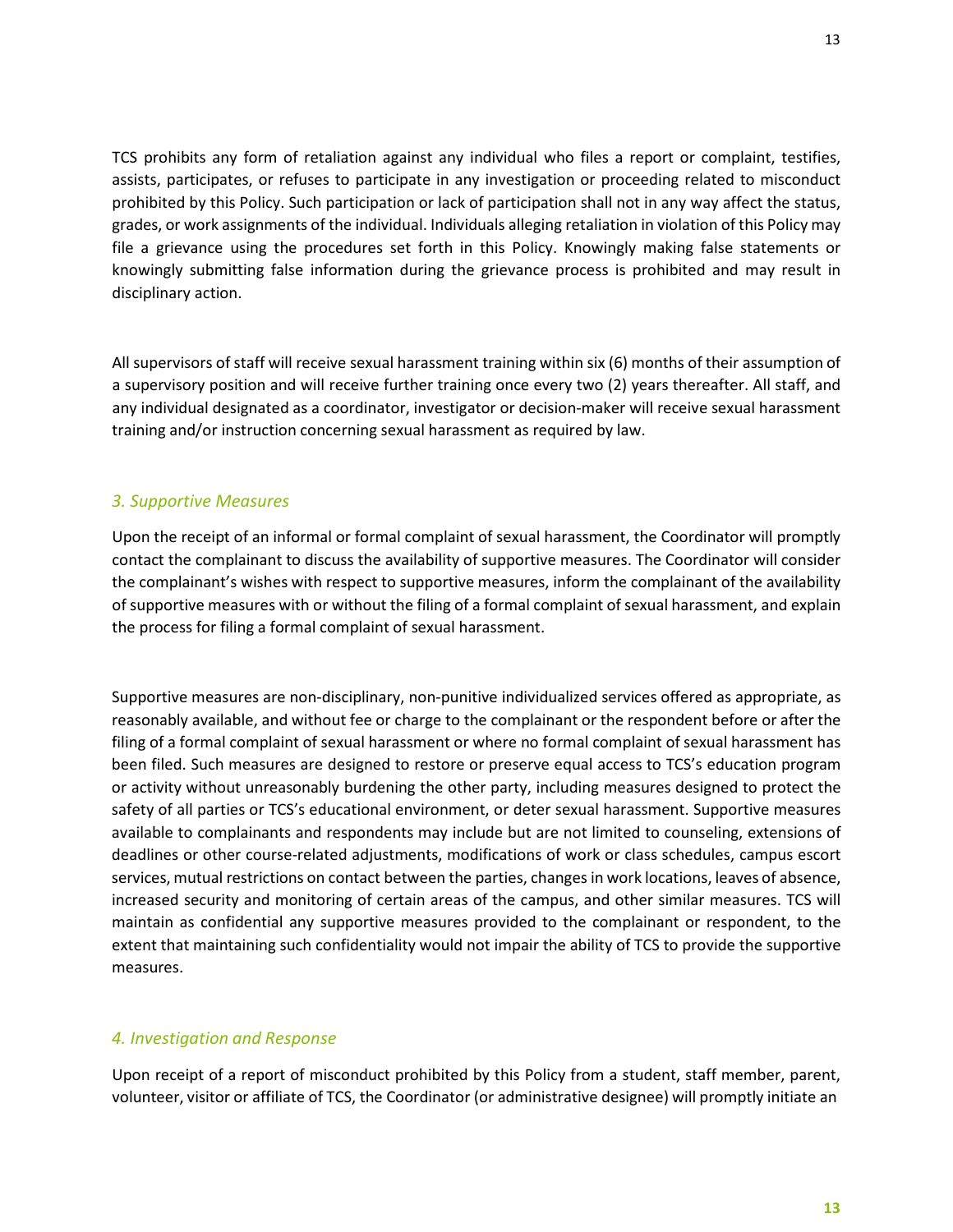investigation. In most cases, a thorough investigation will take no more than twenty-five (25) school days. If the Coordinator (or administrative designee) determines that an investigation will take longer than twenty-five (25) school days and needs to be delayed or extended due to good cause, the Coordinator (or administrative designee) will inform the complainant of the reasonsfor the delay or extension and provide an approximate date when the investigation will be complete.

At the conclusion of the investigation, the Coordinator (or administrative designee) will meet with the complainant and, to the extent possible with respect to confidentiality laws, provide the complainant with information about the investigation, including any actions necessary to resolve the incident/situation. However, the Coordinator (or administrative designee) will not reveal confidential information related to other students or employees.

For investigations of and responses to formal complaints of sexual harassment, the following grievance procedures will apply:

- Notice of the Allegations
	- $\circ$  Upon receipt of a formal complaint of sexual harassment, the Coordinator will give all known parties written notice of its grievance process, including any voluntary informal resolution process. The notice will include:
		- A description of the allegations of sexual harassment at issue and to the extent known, the identities of the parties involved in the incident, the conduct allegedly constituting sexual harassment, and the date and location ofthe alleged incident;
		- A statement that the respondent is presumed not responsible for the alleged conduct until a final decision is reached;
		- A statement that the parties may have an advisor of their choice, who may be an attorney, and may inspect and review evidence; and
		- A statement that TCS prohibits an individual from knowingly making false statements or knowingly submitting false information during the grievance process.
- Emergency Removal
	- $\circ$  TCS may place a non-student employee respondent on administrative leave during the pendency of a formal complaint of sexual harassment grievance process in accordance with TCS's policies.
	- $\circ$  TCS may remove a respondent from TCS's education program or activity on an emergency basis, in accordance with TCS's policies, provided that TCS undertakes an individualized safety and risk analysis, determines that an immediate threat to the physical health or safety of any student or other individual arising from the allegations of sexual harassment justifies removal, and provides the respondent with notice and an opportunity to challenge the decision immediately following the removal.
	- $\circ$  This provision may not be construed to modify any rights under the IDEA, Section 504, or the ADA.
- Informal Resolution
	- $\circ$  If a formal complaint of sexual harassment is filed, TCS may offer a voluntary informal resolution process, such as mediation, to the parties at any time prior to reaching a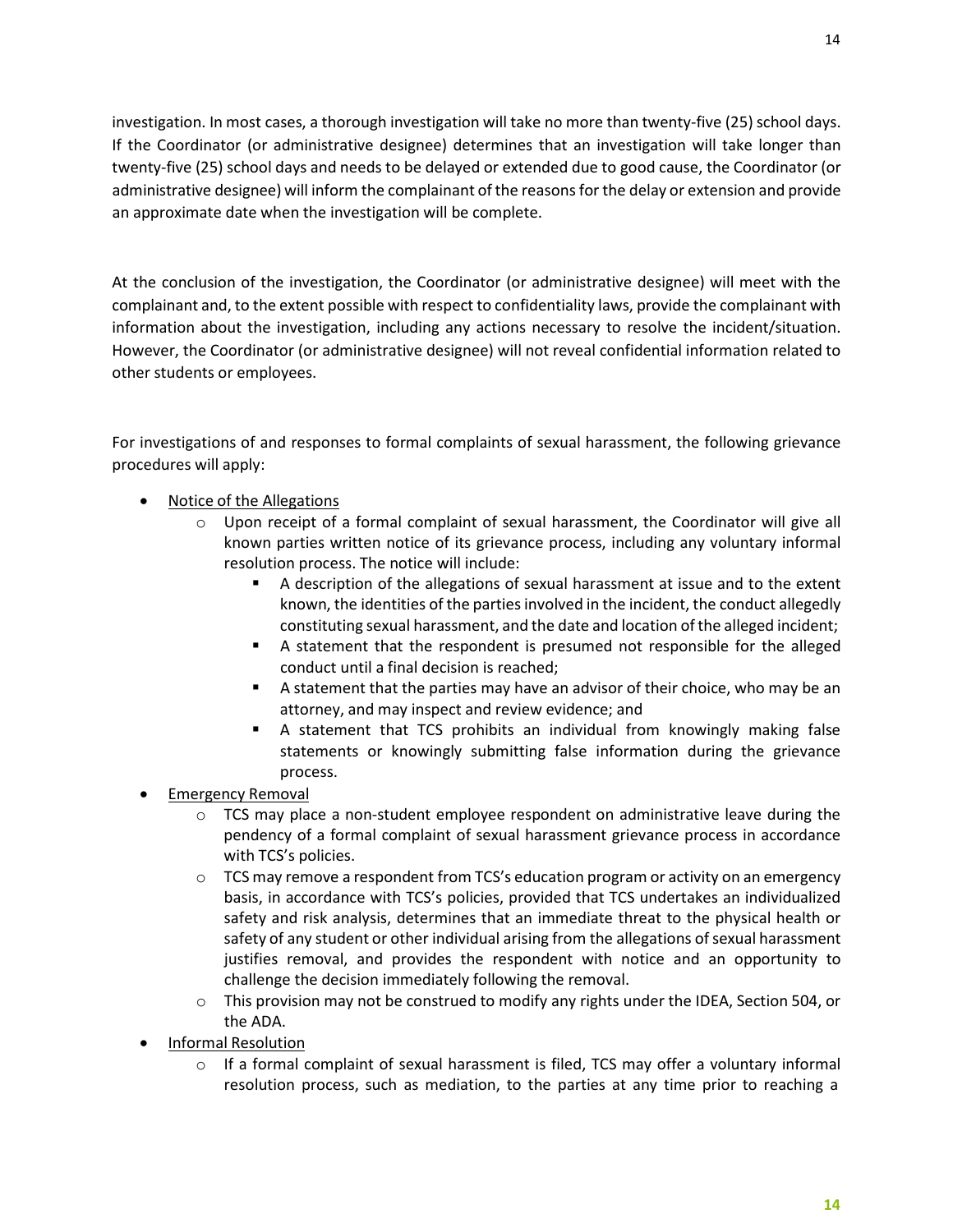determination regarding responsibility. If TCS offers such a process, it will do the following:

- Provide the parties with advance written notice of:
	- The allegations;
	- The requirements of the voluntary informal resolution process including the circumstances under which the parties are precluded from resuming a formal complaint of sexual harassment arising from the same allegations;
	- The parties' right to withdraw from the voluntary informal resolution process and resume the grievance process at any time prior to agreeing to a resolution; and
	- Any consequences resulting from participating in the voluntary informal resolution process, including the records that will be maintained or could be shared; and
- Obtain the parties' advance voluntary, written consent to the informal resolution process.
- $\circ$  TCS will not offer or facilitate an informal resolution process to resolve allegations that an employee sexually harassed a student.
- Investigation Process
	- o The decision-maker will not be the same person(s) as the Coordinator or the investigator. TCS shall ensure that all decision-makers and investigators do not have a conflict of interest or bias for or against complainants or respondents.
	- o In most cases, a thorough investigation will take no more than twenty-five (25) school days. If the investigator determines that an investigation will take longer than twenty-five (25) school days and needs to be delayed or extended due to good cause, the investigator will inform the complainant and any respondents in writing of the reasons for the delay or extension and provide an approximate date when the investigation will be complete.
	- $\circ$  The parties will be provided with an equal opportunity to present witnesses, to inspect and review any evidence obtained that is directly related to the allegations raised, and to have an advisor present during any investigative meeting or interview.
	- $\circ$  The parties will not be prohibited from discussing the allegations under investigation or to gather and present relevant evidence.
	- $\circ$  A party whose participation is invited or expected at an investigative meeting or interview will receive written notice of the date, time, location, participants, and purpose of the meeting or interview with sufficient time for the party to prepare to participate.
	- $\circ$  Prior to completion of the investigative report, TCS will send to each party and the party's advisor, if any, a copy of the evidence subject to inspection and review, and the parties will have at least ten (10) days to submit a written response for the investigator's consideration prior to the completion of the investigation report.
	- o The investigator will complete an investigation report that fairly summarizes relevant evidence and send a copy of the report to each party and the party's advisor, if any, at least ten (10) days prior to the determination of responsibility.
- Dismissal of a Formal Complaint of Sexual Harassment
	- $\circ$  If the investigation reveals that the alleged harassment did not occur in TCS's educational program in the United States or would not constitute sexual harassment even if proved, the formal complaint with regard to that conduct must be dismissed. However, such a dismissal does not preclude action under another applicable TCS policy.
	- o TCS may dismiss a formal complaint of sexual harassment if: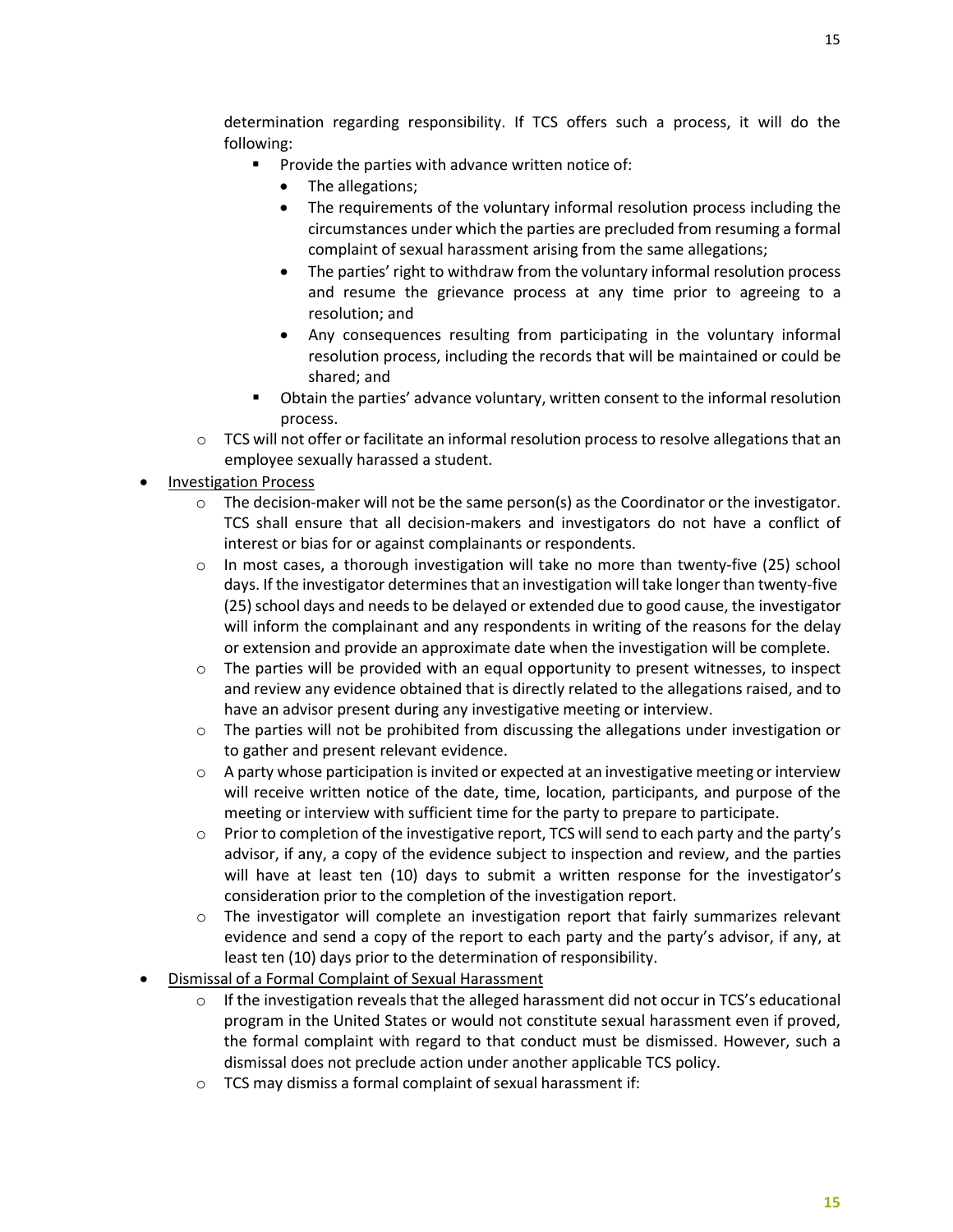- The complainant provides a written withdrawal of the complaint to the Coordinator;
- The respondent is no longer employed or enrolled at TCS; or
- The specific circumstances prevent TCS from gathering evidence sufficient to reach a decision on the formal complaint or the allegations therein.
- $\circ$  If a formal complaint of sexual harassment or any of the claims therein are dismissed, TCS will promptly send written notice of the dismissal and the reason(s) for the dismissal simultaneously to the parties.
- **Determination of Responsibility** 
	- $\circ$  The standard of evidence used to determine responsibility is the preponderance of the evidence standard.
	- o TCS will send a written decision on the formal complaint to the complainant and respondent simultaneously that describes:
		- The allegations in the formal complaint of sexual harassment;
		- All procedural steps taken including any notifications to the parties, interviews with parties and witnesses, site visits, and methods used to gather other evidence;
		- **The findings of facts supporting the determination;**
		- The conclusions about the application of TCS's code of conduct to the facts;
		- The decision and rationale for each allegation;
		- **Any disciplinary sanctions the recipient imposes on the respondent, and whether** remedies designed to restore or preserve equal access to the education program or activity will be provided to the complainant; and
		- The procedures and permissible bases for appeals.

## *5. Consequences*

Students or employees who engage in misconduct prohibited by this Policy, knowingly make false statements or knowingly submit false information during the grievance process may be subject to disciplinary action up to and including expulsion from TCS or termination of employment. The Coordinator is responsible for effective implementation of any remedies ordered by TCS in response to a formal complaint of sexual harassment.

## *6. Right of Appeal*

Should the reporting individual find TCS's resolution unsatisfactory, the reporting individual may, within five (5) business days of notice of TCS's decision or resolution, submit a written appeal to the President of the Cottonwood School Board, who will review the investigation and render a final decision.

The following appeal rights and procedures will also apply to formal complaints of sexual harassment:

- The complainant and the respondent shall have the same appeal rights and TCS will implement appeal procedures equally for both parties.
- TCS will notify the other party in writing when an appeal is filed.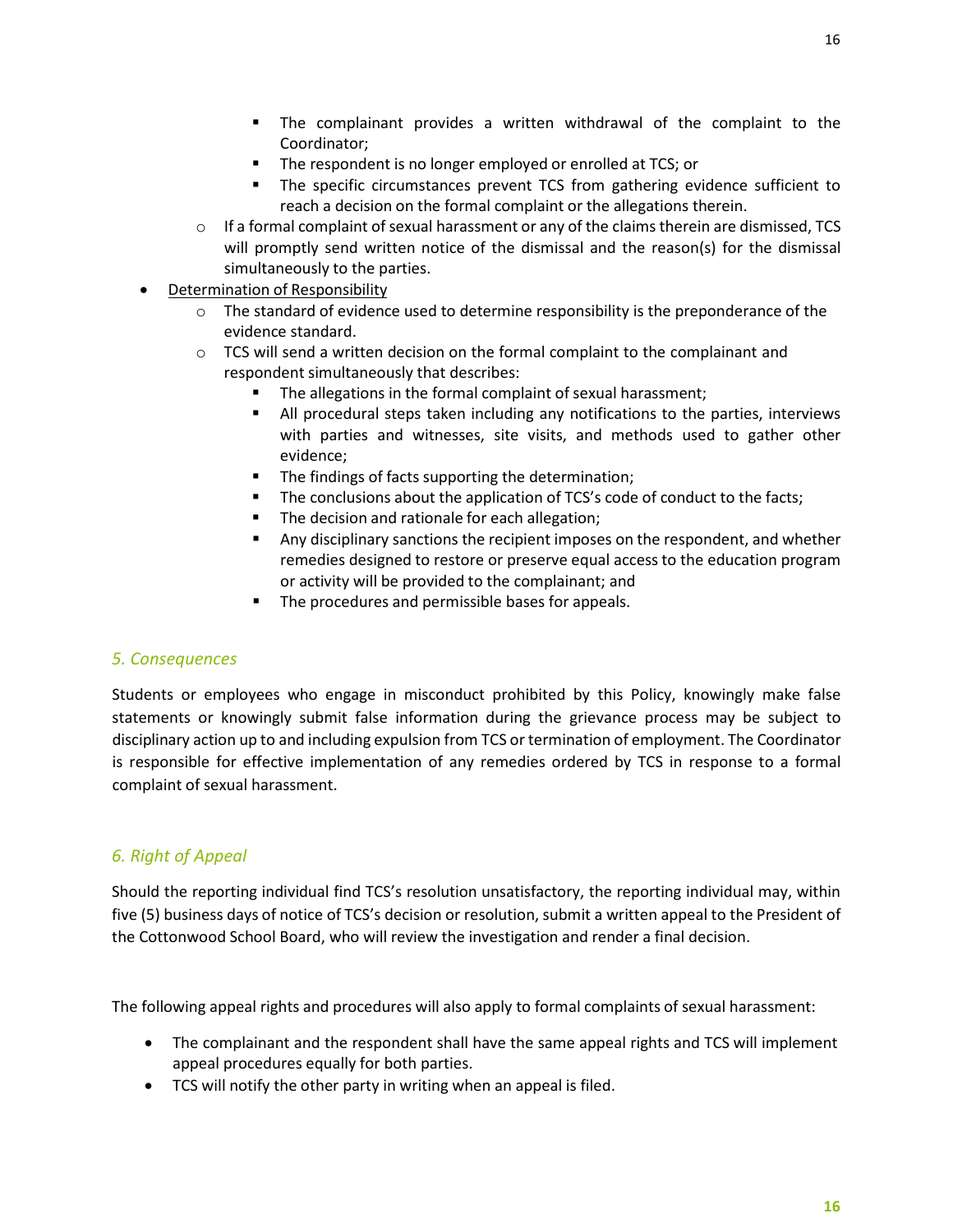• The decision-maker for the appeal will give both parties a reasonable, equal opportunity to submit a written statement in support of, or challenging, the outcome; issue a written decision describing the result of the appeal and the rationale for the result; and provide the written decision simultaneously to both parties.

## *7. Recordkeeping*

All records related to any investigation of complaints under this Policy are maintained in a secure location.

TCS will maintain the following records for at least seven (7) years:

- Records of each sexual harassment investigation, including any determination of responsibility; any audio or audiovisual recording or transcript; any disciplinary sanctions imposed on the respondent; and any remedies provided to the complainant.
- Records of any appeal of a formal sexual harassment complaint and the results of that appeal.
- Records of any informal resolution of a sexual harassment complaint and the results of that informal resolution.
- All materials used to train Title IX coordinators, investigators, decision-makers, and any person who facilitates an informal resolution process.
- Records of any actions, including any supportive measures, taken in response to a report or formal complaint of sexual harassment.